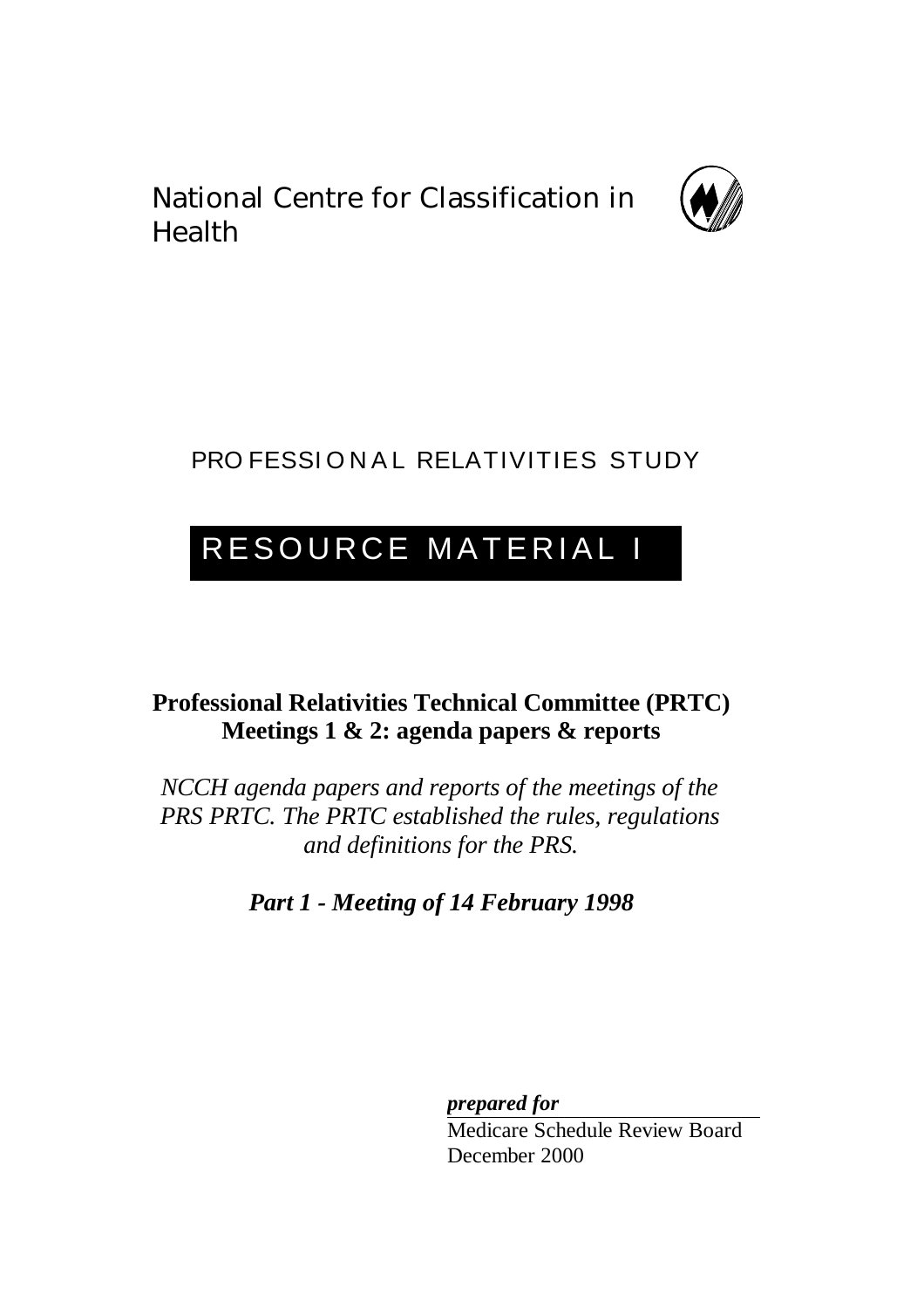**Professional Relativities Study**

# **Professional Relativities Technical Committee**

**Documentation for Meeting No. 1**

**23 August 1997**

*National Centre For Classification In Health*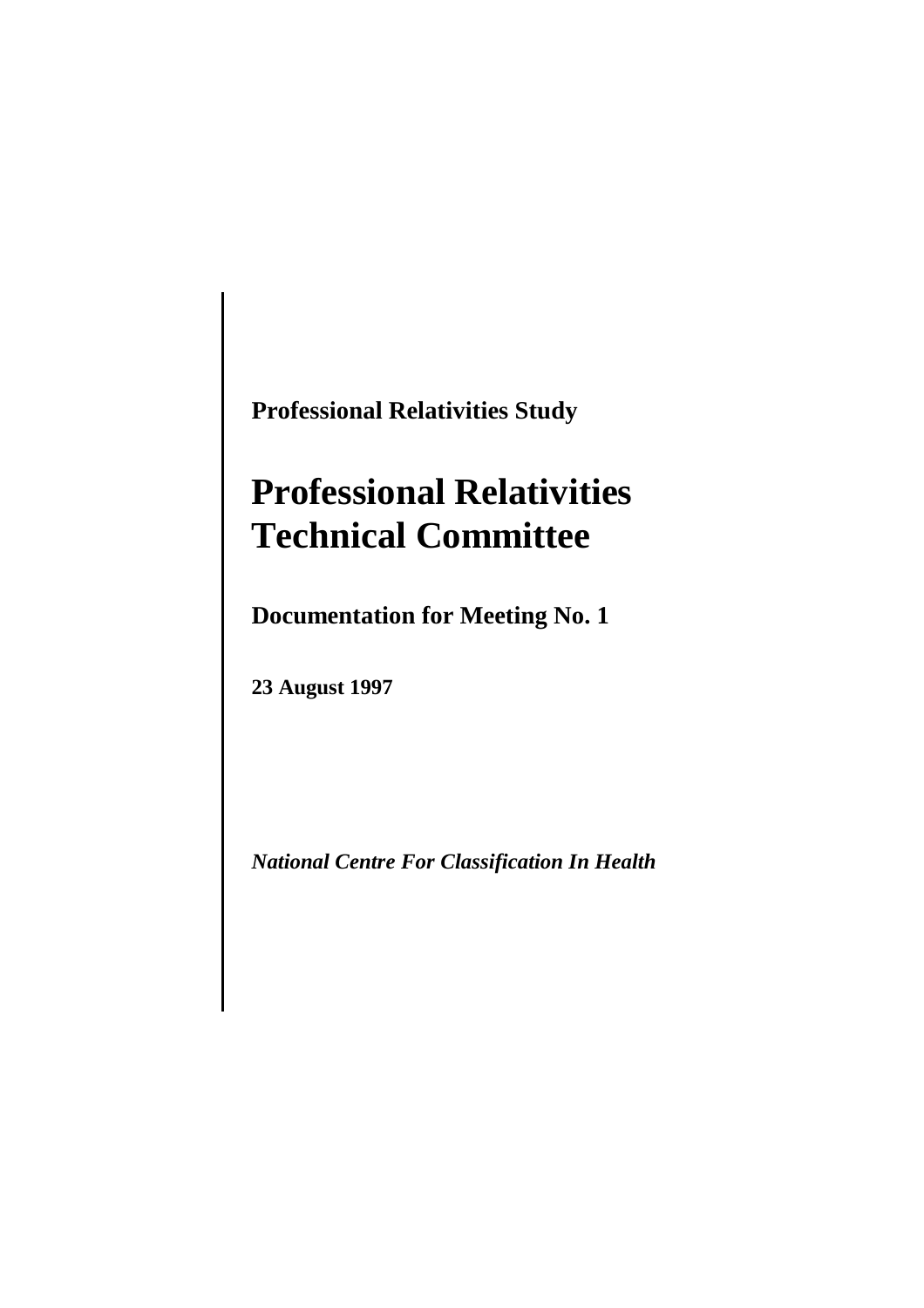# **Professional Relativities Technical Committee Documentation**

# **CONTENTS**

## **1. Agenda**

- 1.1 Agenda
- 1.2 Attendees
- 1.3 Guidelines for PRTC

## **2. Background**

- 2.1 Study Methodology
- 2.2 Project Management and Committee Roles
- 2.3 Workplan/Timeline

## **3. Technical Working Papers**

- 3.1 Study Definitions
- 3.2 Formulae for use in study
- 3.3 Criteria good maps, core and link items
- 3.4 Methodology for applying definitions, formula criteria
- 3.5 Rules parameters for study application

## **4. Other Documentation**

- 4.1 Glossary of Terms
- 4.2 Specialty Groups Items for review per specialty *(to be provided on 23/8/97)*
- 4.3 Other *(to be provided on 23/8/97)*

## **5. Literature**

- 5.1 An Overview of the Development and Refinement of the Resource-Based Relative Value Scale (Hsiao, W.C. et al, November 1992)
- 5.2 Assessing the implementation of physician-payment reform
	- (Hsiao, W.C. et al, 1 April 1995)
- 5.3 Valuing medical work (Deeble, J.S, 1 July 1996)
- 5.4 The reliability and validity of work measurement in Australian general practice consultations (Harris, E.A.et al, 1 July 1996)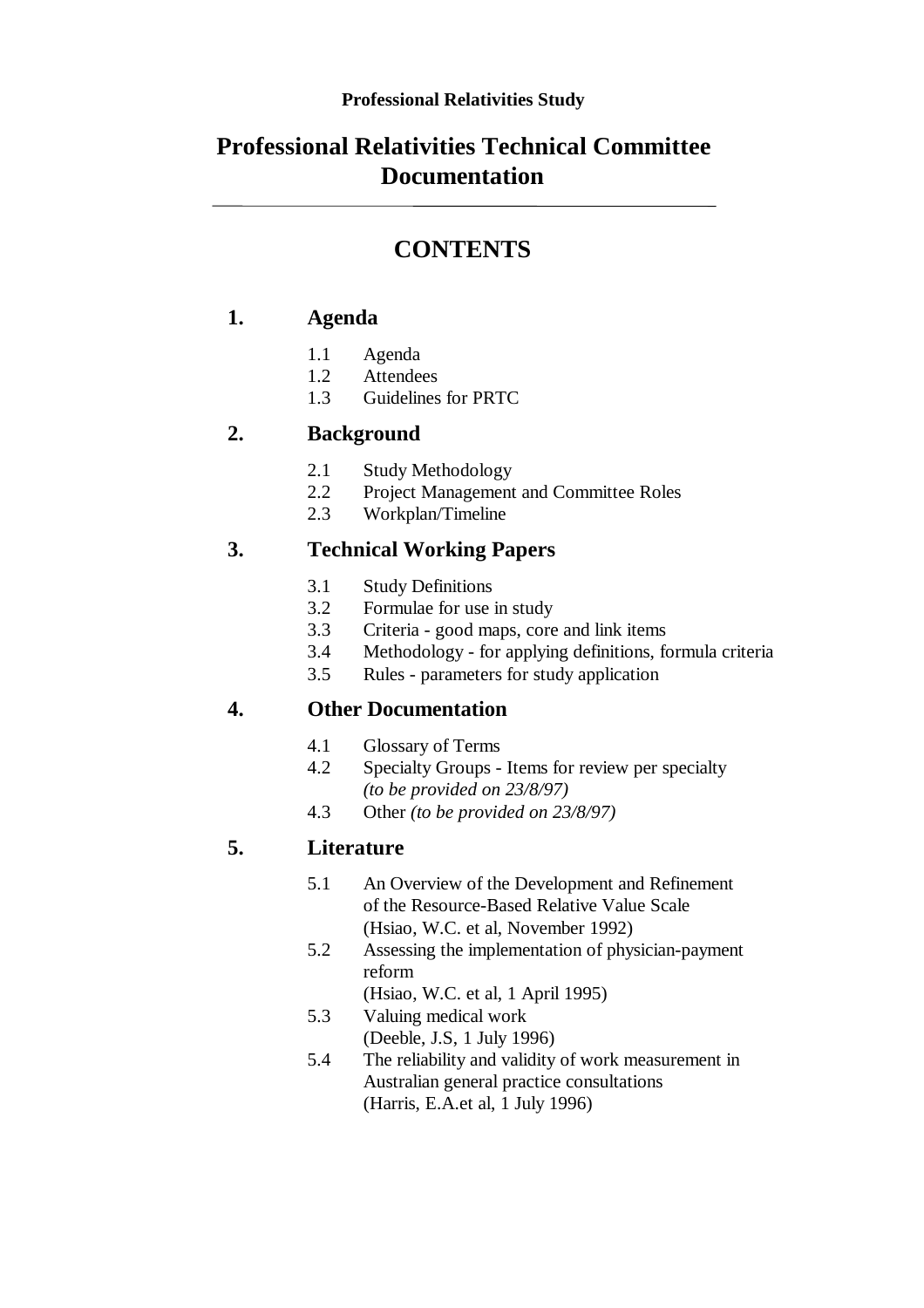# **1. Agenda**

| 1.1 | Agenda              |
|-----|---------------------|
| 1.2 | Attendees           |
| 1.3 | Guidelines for PRTC |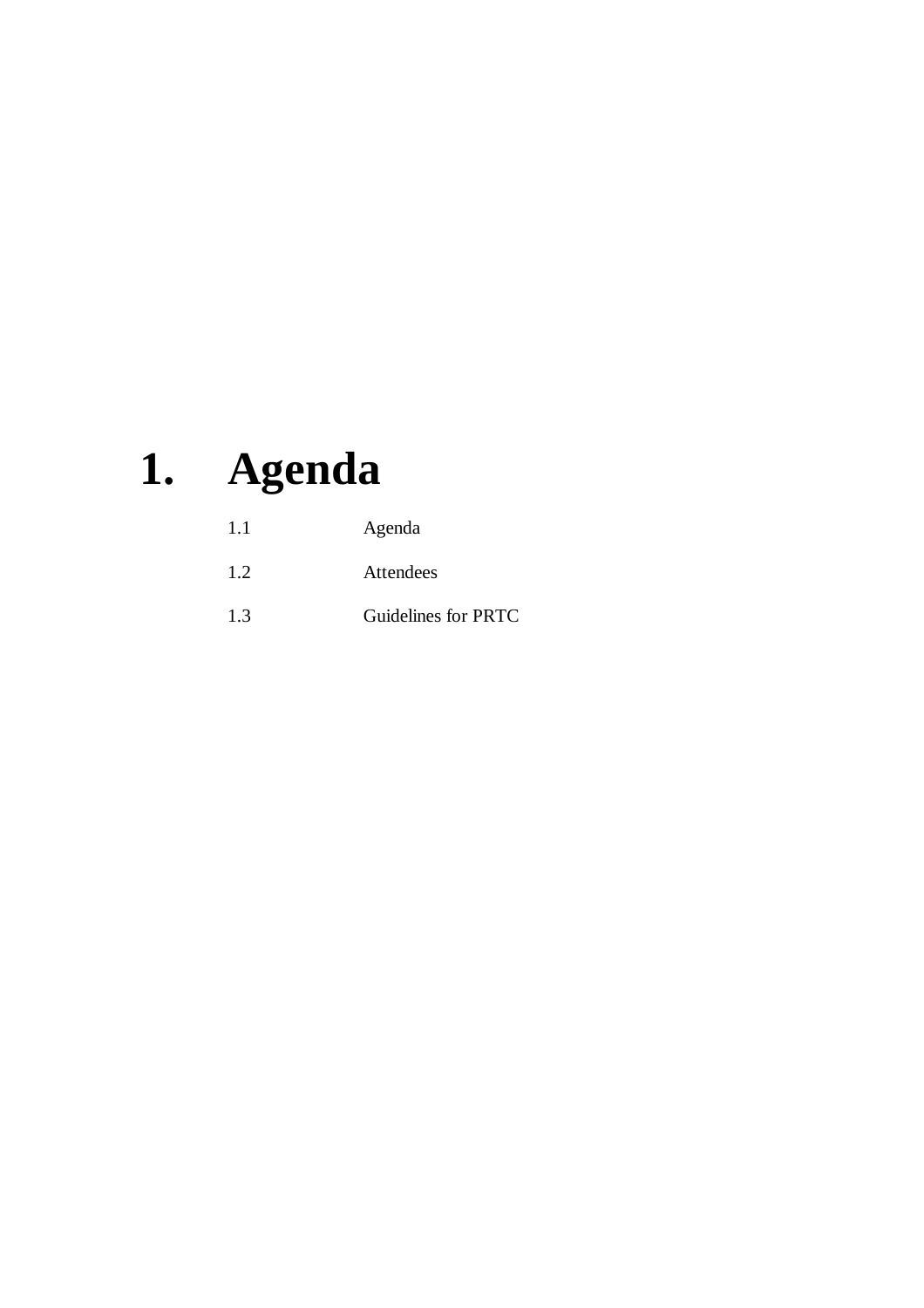## **Professional Relativities Study**

# **Professional Relativities Technical Committee Meeting No. 1**

| TIME:            | $9:30$ am $-5:00$ pm                                                                            |
|------------------|-------------------------------------------------------------------------------------------------|
| DATE:            | Saturday 23 August 1997                                                                         |
| <b>VENUE:</b>    | Kingsford Room, Sydney Sheraton Airport Hotel<br><b>Cnr O'Riordan and Robey Streets, Mascot</b> |
| <b>CONVENOR:</b> | <b>A/Prof. Rosemary Roberts</b>                                                                 |

# **AGENDA**

| <b>Time</b> |                  | <b>Agenda Item</b>                                 |     |
|-------------|------------------|----------------------------------------------------|-----|
| 09:30       | 1.               | <b>Introduction</b>                                | 20  |
|             |                  | 1.1.<br>Aims of the day                            |     |
|             |                  | Agenda Items                                       |     |
|             |                  | Guidelines for PRTC<br>1.2                         |     |
| 09:50       | 2.               | <b>Background</b>                                  | 40  |
|             |                  | 2.1<br><b>Study Methodology</b>                    |     |
|             |                  | $2.2^{\circ}$<br>Workplan/Timeline                 |     |
|             |                  | Project Management and Committee Roles<br>2.3      |     |
| 10:30       |                  | <b>MORNING TEA</b>                                 | 15  |
| 10:45       | 3.               | <b>Technical Working Papers</b>                    |     |
| 10:45       |                  | 3.1<br><b>Study Definitions</b>                    | 110 |
| 11:45       |                  | 3.2<br>Formula for use in study<br>10              |     |
| 12:45       |                  | <b>LUNCH</b>                                       | 30  |
| 13:15       |                  | 3.3<br>Criteria - good maps, core and link items60 |     |
| 14:15       |                  | 3.4<br>Methodology - for applying                  | 60  |
|             |                  | definitions, formula criteria                      |     |
| 15:15       |                  | <b>AFTERNOON TEA</b>                               |     |
| 15:30       |                  | 3.5<br>Other - parameters for study application    | 60  |
|             |                  |                                                    |     |
| 16:30       | $\overline{4}$ . | <b>Summary</b>                                     | 15  |
| 16:45       | 5.               | <b>Next Meeting</b>                                | 15  |
| 17:00       |                  | <b>CLOSE</b>                                       |     |
|             |                  |                                                    |     |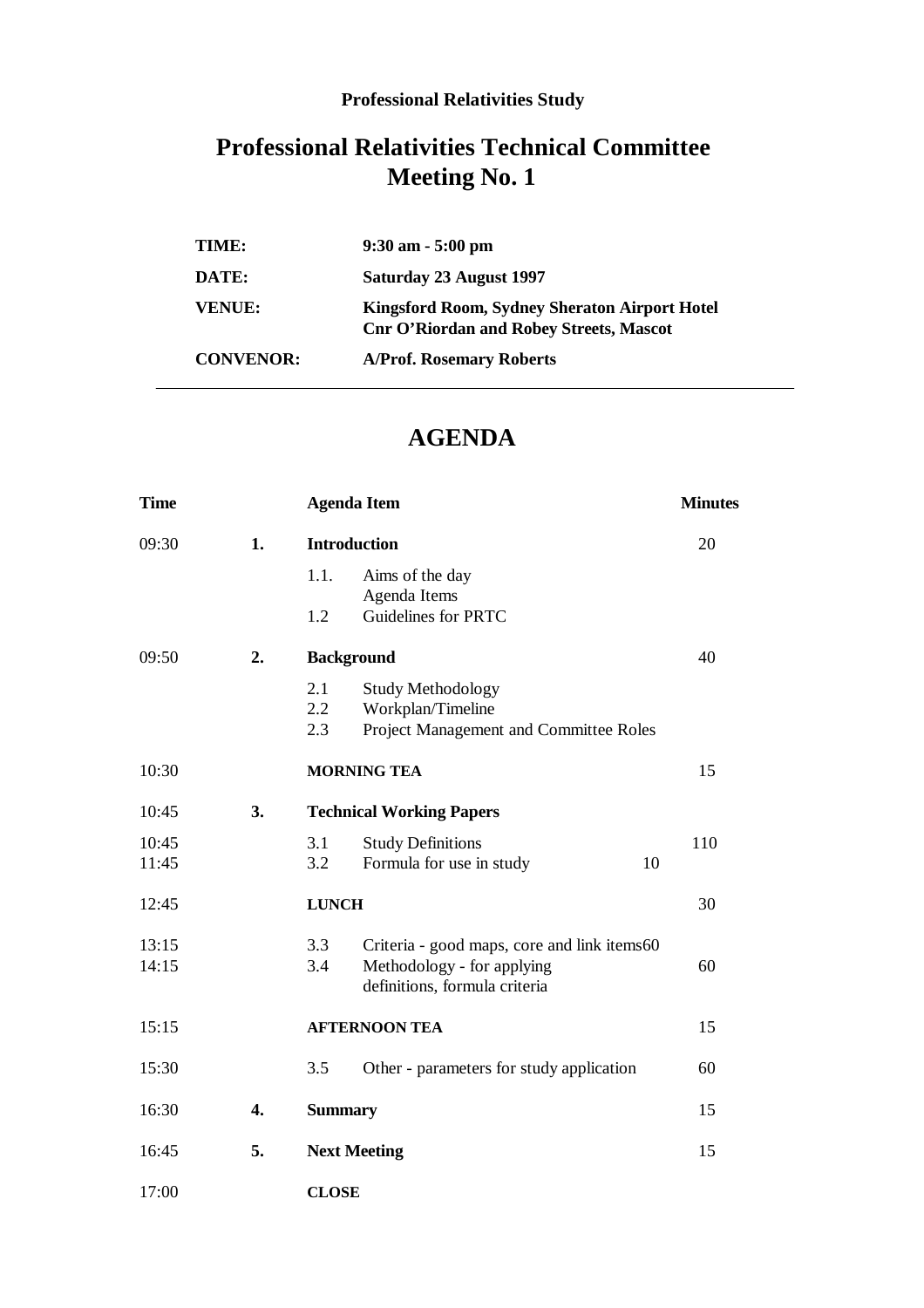**Professional Relativities Study**

## **Professional Relativities Technical Committee**

# **ATTENDEES**

#### **Clinical Members**:

Dr Robert ALLAN General Practitioner

Dr Robert BLACK General Surgeon

Dr G Patrick BRIDGER ENT Surgeon

Dr Greg DEACON Anaesthetist

Dr Paul DUGDALE General Practitioner

Dr Finlay MACRAE Gastroenterologist

Dr Michael RICE Paediatrician

#### **Medicare Schedule Review Board**:

Dr Stephen CLARKE Australian Medical Association

#### **National Centre for Classification in Health**:

Ms Barbara ANDERSON Meeting Facilitator

Ms Kay BONELLO Meeting Facilitator

Ms Patricia DAHDAH Specialty Group Analysis

Ms Kerry INNES Assoc. Director (Meeting Facilitator)

Ms Lauren JONES Project Manager

Ms Sheelagh NOONAN Assistant Project Manager

Mr George RENNIE Statistician (OR Systems P/L)

A/Prof. Rosemary ROBERTS Director (Convenor - PRTC)

Ms Sue WALKER Assoc. Director (Meeting Facilitator)

**Medicare Schedule Review Task Force**:

Mr Col BAILEY Mr John POPPLEWELL Mr David REDDY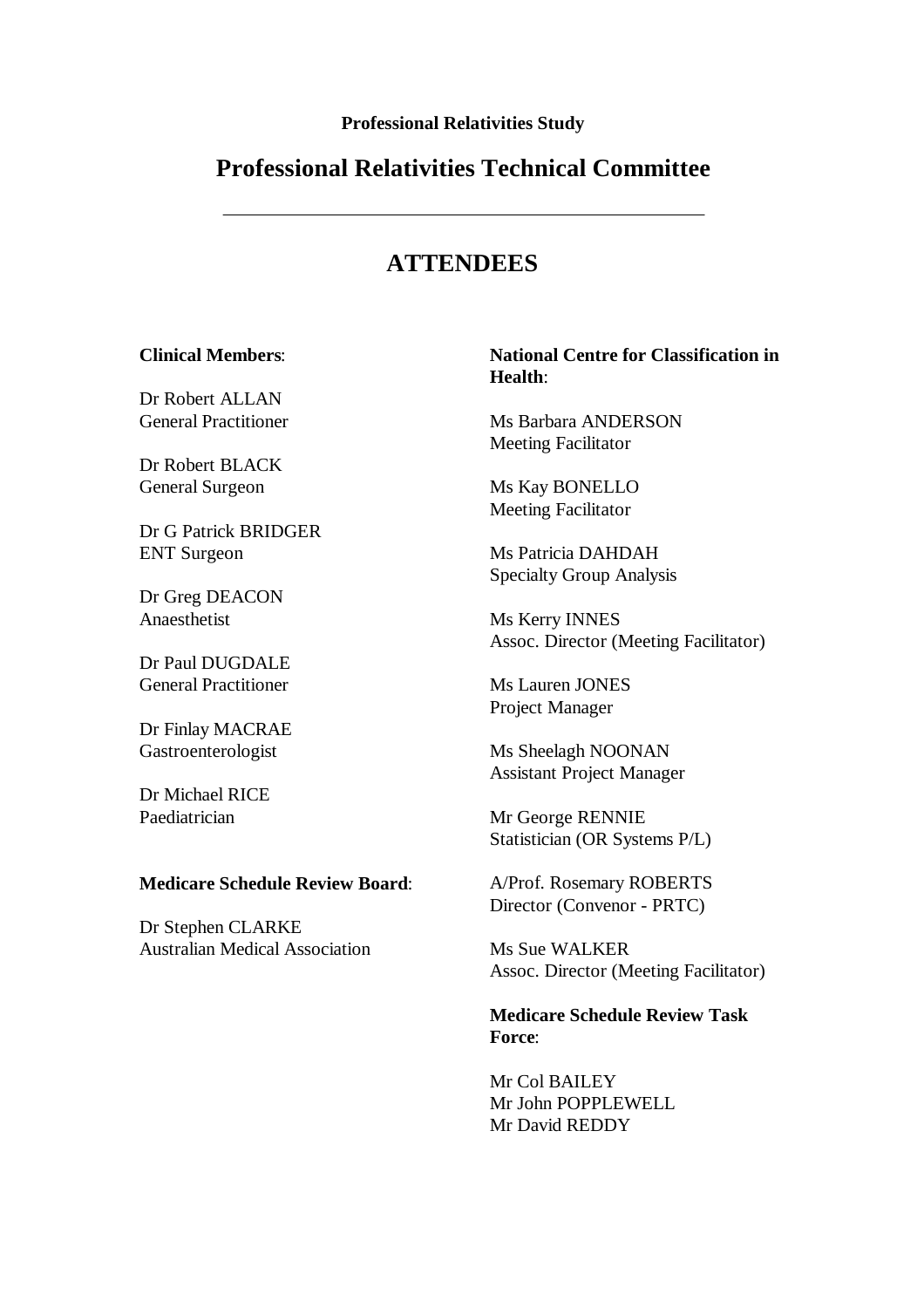#### **1.3 PRTC GUIDELINES**

#### **Guidelines to be followed by the Professional Relativities Technical Committee in establishing the ground rules for setting professional relativities**

- 1. The services to be addressed are those in the General Medical Services Table of the Medicare Benefits Schedule. That is, they exclude pathology and diagnostic imaging services.
- 2. Services to be covered include consultations and attendances, therapeutic procedures and miscellaneous diagnostic tests and investigations. The new draft structure for consultations and attendances should be regarded as replacing the existing one. Itemisation of other services should remain as at present.
- 3. A separate Committee has been established to examine the pros and cons of bundling versus unbundling the post operative component of procedures.
- 4. **The PRTC's work is confined to establishing the ground rules for setting the relativities of the professional work components of services**. Work is to be assessed as the product of professional time and professional effort or intensity involved in rendering a service. Factors which bear on the different earning rates that might apply to professional work components (such as possible higher rates to account for the opportunity costs of specialist training, after hours loadings to compensate for disruption to family life etc), rather than those related to the intrinsic nature of the work itself, must be put aside as they are covered by a separate consultancy which is examining remuneration issues.
- 5. Similarly, other resources employed in providing a service such as technical and nursing staff, consumable, administrative effort etc. are being considered in a separate practice cost consultancy.
- 6. The focus should be on single service episodes only. That is, each service should be considered in a "stand alone" context.
- 7. All services have pre, intra and post components which will need to be identified in order to properly account for times and variations in intensity between components. Also, it is expected that there will be considerable variability in intensity within the intra components of many services. In setting the ground rules it must be clearly established when and where a service starts and stops, when and where the components start and stop and that **average rather than peak intensities are to be determined for each component**. (Please note item 3 above relating to bundling versus unbundling of post operative care.)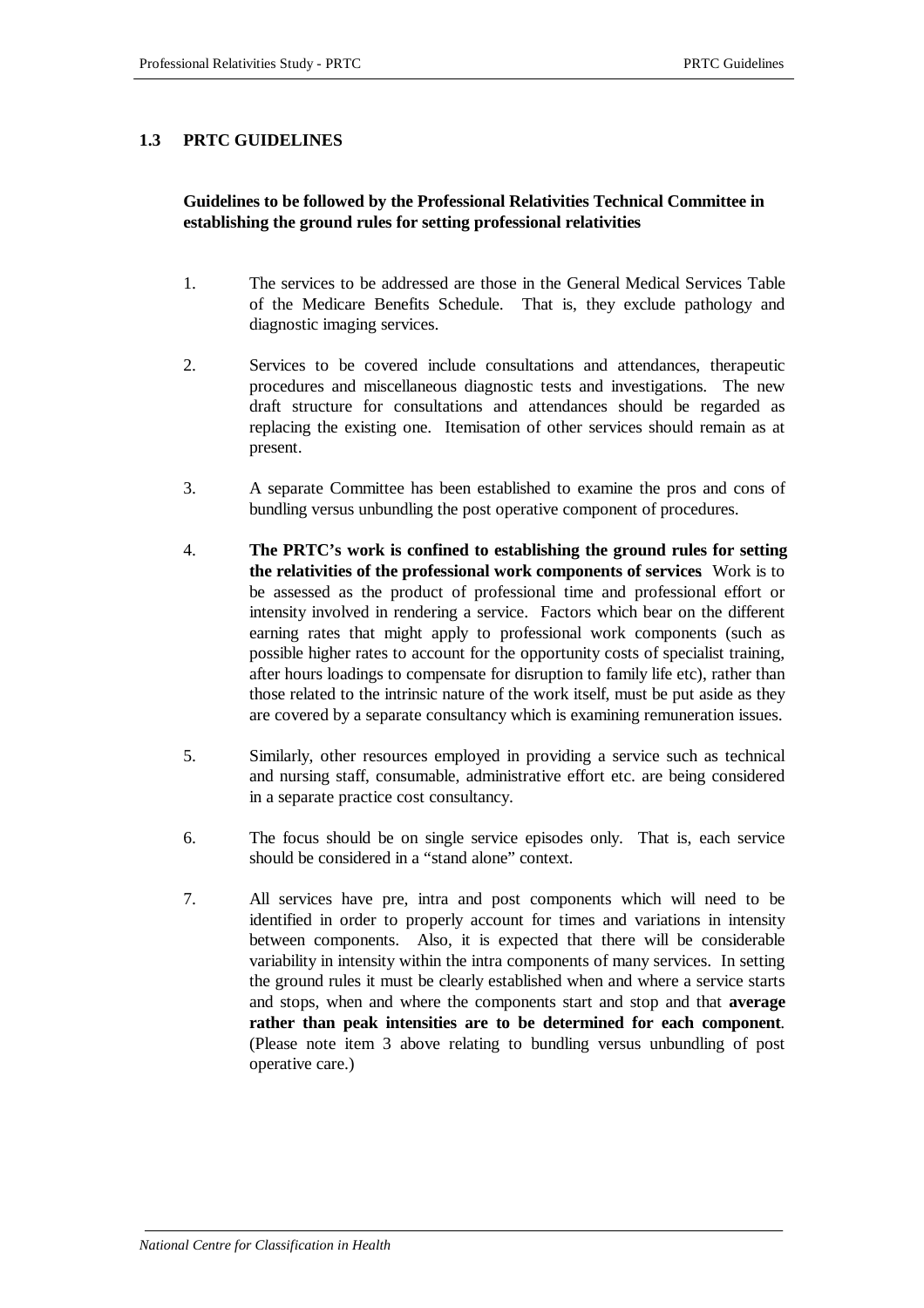# **2. Background**

| 2.1 | Study Methodology                             |
|-----|-----------------------------------------------|
| 2.2 | Workplan/Timeline                             |
| 2.3 | <b>Project Management and Committee Roles</b> |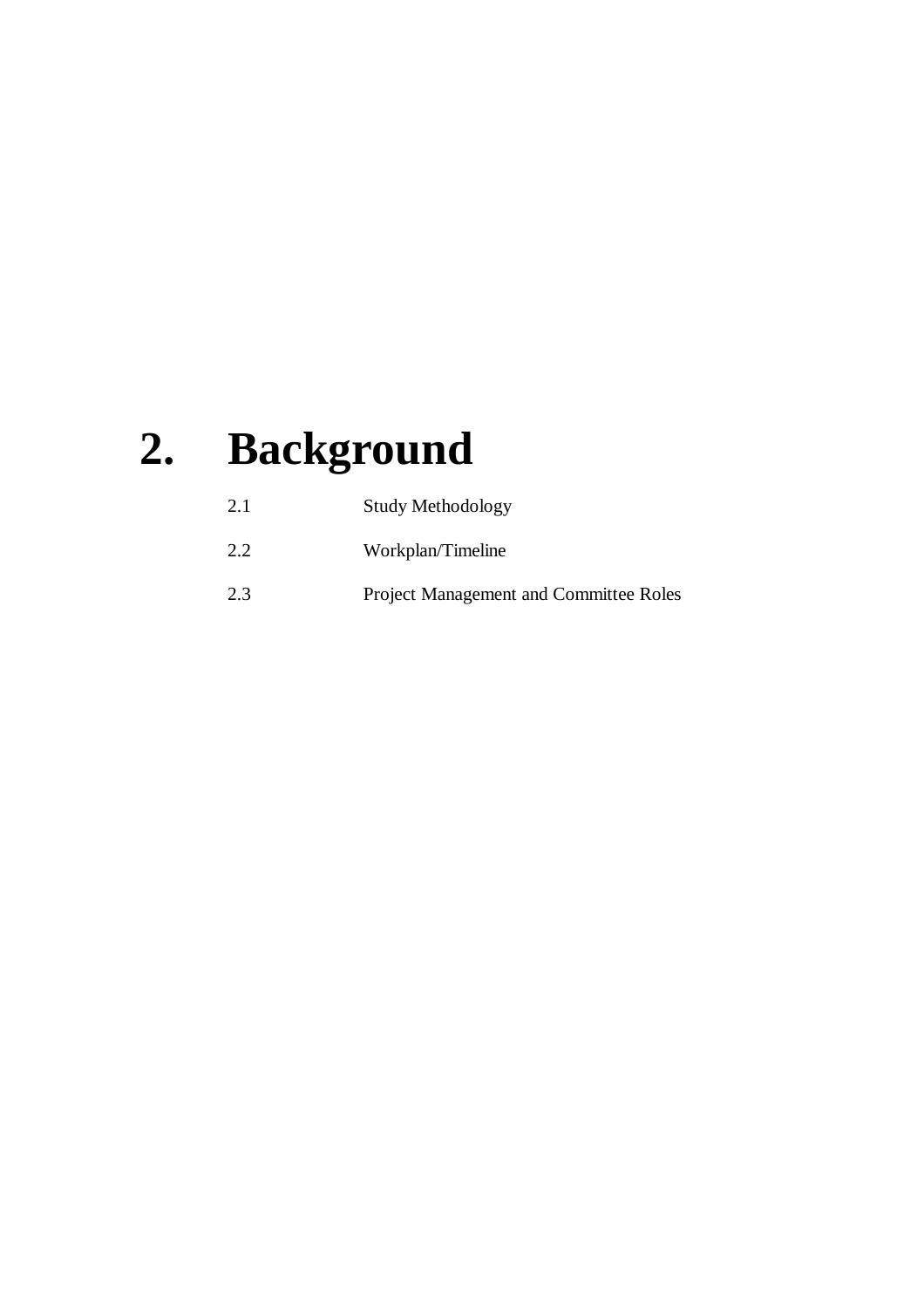#### **2.1 STUDY METHODOLOGY**

#### **INTRODUCTION**

The Professional Relativities Study (PRS) is being conducted by the National Centre for Classification in Health (NCCH) for the Medicare Schedule Review Board (MSRB). The definitive study follows on from a feasibility study carried out in 1996 and early 1997 by the NCCH for the MSRB to examine the potential for mapping the professional components of services described in overseas schedules with the Medicare Benefits Schedule (MBS).

The overall aim of testing the mapping between the MBS and CPT was to see if the resource based relative value units developed in the United States during the 1980s and applied to the American Medical Association's Current Procedural Terminology (CPT) could be applied to mapped MBS items.

Only the Therapeutic Procedures in Category 3 of MBS were in scope for the feasibility study. That study demonstrated that it is possible to map between MBS and CPT and to gain consensus from expert clinicians on relative intraservice work (time and intensity) for items in the MBS. However, the maps are not sufficiently robust on their own to determine the relative values of the mapped MBS items.

The PRS includes Australian clinician input to decide on a representative group of procedures within each specialty for which resource based relative values will be determined using a range of data including Australian intraservice times, estimates of intensity and maps between MBS and CPT. The relative value units determined for these core items will be used to establish relative values for all items within a specialty and to establish link items between specialties. The definitive study covers 26 specialties (Attachment 1) and the following categories of MBS:

- Category 1 Professional attendances
- Category 2 Diagnostic Procedures and Investigations
- Category 3 Therapeutic Procedures
- Category 4 Oral and Maxillofacial Services

The study requires a complex organisational effort to bring together specialty groups of clinicians and technical advisers in a series of meetings which are interrelated and which will result in advice and reporting to the MSRB at regular intervals.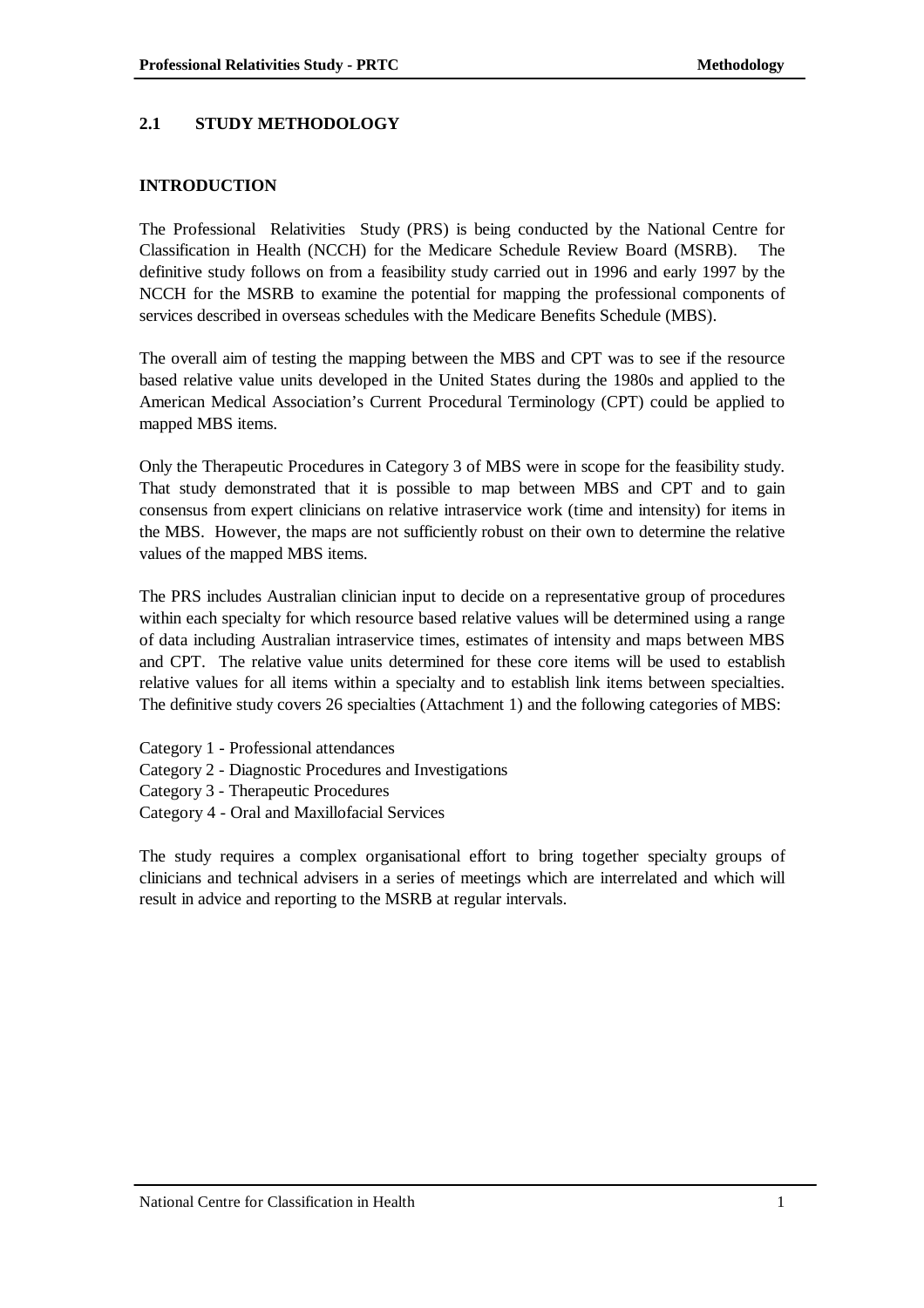#### **METHOD**

The ultimate outcome of the PRS project is a set of work related Relative Value Units (RVUs) for all items in Categories 1-4 of the MBS. These RVUs should be formula based to:

| (a) | make explicit the basis for the Resource Based Relative Value Scale<br>(RBRVS) |
|-----|--------------------------------------------------------------------------------|
| (b) | maximise acceptance by the medical community, and                              |
| (b) | facilitate future updates                                                      |

Attachment 2 outlines the study phases and processes and shows the involvement of committees in terms of time and roles. The methodology is described by the following stages:

| 1.  | <b>Establish rules and regulations for study</b>                                                                                                                                        | <b>PRTC</b>                   |
|-----|-----------------------------------------------------------------------------------------------------------------------------------------------------------------------------------------|-------------------------------|
| 2.  | <b>Map MBS/CPT items</b>                                                                                                                                                                | <b>NCCH</b>                   |
| 3.  | Sort MBS item numbers by specialty for RVU development                                                                                                                                  | <b>NCCH</b>                   |
| 4.  | Rank items based on total work value (items will be pre-sorted according to<br>anaesthetic times to assist with this process), confirm times and rate<br>intensities for selected items | CCs                           |
| 5.  | Regress rankings against times and intensity ratings to develop formula.<br>Estimate efficacy of formula and its' consistency with rankings                                             | <b>NCCH</b><br>(Statistician) |
| 6.  | Choose core and link items based on MBS item ranks, good maps, and<br>frequencies                                                                                                       | NCCH/<br>CCs                  |
| 7.  | Provide RVUs for core items based on the US RVUs from good maps and<br>information on times and intensity ratings                                                                       | CCs                           |
| 8.  | Complete estimates of times and ratings of intensity                                                                                                                                    | CCs                           |
| 9.  | Project core RVUs to remaining items using rankings                                                                                                                                     | <b>NCCH</b><br>(Statistician) |
| 10. | Re-evaluate formula and test application to RVUs for all items                                                                                                                          | <b>NCCH</b><br>(Statistician) |
|     | 11. Ratify draft RVUs and link items                                                                                                                                                    | CGs                           |

The study stages are discussed in more detail over page.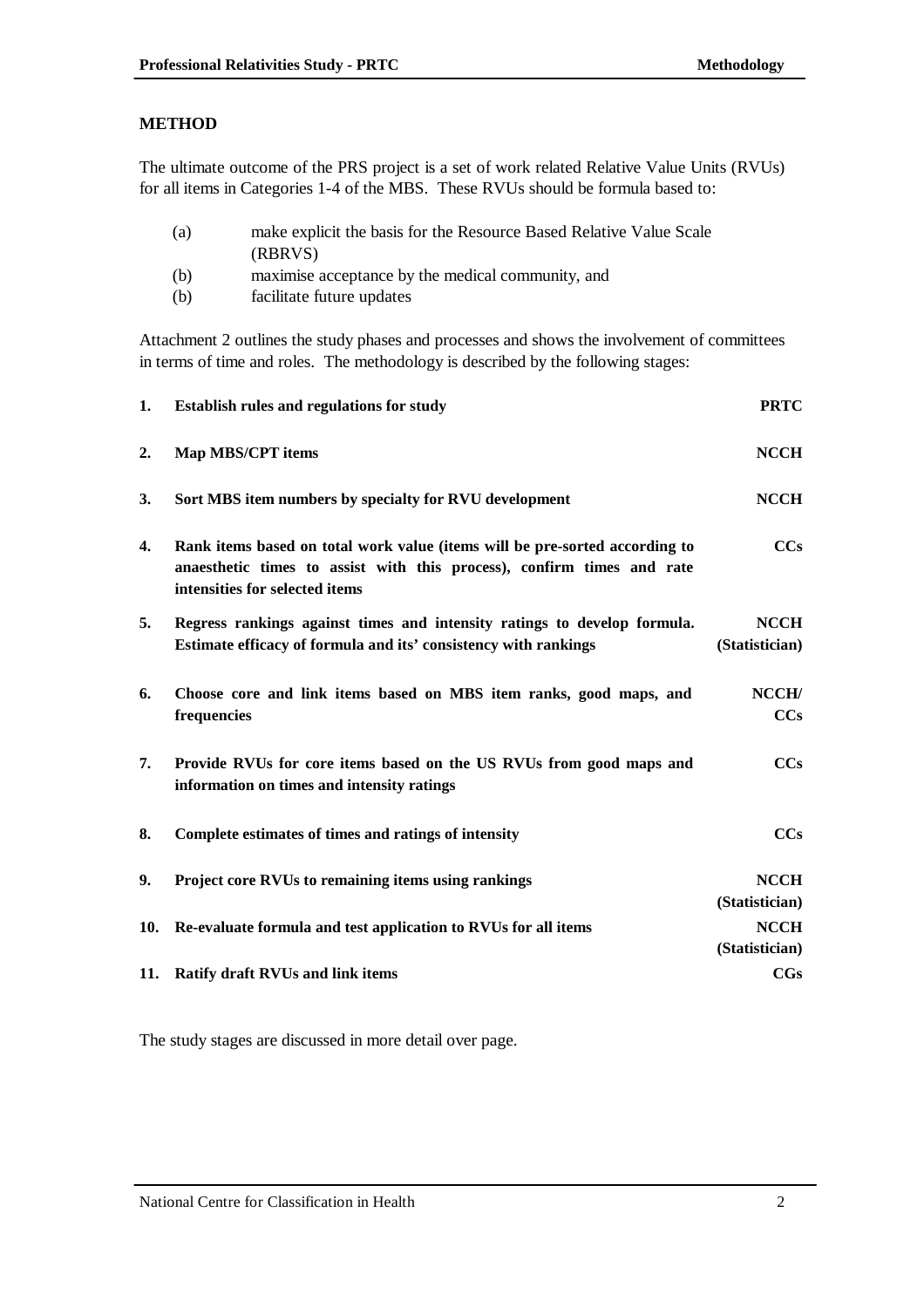#### **1. Establish rules and regulations for study**

The PRTC is responsible for recommending definitions, rules and criteria for application throughout the study.

#### **2. Map MBS/CPT items**

The MBS items are being mapped to CPT codes in order to inform about appropriate CPT RVUs for use in the PRS. Maps are being undertaken from MBS items to CPT codes (forward maps) and from CPT codes to MBS items (backward maps). The 'good' maps will be used as a major criterion for the selection of core items for which RVUs will be developed. The basis for judging a map as 'good' will be reliant on the map ratio and rating and the degree of consistency of terminology of MBS items and CPT codes.

#### **3. Sort MBS item numbers by specialty for RVU development**

It is important to the outcome of the project that item numbers are categorised according to the speciality in which medical clinicians provide their services. Information received from the Medicare Benefits Branch (i.e. frequencies of services provided by MBS item numbers for specialty groups) will be analysed in order to categorise each item to a specialty. Where MBS items are used by several specialists they will be reviewed by those specialty groups which provide the highest proportions of services; preferably a maximum of two specialty groups per item.

#### **4. Rank items based on total work value (items will be pre-sorted according to anaesthetic times to assist with this process), confirm time estimates and rate intensities for selected items**

In order to choose core items, test the validity of a formula and ensure the ability to replicate RVUs for MBS items, it is necessary to rank the items (total N) within each specialty in terms of the **total work value.** The ranking of the items is also necessary to enable the relative value determinations for the core items to be projected to the remaining items and will serve as the focal point in the development of the formula. In this context ranking means ordering items from 1-N where 1 is the item of most value to the specialty and N is the least. Where items are of equal value, these can be ranked together.

The CCs will be requested to **rank** the MBS items (based on total work value) within their specialties as soon as practicable once criteria have been developed by the PRTC. Clinicians will be provided with MBS items sorted by anaesthetic times or a proxy time. Printouts will be produced for all specialties and these will be sorted by MBS item number and overall rankings. Table 1 over page is an example: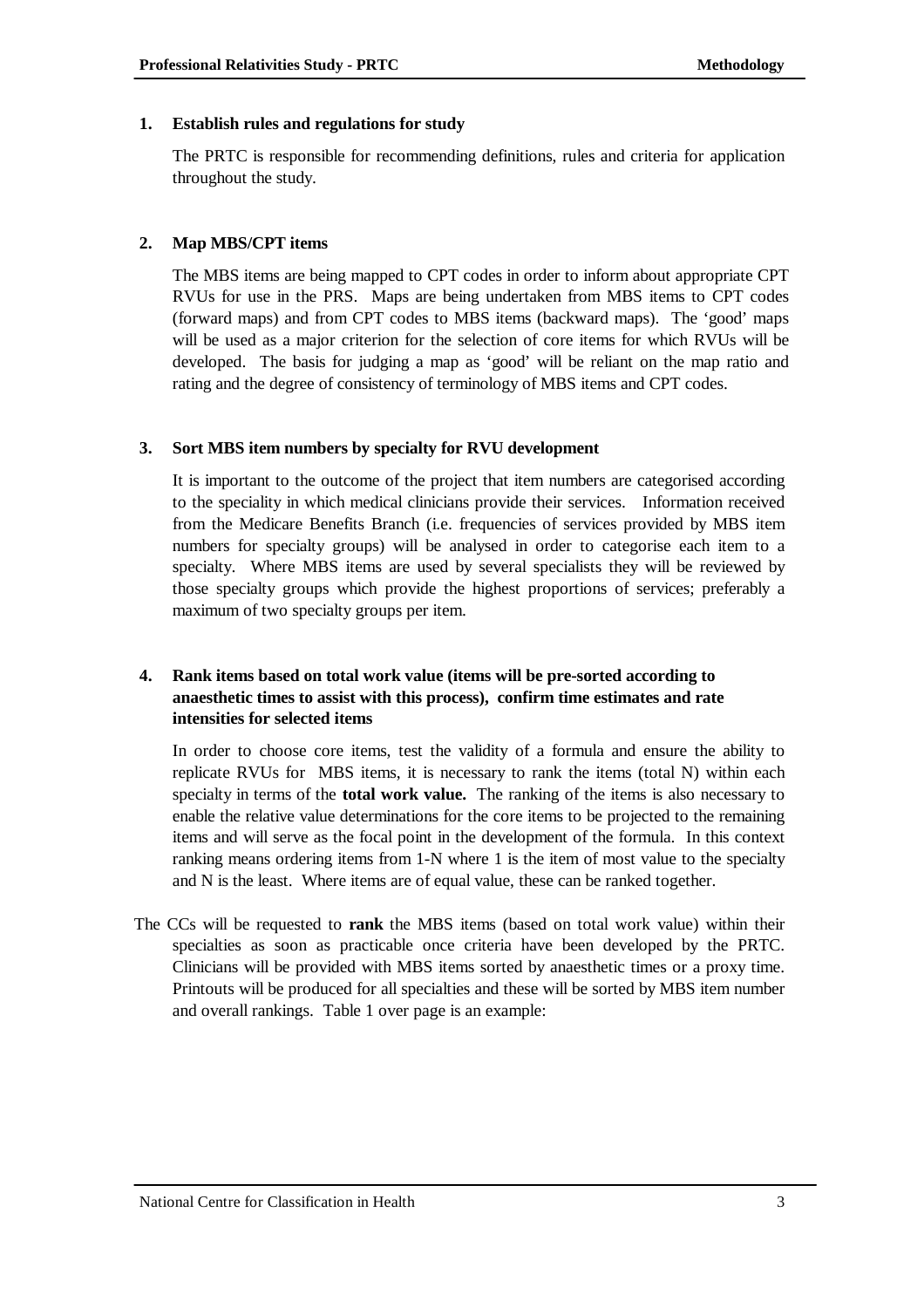| <b>TABLE 1</b>              |  |  |
|-----------------------------|--|--|
| <b>Ranking of MBS items</b> |  |  |

|                        |            |       | Overall |
|------------------------|------------|-------|---------|
| <b>MBS Item Number</b> | Desc.      | Freq. | Rank    |
|                        |            |       |         |
| <b>XXXX</b>            | Radical    | 23    |         |
| YYYY                   | Removal of | 735   | 2       |
|                        | Biopsy     | 2745  |         |

Some confirmation of time estimates and ratings of intensity will also be undertaken in stage 4.

The CC groups will be asked to:

- a) **Estimate** pre, intra, post direct and indirect times as agreed by the PRTC
- b) **Rate** within specialty
	- i. mental effort and clinical judgement,
	- ii technical skill and physical effort, and
	- iii stress due to risk.

This has been illustrated in Table 2 below.

#### **TABLE 2 Time Estimates and Ratings of Intensity**

#### MBS Item Number Desc. Freq. Rank **Quality** of map Component ratings Time Effort Skill Stress Pre Intra Post XXXX |Radical .... | 23| 1| 2| 10| 9| 8| 60| 120| 30 YYYY Removal of .... 735 2 1 8 7 8 30 60 30

At this stage, estimates of time and ratings of work components for 20% of MBS items within each specialty would be necessary for preliminary testing of the formula.

ZZZZZ |Biopsy..... | 2745| 3| 4| 4| 2| 3| 5| 25| 5

#### **5. Regress rankings against times and intensity ratings. Estimate efficacy of formula and consistency with rankings.**

Regression analysis will endeavour to explain the ranking of total work value in terms of times and intensity. This will have two purposes:

- a) to test possible formulae
- b) to provide feedback to the CCs about their rankings and ratings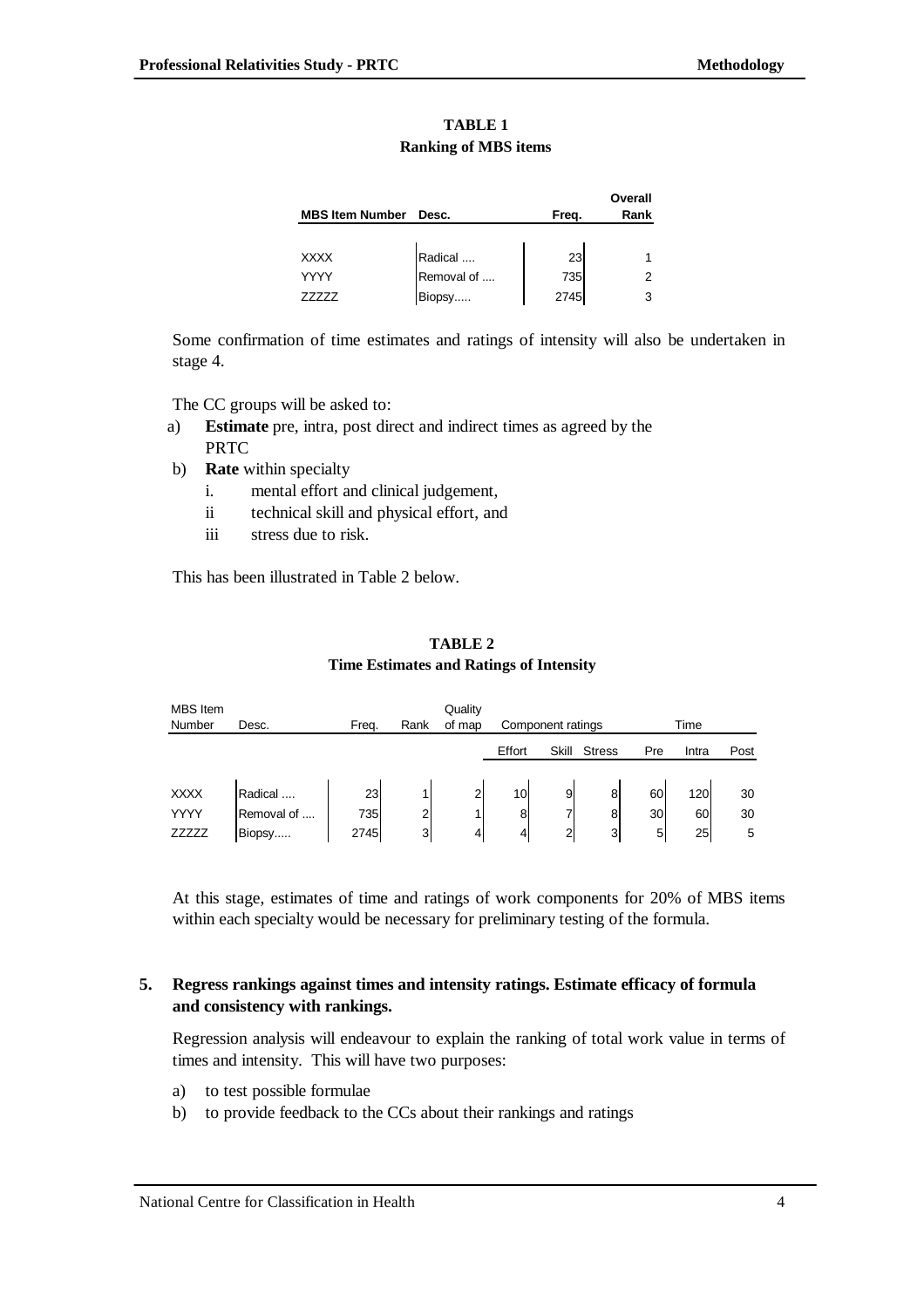#### **6. Choose core/link items based on MBS item ranks, good maps, and frequencies**

Core item selection will be based on the rankings provided by the CCs, the 'good' maps and frequency data. Both core and link items should ideally be high frequency items which have good maps and are evenly distributed throughout the rankings.

#### **7. Provide RVUs for core items based on the US RVUs and the time and intensity ratings data**

RVUs for CPT items for good quality MBS maps will be presented to the CCs who will be asked to review these relative values using the time estimates, intensity ratings and other information. Note that while the ranking of items and the estimation of times and the ratings of effort, skill and stress are significant data for the estimation of a formula, **they do not link this formula to relative value.** This step is accomplished by the RVU estimation for the core items. In this light the estimation of RVUs for the core items can be viewed as a calibration.

#### **8. Complete estimation of times and ratings of intensity**

This work needs to be completed for validation of extrapolation/interpolation and ultimately so that all relative values can be formula based so that the final outcome of the project is based on a credible and defensible methodology.

#### **9. Project core RVUs to remaining items using rankings**

This will initially be accomplished via interpolation using the rankings and later revised on the basis of time estimates and ratings of intensity.

#### **10. Re-evaluate formula and test application to RVUs for all items**

The regression analysis of step 5. will be repeated using the full data and interpolation of non core RVUs refined accordingly.

#### **11. Ratify draft RVUs and link items**

To assist them in their review, the CGs will be provided with ordered lists of all items within each specialty. These will contain the draft times, intensity ratings, RVUs and a comparison of the RVUs with the rankings previously provided by the CCs.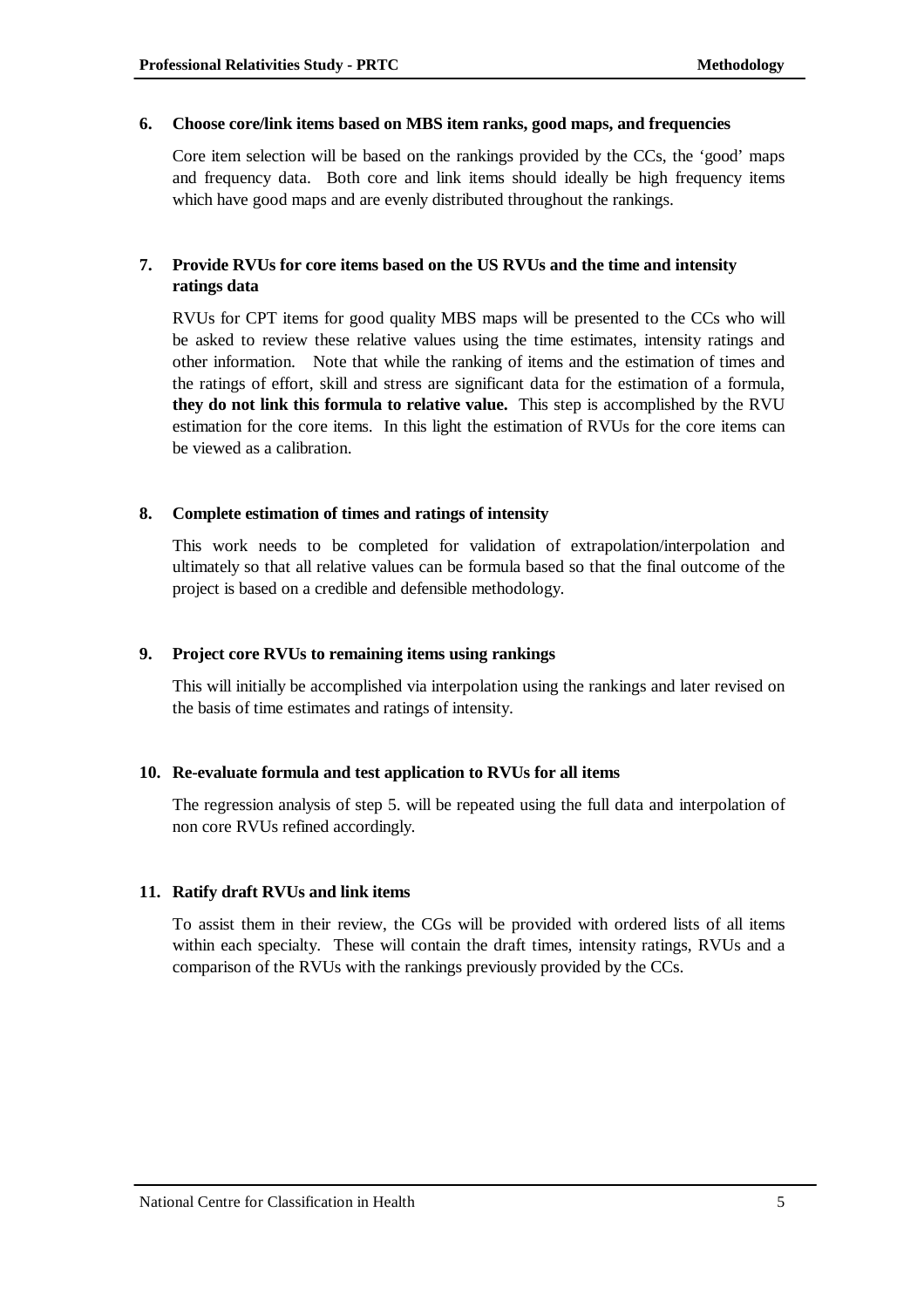#### **STUDY PHASES**

The methodology has been presented in terms of the study phases in the Table 3 below. At the end of each phase, results will be reported to the MSRB so that subsequent phases can be redirected if necessary. See also flow chart in Attachment 2.

#### **TABLE 3 PRS Study Phases**

| PHASE <sub>1</sub><br>- three months (July-September 1997) |                               |                                                                                                                                                                                                                                                                                                                                                                                                                                                                                                                                            |
|------------------------------------------------------------|-------------------------------|--------------------------------------------------------------------------------------------------------------------------------------------------------------------------------------------------------------------------------------------------------------------------------------------------------------------------------------------------------------------------------------------------------------------------------------------------------------------------------------------------------------------------------------------|
| Step 1                                                     | <b>PRTC</b>                   | Recommend definitions, rules and criteria for application<br>throughout study                                                                                                                                                                                                                                                                                                                                                                                                                                                              |
| Step 2                                                     | <b>NCCH</b>                   | Map all items in MBS Categories 1 - 4 (as of May 1997 -<br>undertaken concurrently with steps 1-5)                                                                                                                                                                                                                                                                                                                                                                                                                                         |
|                                                            |                               | Evaluate quality of maps using criteria established by PRTC.                                                                                                                                                                                                                                                                                                                                                                                                                                                                               |
| Step 3                                                     | <b>NCCH</b>                   | Sort all MBS items (Categories 1-4) into specialty groups -<br>separating attendance items from diagnostic and procedural<br>items.                                                                                                                                                                                                                                                                                                                                                                                                        |
| Step 4                                                     | <b>CCs</b>                    | ratify MBS items selected by the NCCH for study within<br>$\overline{?}$<br>each specialty group<br>rank all items within their specialty in terms of total work<br>$\overline{\mathcal{L}}$<br>and in accordance with criteria set by the PRTC (the NCCH<br>will have pre-sorted items in terms of anaesthetic times or<br>proxy time to assist with this process)<br>estimate pre, intra and post times and rate effort, skill and<br>$\overline{?}$<br>stress for 20% of items<br>Note: this work would be undertaken by correspondence |
| Step 5                                                     | <b>NCCH</b><br>(Statistician) | Develop preliminary formula on the basis of the information<br>assembled through step 4.                                                                                                                                                                                                                                                                                                                                                                                                                                                   |
| Step 6                                                     | <b>PRTC</b>                   | Present results of formula testing, and mapping to second<br>meeting of PRTC.                                                                                                                                                                                                                                                                                                                                                                                                                                                              |
| Step 7                                                     | <b>APPRMS</b>                 | Meet with Advisory Panel on Professional Relativities for<br>Medical Services (APPRMS) to review definitions, rules and<br>criteria                                                                                                                                                                                                                                                                                                                                                                                                        |
| <b>Deliverables</b>                                        | <b>NCCH</b>                   | First Interim Report to MSRB - Board to approve definitions,<br>rules and criteria.                                                                                                                                                                                                                                                                                                                                                                                                                                                        |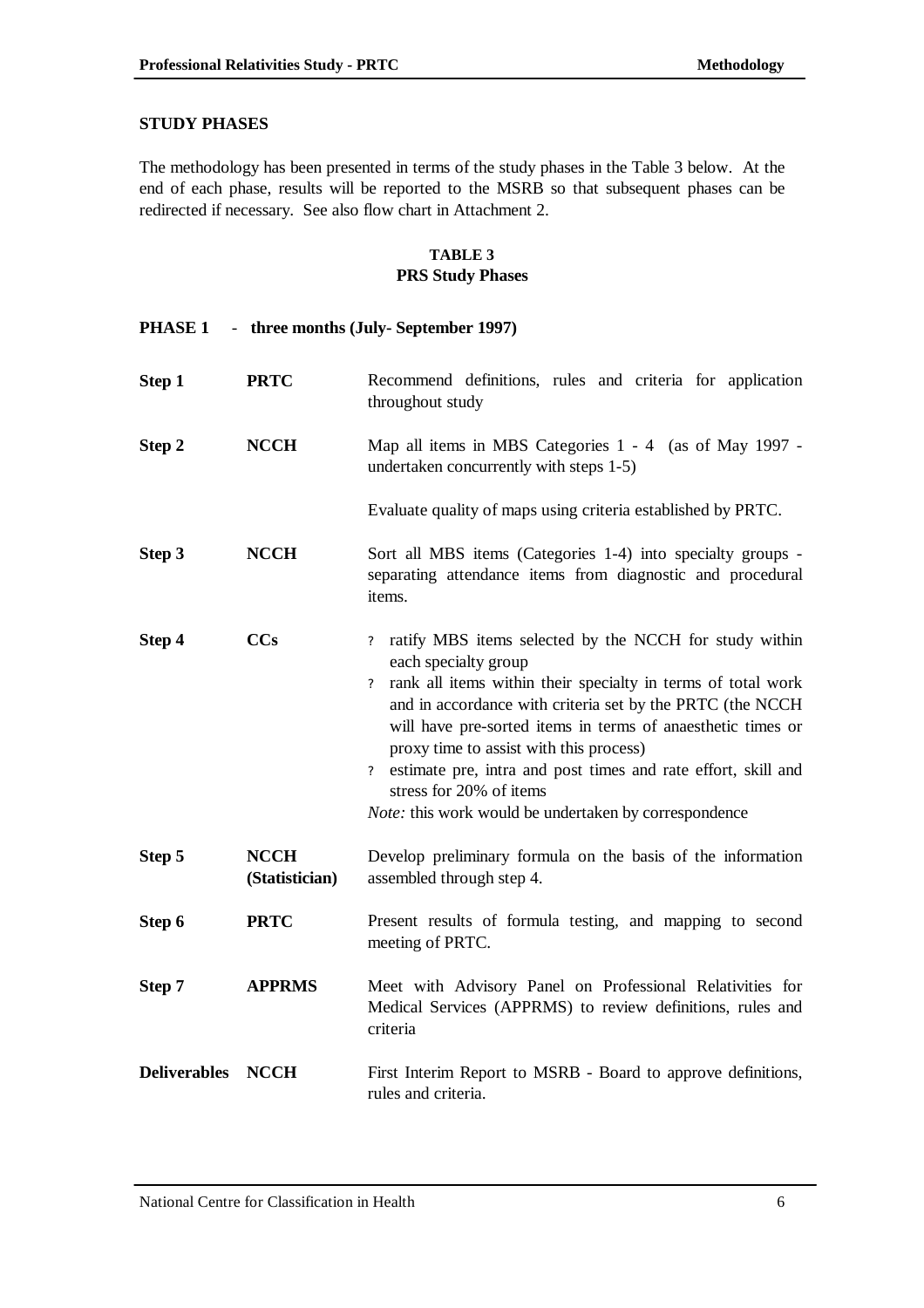### **PHASE 2 - Five months (October- February 1997)**

| Step 8              | <b>NCCH</b>                   | Assemble additional data including frequencies for CPT<br>mapped items, actual theatre times from hospital operating<br>theatre systems, information from Department of Health and<br>Family Services operating theatre service weight study,<br>anaesthesia times for MBS items and MBS relativities using<br>existing fees.                                                                                                                                                                                                                                                                                                                                                                                                                                                                                                                                                               |  |
|---------------------|-------------------------------|---------------------------------------------------------------------------------------------------------------------------------------------------------------------------------------------------------------------------------------------------------------------------------------------------------------------------------------------------------------------------------------------------------------------------------------------------------------------------------------------------------------------------------------------------------------------------------------------------------------------------------------------------------------------------------------------------------------------------------------------------------------------------------------------------------------------------------------------------------------------------------------------|--|
| Step 9              | <b>NCCH</b>                   | Draft core and link items (for each specialty covering a<br>representative range of activities based on quality maps with<br>CPT, ratings of MBS items, volume, the cost of services and<br>attendance items).                                                                                                                                                                                                                                                                                                                                                                                                                                                                                                                                                                                                                                                                              |  |
| Step 10             | <b>CCs</b><br><b>NCCH</b>     | Meet with CCs to establish RVUs for MBS core items and to<br>complete the estimation of pre, intra and post times and the<br>rating of effort skill and stress. There will be 26 CC meetings<br>held for procedural items and the Consensus Group (CG) on<br>attendance items would hold its first meeting at this stage.<br>The CCs will:<br>check query maps<br>$\overline{\mathcal{E}}$<br>check maps of all core items<br>$\overline{\mathcal{L}}$<br>ratify core and link item selection on which inter and intra-<br>$\overline{?}$<br>professional relativities will be established<br>rate core and remaining items in terms of intensity (effort,<br>$\overline{\mathcal{E}}$<br>skill and stress) and estimate times (pre, intra, post) (note:<br>excluding those already rated for formula testing)<br>develop RVUs for core items based on CPT RVUs<br>$\overline{\mathcal{E}}$ |  |
| Step 11             | <b>NCCH</b><br>(Statistician) | Project core RVUs to remaining items using rankings.<br>Re-evaluate formula and test application to RVUs.                                                                                                                                                                                                                                                                                                                                                                                                                                                                                                                                                                                                                                                                                                                                                                                   |  |
| Step 12             | <b>NCCH</b>                   | Distribute and present results of CC core RVUs to Consensus<br>Groups (CGs) for confirmation of RVUs (all steps in the<br>development of the RVUs by CCs will be presented).                                                                                                                                                                                                                                                                                                                                                                                                                                                                                                                                                                                                                                                                                                                |  |
| Step 13             | $_{\rm CGs}$                  | Meet with the CGs to ratify the draft RVUs and link items.                                                                                                                                                                                                                                                                                                                                                                                                                                                                                                                                                                                                                                                                                                                                                                                                                                  |  |
| Step 14             | $_{\rm CGs}$                  | Meet with CG for attendance items for a second time to<br>determine attendance item RVUs and provide those RVUs to<br>MSRB for consideration with relativities of therapeutic items.                                                                                                                                                                                                                                                                                                                                                                                                                                                                                                                                                                                                                                                                                                        |  |
| <b>Deliverables</b> | <b>NCCH</b>                   | Second Interim Report to MSRB - Board to approve work to<br>date                                                                                                                                                                                                                                                                                                                                                                                                                                                                                                                                                                                                                                                                                                                                                                                                                            |  |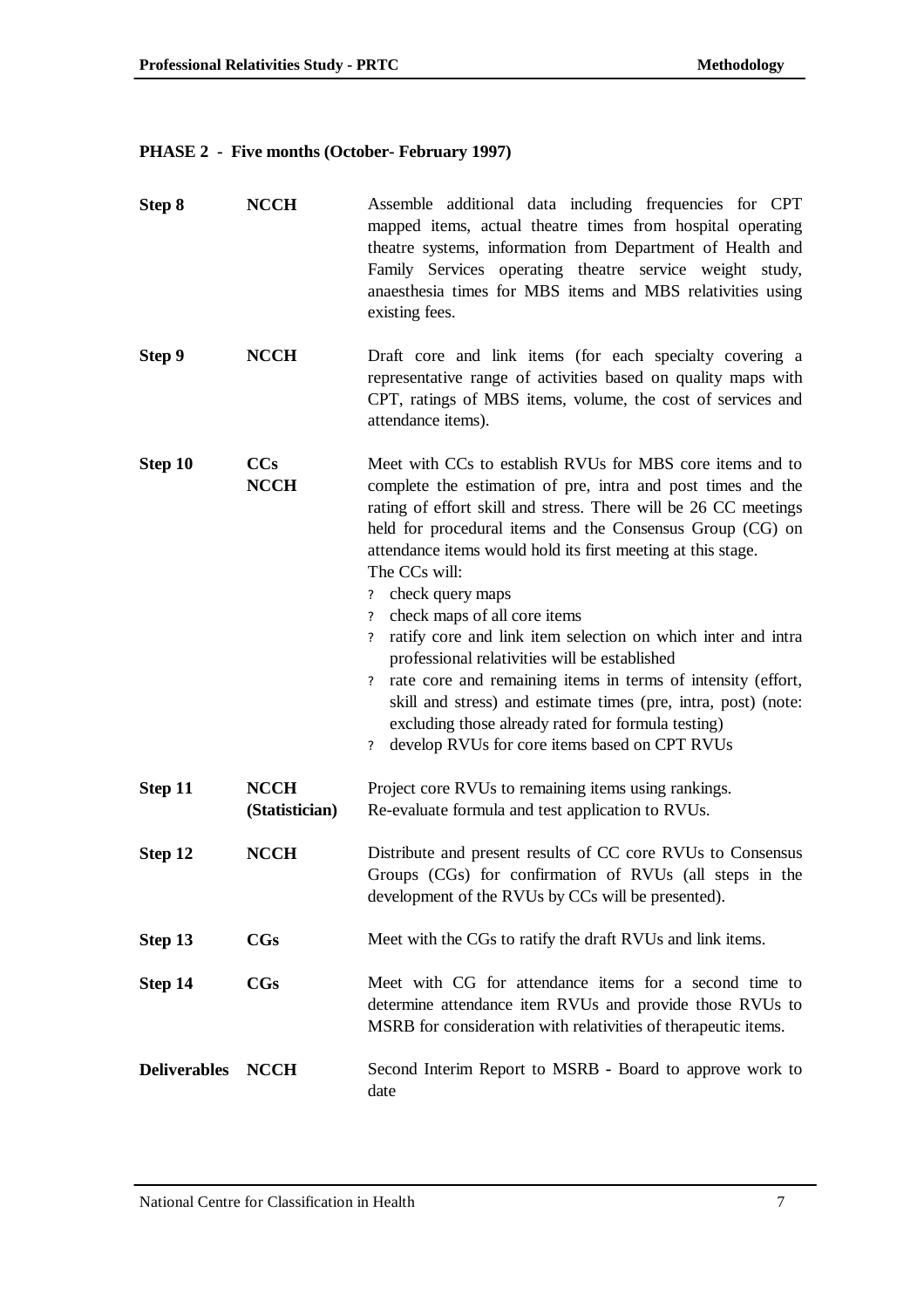| PHASE 3             | Three months (March - May 1998) |                                                                                                                          |
|---------------------|---------------------------------|--------------------------------------------------------------------------------------------------------------------------|
| Step 15             | <b>NCCH</b>                     | Revise RVUs based on CG recommendations.                                                                                 |
| Step 16             | <b>APPRMS</b>                   | Meet with APPRMS to advise members of outcome of CG<br>meetings, ratification of RVUs for core, non core and link items. |
| Deliverables NCCH   |                                 | Third Interim Report to MSRB - Board to approve work to date.                                                            |
| PHASE 4             | - One month (June 1998)         |                                                                                                                          |
| Step 17             | <b>NCCH</b>                     | Assemble results and prepare final report                                                                                |
| <b>Deliverables</b> | <b>NCCH</b>                     | Final Report to MSRB                                                                                                     |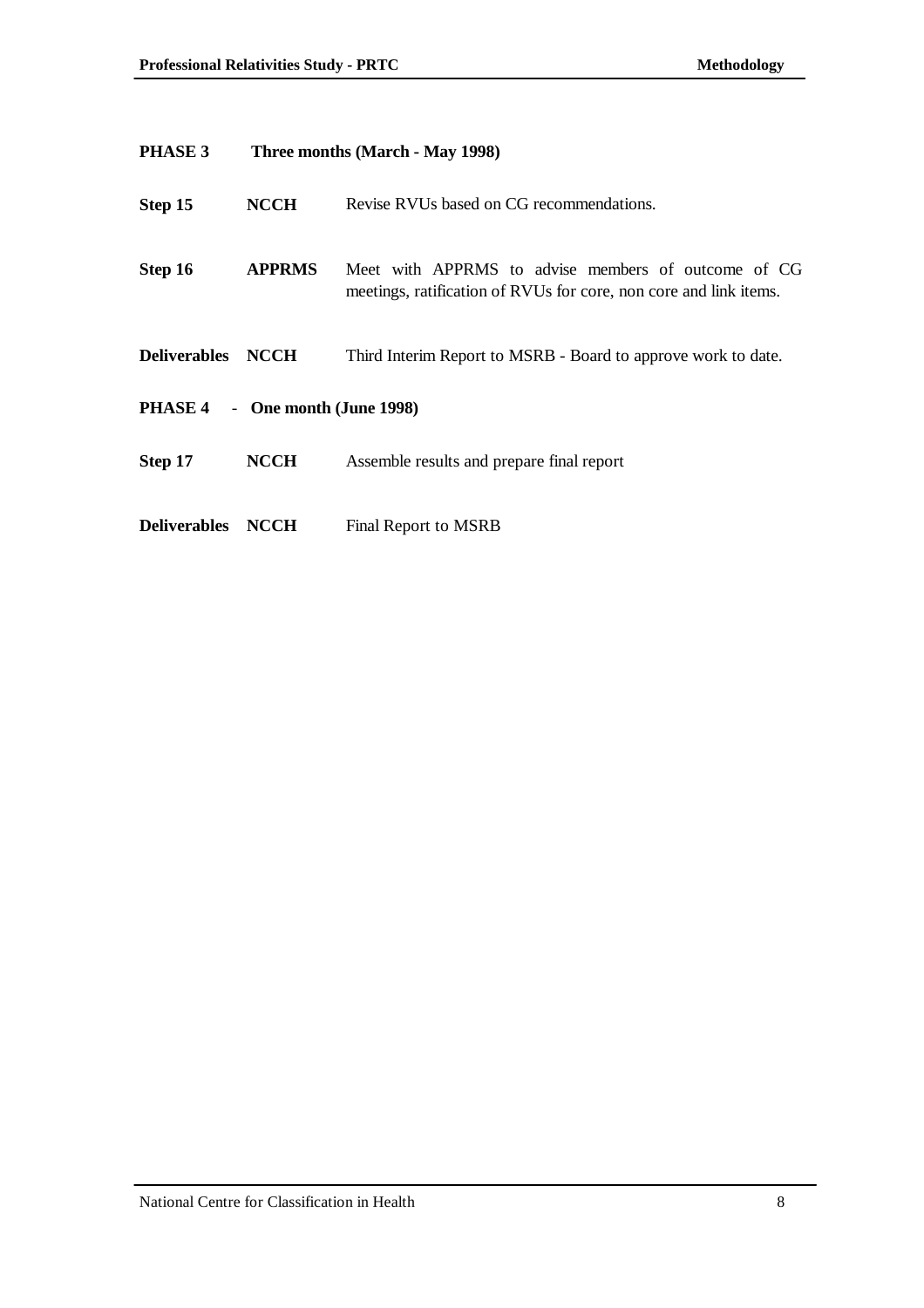#### **CATEGORIES OF MEDICAL PRACTITIONER APPROVED BY THE MEDICARE SCHEDULE REVIEW BOARD FOR PURPOSES OF THE PROFESSIONAL RELATIVITY AND PRACTICE COSTS STUDIES**

- 1. Other Medical Practice
- 2. General Practice (vocationally registered)
- 3. Obstetrics and Gynaecology
- 4. General Surgery
- 5. Cardio-thoracic Surgery
- 6. Neurosurgery
- 7. Orthopaedic Surgery
- 8. Paediatric Surgery
- 9. Plastic Surgery
- 10. Urology
- 11. Vascular Surgery
- 12. Ophthalmology
- 13. ENT/Facio-maxillary Surgery (? Dental Surgery)
- 14. Anaesthesia (Specialist, Intensive Care, Resuscitation)
- 15. Dermatology
- 16. Psychiatry
- 17. General Medicine (Infectious Diseases, Geriatrics, Immunology, Endocrinology)
- 18. Cardiology
- 19. Renal Medicine
- 20. Gastroenterology
- 21. Neurology
- 22. Paediatric Medicine
- 23. Rehabilitation Medicine
- 24. Rheumatology
- 25. Thoracic Medicine
- 26. Emergency Medicine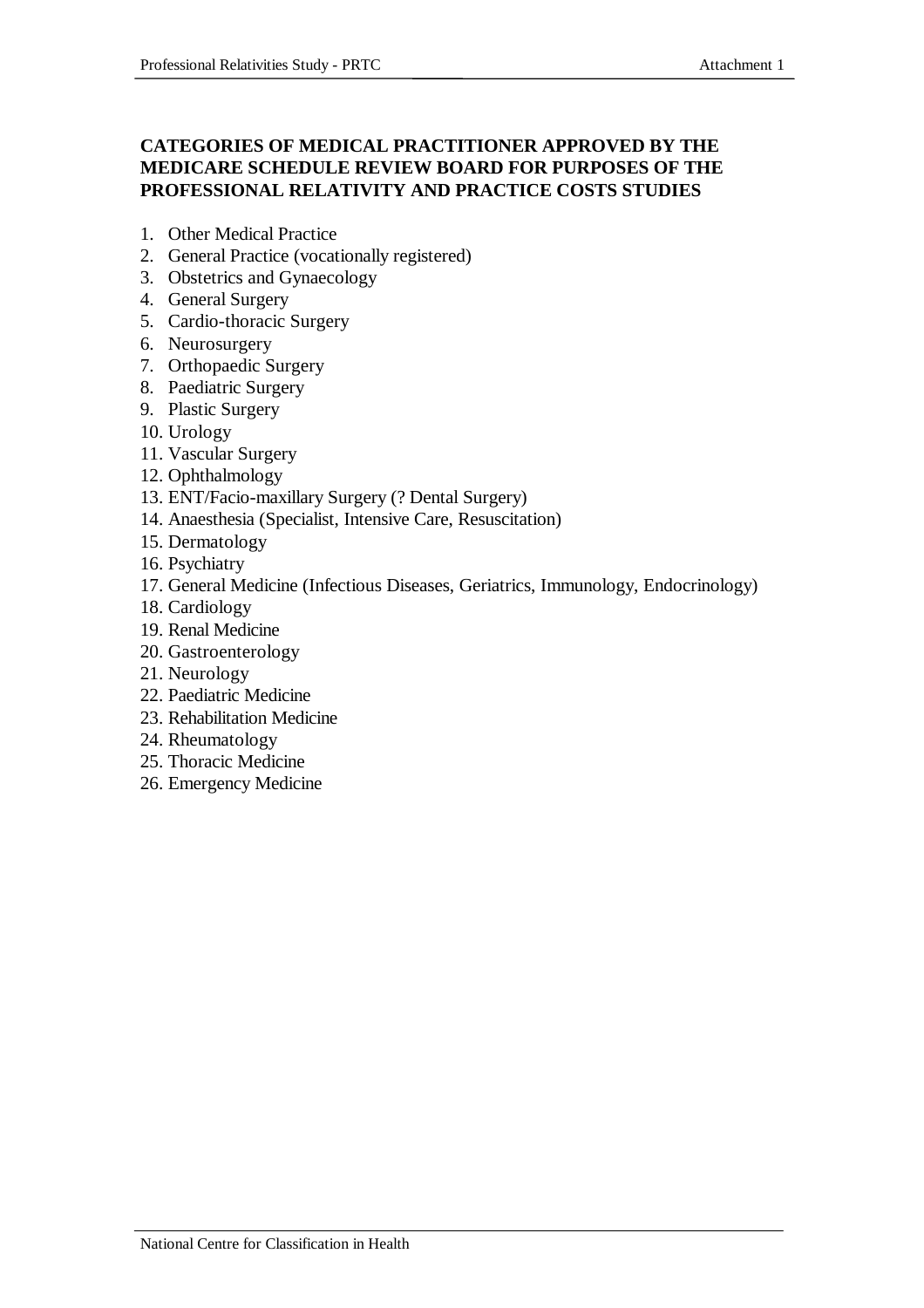

**PROFESSIONAL RELATIVITIES STUDY - OUTLINE OF PROCESSES**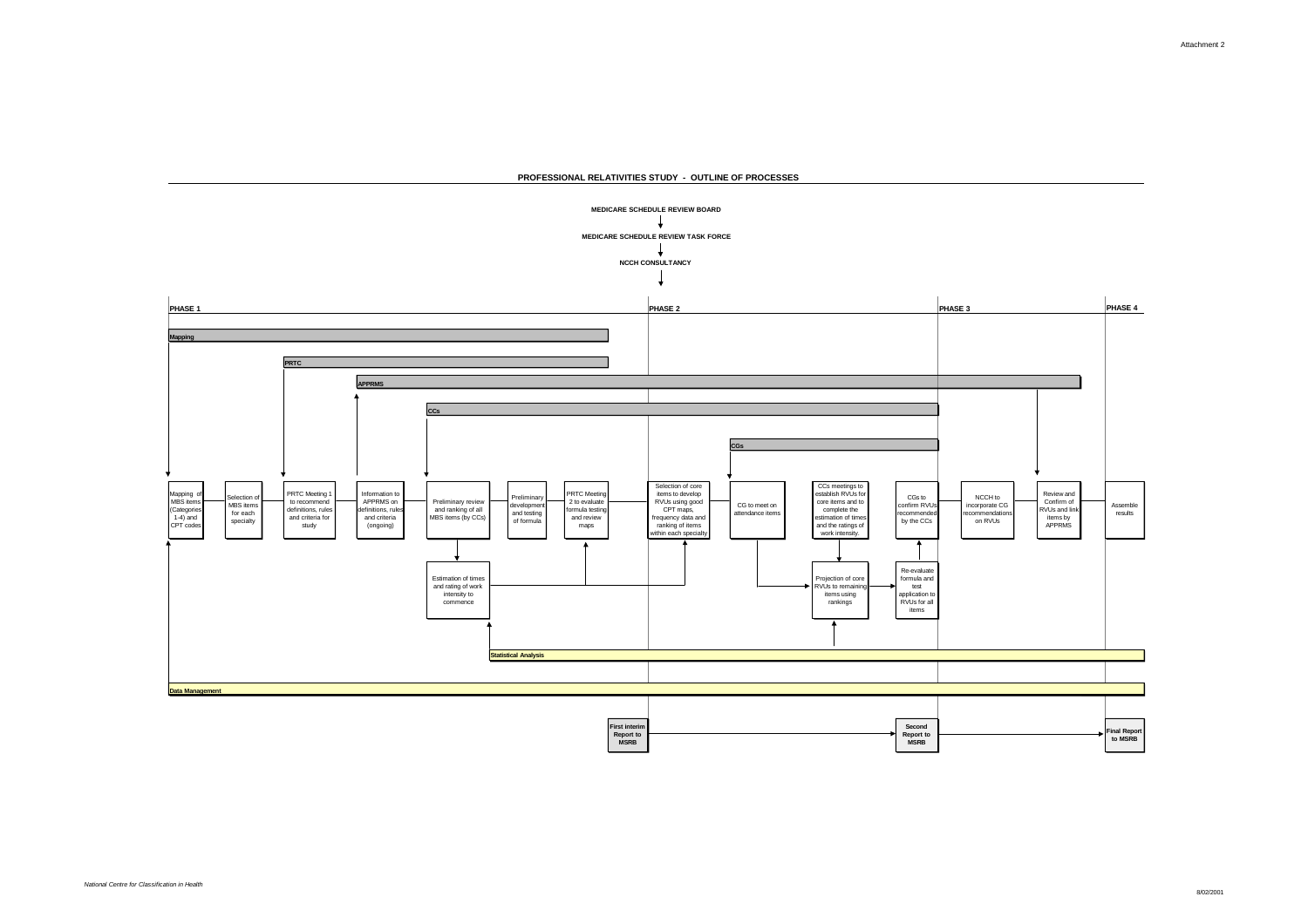Actual timeline

**COL** 

306-77-147-287 1787 188 188 189 289 310 329 289 6700 - 1000 3700 3710 3711 10011 1711 2411 1711 2411 2412 1812 1912 1912 1912 189 200 310 189 189 189 300 373 344 104 174 244 174 244 15 85 155 295 295 196 126 196 289 289 19 **DATE PHASE 1** Select PRTC Mbrs  $\sim$ Seek CC  $\sim 10$  $\sim 10$ Seek CG  $\sim 10$ Seek APPRMS Mbrs **Contract** Brief Statistician **Contract** Arrange PRTC Mtng  $\sim 10$ Develop Databases **College** Get Frequency Data **COLOR** Mapping Draft Rules, defns. PRTC **Contract** PRTC Development cont.. **Contract** PRTC 1st Meeting **Contract COL** Test Rules the control of the control of the control of Organise CC meetings **Contract** PRTC 2nd meeting **Contract Contract** 1st Meeting APPRMS The Co **1st Interim Report to MSRB Contract THE PHASE 2** PRTC rules, defns to CCs ÷ NCCH CCs identify 20 core ... **COL** NCCH assemble data on core Send data to CCs **Contract** Arrange/prepare CG meetings **Contract** Mtgs 26 CCs and CG Results of CC Mtgs to CGs **Contract Contract Contract Contract Contract** Mtgs 27 CGs **BREAK** Preparation for CG Meetings  $\sim$  10  $\pm$ **2nd Interim report to MSRB COL PHASE 3** NCCH to draft RVUs (remainder items) NCCH consult with CCs  $\mathcal{L}^{\text{max}}$ Arrange 2nd mtg APPRMS EASTER NCCH prep items - APPRMS **College** Results of items to APPRMS  $\sim 10$ Meeting preparation **The Co** Second meeting of APPRMS **College** Prepare 3rd report  $\sim 10$ **3rd interim report to MSRB Contract PHASE 4** Report preparation **Final Report to MSRB Contract** Proposed timeline  $\sim$ 

#### **2.2 PRS - WORKPLAN**

**PHASE PHASE 1 PHASE 2 PHASE 3 PHASE 4 WEEK 1 2 3 4 5 6 7 8 9 10 11 12 13 14 15 16 17 18 19 20 21 22 23 24 25 26 27 28 29 30 31 32 33 34 35 36 37 38 39 40 41 42 43 44 45 46 47 48 49 50**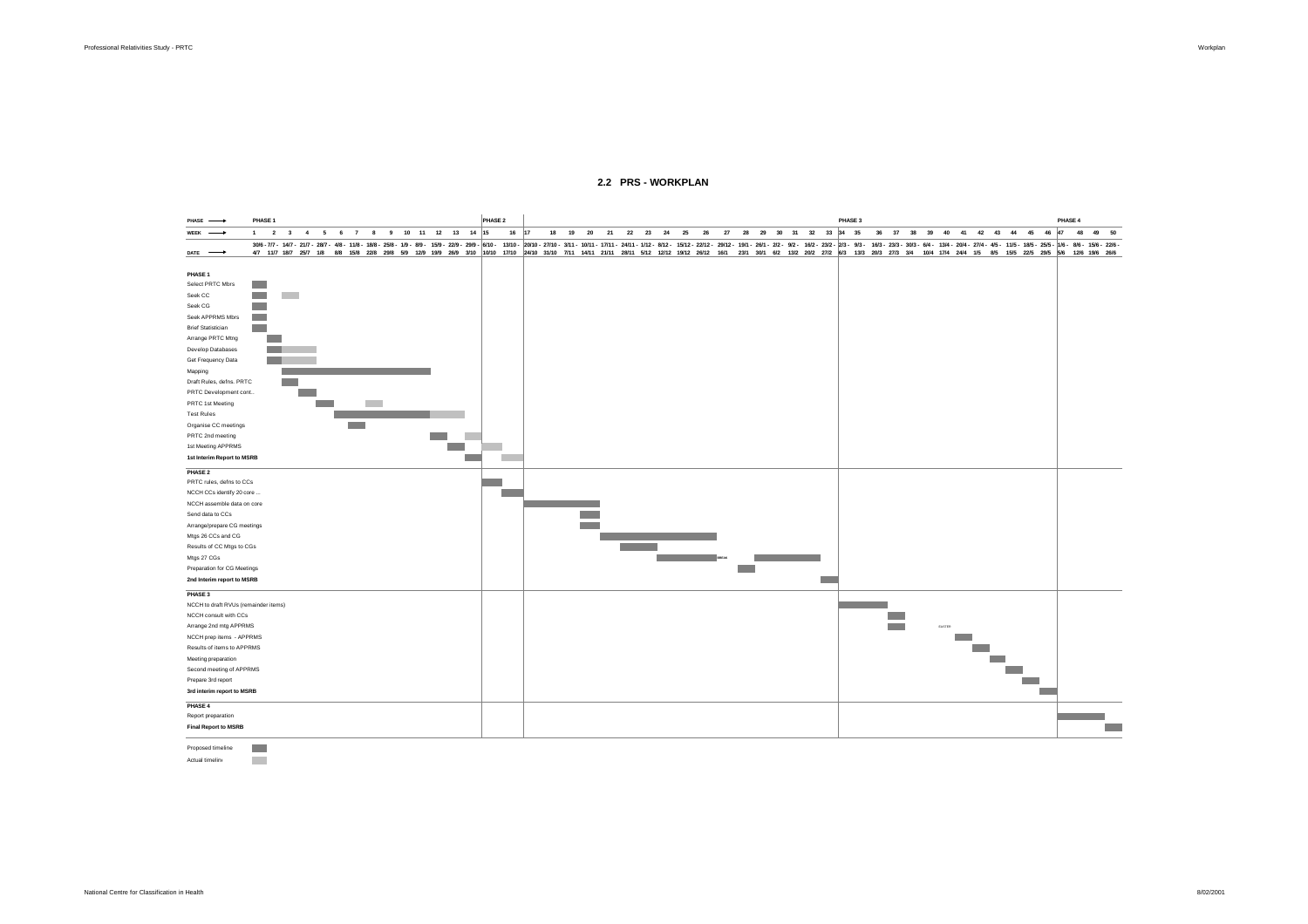### **2.3 PROJECT MANAGEMENT AND COMMITTEE ROLES**

| <b>Title</b>                                                      | <b>Members</b>                                                                                                                                                                     | Role                                                                                                                                                                                                                                                                                                                                                                                                                                                                                                     |  |  |
|-------------------------------------------------------------------|------------------------------------------------------------------------------------------------------------------------------------------------------------------------------------|----------------------------------------------------------------------------------------------------------------------------------------------------------------------------------------------------------------------------------------------------------------------------------------------------------------------------------------------------------------------------------------------------------------------------------------------------------------------------------------------------------|--|--|
| 1. Project Management                                             |                                                                                                                                                                                    |                                                                                                                                                                                                                                                                                                                                                                                                                                                                                                          |  |  |
| <b>MSRB</b><br>Medicare Schedule<br>Review Board                  | DHSF:<br>Dr Louise Morauta<br>(Chairperson)<br>Ms Gail Batman<br>Dr Bill Coote<br>Mr Terry Slater<br>AMA:<br>Dr Stephen Clarke<br>Dr Bill Coote<br>Dr Geoffrey Metz<br>Dr Col Owen | Responsible for directing the Professional<br>Relativities Study.                                                                                                                                                                                                                                                                                                                                                                                                                                        |  |  |
| <b>MSRTF</b><br>Medicare Schedule<br><b>Review Task Force</b>     | Mr Col Bailey<br>Mr John Popplewell<br>Mr David Reddy                                                                                                                              | Responsible for the management of the<br>Professional Relativities Study                                                                                                                                                                                                                                                                                                                                                                                                                                 |  |  |
| <b>NCCH</b><br>National Centre for<br>Classification in<br>Health |                                                                                                                                                                                    | The NCCH is responsible for the day to day<br>project management.                                                                                                                                                                                                                                                                                                                                                                                                                                        |  |  |
| Director                                                          | <b>A/Prof Rosemary Roberts</b>                                                                                                                                                     | Attend meetings with MSRTF and MSRB.<br>Assist with preparation of reports to MSRB.<br>Liaise with members of MSRTF.                                                                                                                                                                                                                                                                                                                                                                                     |  |  |
| Project Manager<br><b>Assistant Manager</b>                       | Ms Lauren Jones<br>Ms Sheelagh Noonan                                                                                                                                              | Oversee the day to day management of the<br>project for the NCCH. Become familiar with<br>criteria, rules and definitions for development of<br>RVUs. Communicate with MSRTF concerning<br>organisation of meetings, preparation of data and<br>reports to project groups and MSRTF.<br>Supervise NCCH project officers. Ensure time<br>lines are followed. Prepare interim and final<br>reports for MSRB. Manage NCCH project<br>budget. Attend meetings of PRTC, APPRMS,<br>CCs and CGs when possible. |  |  |
| <b>Meeting Facilitators</b>                                       | Ms Kay Bonello<br>Ms Kerry Innes<br>Ms Lauren Jones<br>Ms Sheelagh Noonan<br>A/Prof Rosemary Roberts<br>Ms Sue Walker                                                              | Become familiar with criteria, rules and<br>definitions for development of RVUs. Assist in<br>preparation of material for CG meetings. Run<br>CG meetings. Assist in preparation of reports<br>from CG meetings.                                                                                                                                                                                                                                                                                         |  |  |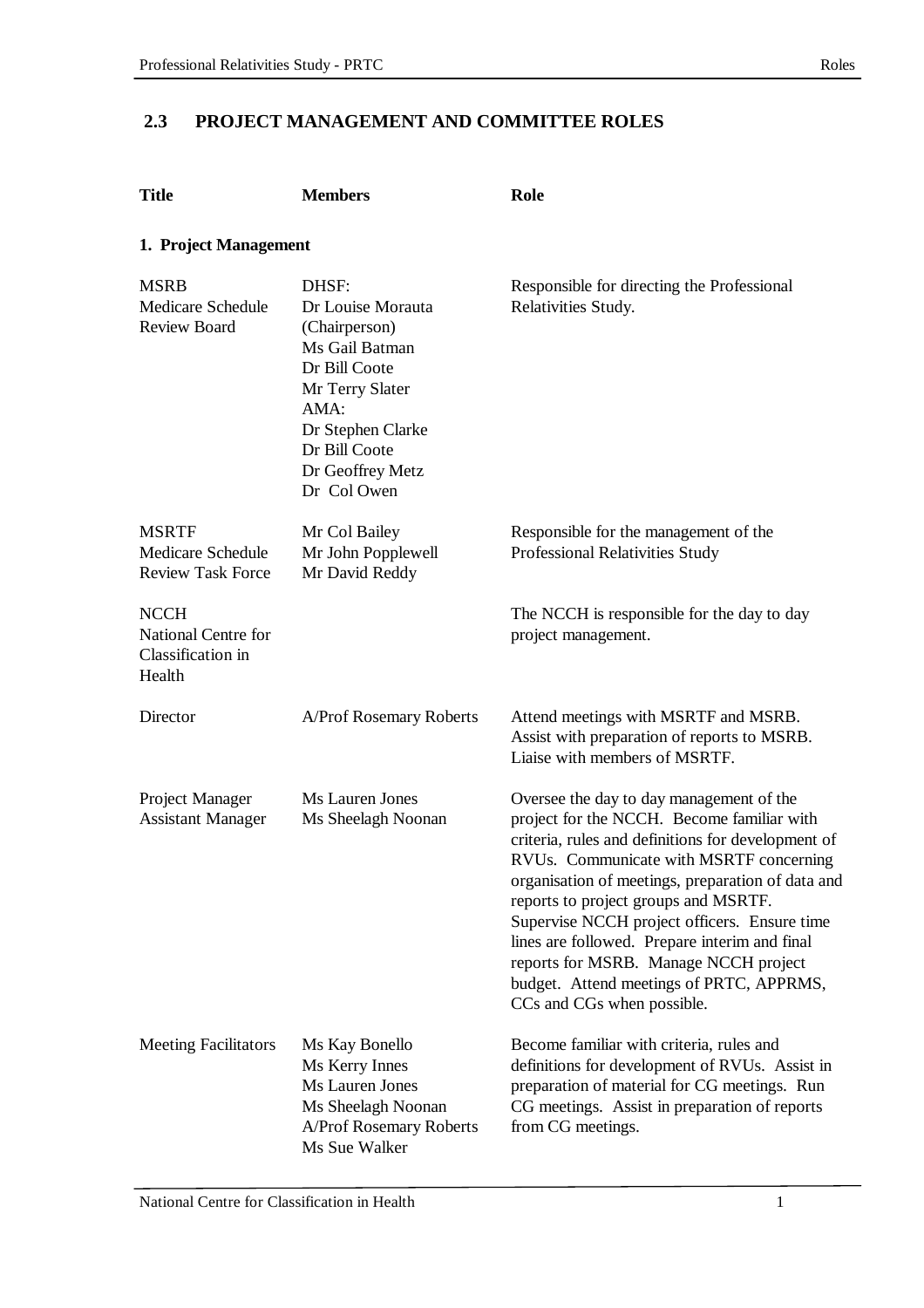| <b>Title</b>                           | <b>Members</b>                                                               | Role                                                                                                                                                                                                                                                                                                                                                                                                                                                                                                                                                                                                                                                                                                                |
|----------------------------------------|------------------------------------------------------------------------------|---------------------------------------------------------------------------------------------------------------------------------------------------------------------------------------------------------------------------------------------------------------------------------------------------------------------------------------------------------------------------------------------------------------------------------------------------------------------------------------------------------------------------------------------------------------------------------------------------------------------------------------------------------------------------------------------------------------------|
| 1. Project Management                  |                                                                              |                                                                                                                                                                                                                                                                                                                                                                                                                                                                                                                                                                                                                                                                                                                     |
| Project Officers                       | Ms Andrea Groom<br>Ms Paula Hallang<br>Ms Jennifer Shepheard<br>Ms Joy Smith | Become familiar with criteria, rules and<br>definitions for development of RVUs. Carry out<br>mappings between MBS and CPT. Retrieve and<br>assemble data on actual theatre times for<br>Australian procedures, MBS relativities, CPT<br>mapped item relativities and frequencies,<br>anaesthesia times (in conjunction with MSRTF).<br>Attend meetings of PRTC, APPRMS, CCs and<br>CGs. Keep minutes and prepare reports of<br>meetings.                                                                                                                                                                                                                                                                           |
| Statistician<br>OR Systems Pty Ltd     | Mr George Rennie                                                             | Play a major role in PRTC in assisting with<br>decisions on: definition of time - total service<br>time, intra, pre and post, definition of<br>direct/indirect time & effect on MBS relativities,<br>effect of using existing MBS item relativities for<br>RVUs, formula for calculating time and intensity<br>to establish RVUs, methods for RVUs for<br>consults, therapeutic and anaesthesia items,<br>criteria for choosing core and link items, method<br>for translating RVUs from core to remaining<br>items, criteria for accepting a good map. Test<br>PRTC decisions on above definitions and criteria.<br>Supervise database manager. Attend meetings of<br>PRTC, APPRMS. Liaise with NCCH and<br>MSRTF. |
| Database Manager<br>OR Systems Pty Ltd | Mr Andrew Brion                                                              | Prepare and maintain mapping data bases and<br>reports. Prepare data bases with additional data<br>on theatre & anaesthesia times, frequencies,<br>MBS relativities. Enter results from CC and<br>CG meetings on time and intensity estimates.<br>Establish e-mail links with other project staff.                                                                                                                                                                                                                                                                                                                                                                                                                  |
| Administrative<br>Assistant            | Ms Ruth Rinot                                                                | Arrange meetings, travel. Disseminate material<br>to meeting participants. Prepare reports. Liaise<br>with interstate staff. Prepare and maintain data<br>bases of group membership, contact addresses,<br>phones, faxes, email. Liaise with MSRTF re<br>meeting organisation.                                                                                                                                                                                                                                                                                                                                                                                                                                      |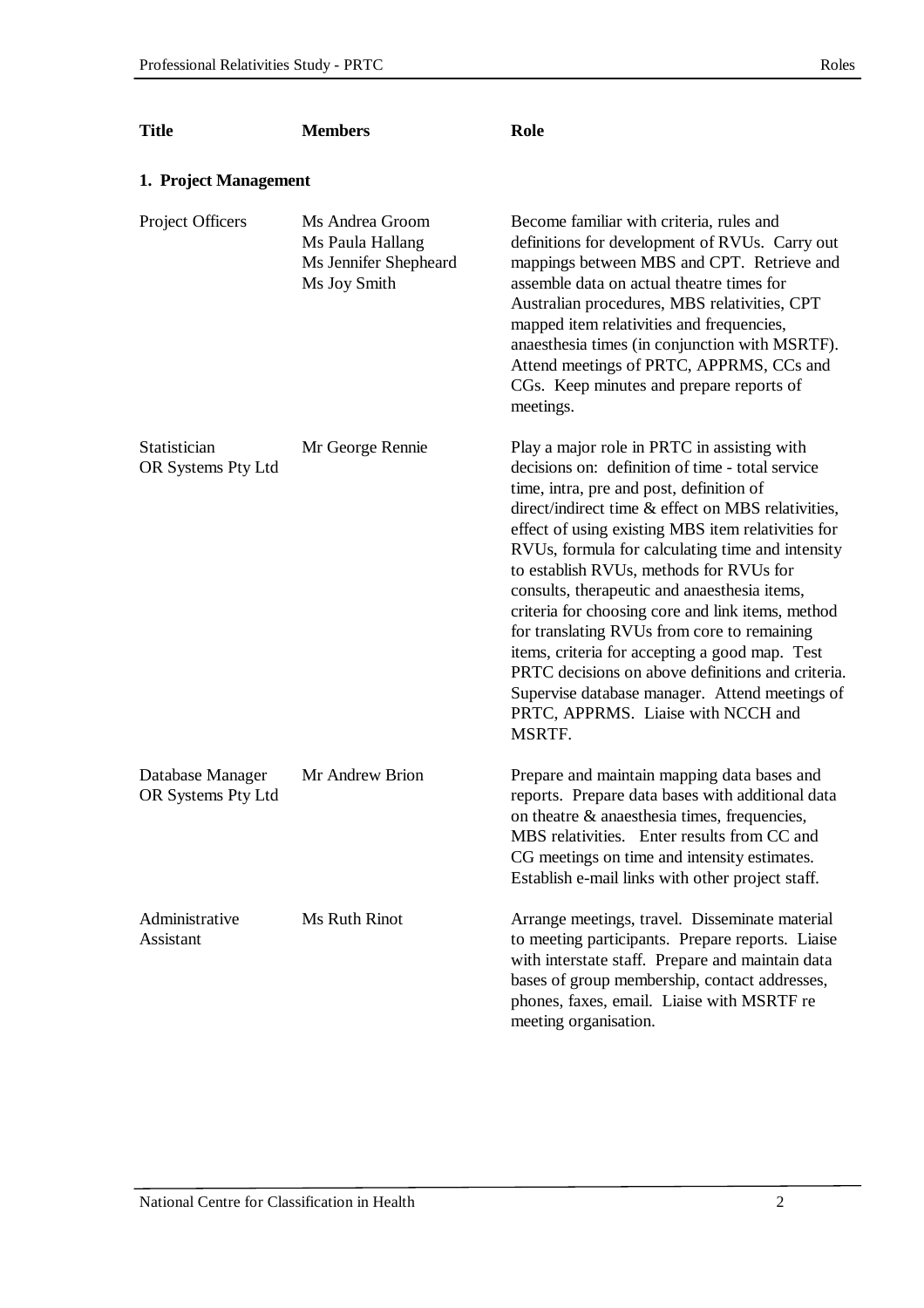| <b>Title</b>                 | <b>Members</b>                              | Role                                                                      |
|------------------------------|---------------------------------------------|---------------------------------------------------------------------------|
| 2. Committees                |                                             |                                                                           |
| <b>PRTC</b>                  | 7 Clinicians:                               | Recommend definition of time - total service                              |
| Professional                 | 1 GP rural                                  | time, intra, pre and post.                                                |
| Relativities                 | 1 GP metropolitan                           | Recommend definition of direct/indirect time &                            |
| <b>Technical Committee</b>   | 1 General Surgeon                           | effect on MBS relativities.                                               |
|                              | 1 Specialist Surgeon                        | Recommend effect of using existing MBS item                               |
| 2 Meetings                   | 1 General Physician or<br>Paediatrician     | relativities for RVUs.<br>Recommend formula for calculating time and      |
| Phase 1                      | 1 Specialist Physician                      | intensity to establish RVUs.                                              |
|                              | 1 Anaesthetist                              | Recommend methods for RVUs for consults,                                  |
|                              | <b>NCCH</b> Director                        | therapeutic & anaesthesia items.                                          |
|                              | <b>NCCH Project Manager</b><br>Statistician | Recommend criteria for choosing core $&$ link<br>items.                   |
|                              | Meeting Facilitators (5)                    | Recommend method for translating RVUs from                                |
|                              | MSRTF(3)                                    | core to remaining items.                                                  |
|                              | MSRB(1)                                     | Recommend criteria for accepting a good map.                              |
| <b>APPRMS</b>                | 26 Clinicians - 1 from each                 | Note and comment on PRTC rules, definitions,                              |
| Advisory Panel on            | craft group                                 | crtieria, formulae.                                                       |
| Professional                 | <b>NCCH</b> Director                        | Confirm RVUs for core and remaining items                                 |
| Relativities in              | <b>NCCH Project Manager</b>                 | from CCs and CGs.                                                         |
| <b>Medical Services</b>      | Statistician                                | Confirm link items.                                                       |
|                              | <b>MSRTF</b> staff                          | Provide communication to and from craft                                   |
| 2 Meetings                   | <b>MSRB</b> members                         | groups.                                                                   |
| Phase 1                      |                                             |                                                                           |
| Phase 3                      |                                             |                                                                           |
| <b>CC<sub>s</sub></b>        | 2 representatives of 26                     | Decide 20 core items in specialty.                                        |
| <b>Clinician Consultants</b> | specialties                                 | Review data on core items.<br>Establish times & intensity for core items. |
| 27 Meetings                  | <b>Attendance item Consensus</b>            | Establish link items.                                                     |
|                              | Group                                       | Make recommendations to Consensus Groups.                                 |
| Phase 2                      |                                             |                                                                           |
|                              | <b>NCCH Project Manager</b>                 |                                                                           |
|                              | NCCH Project Officer                        |                                                                           |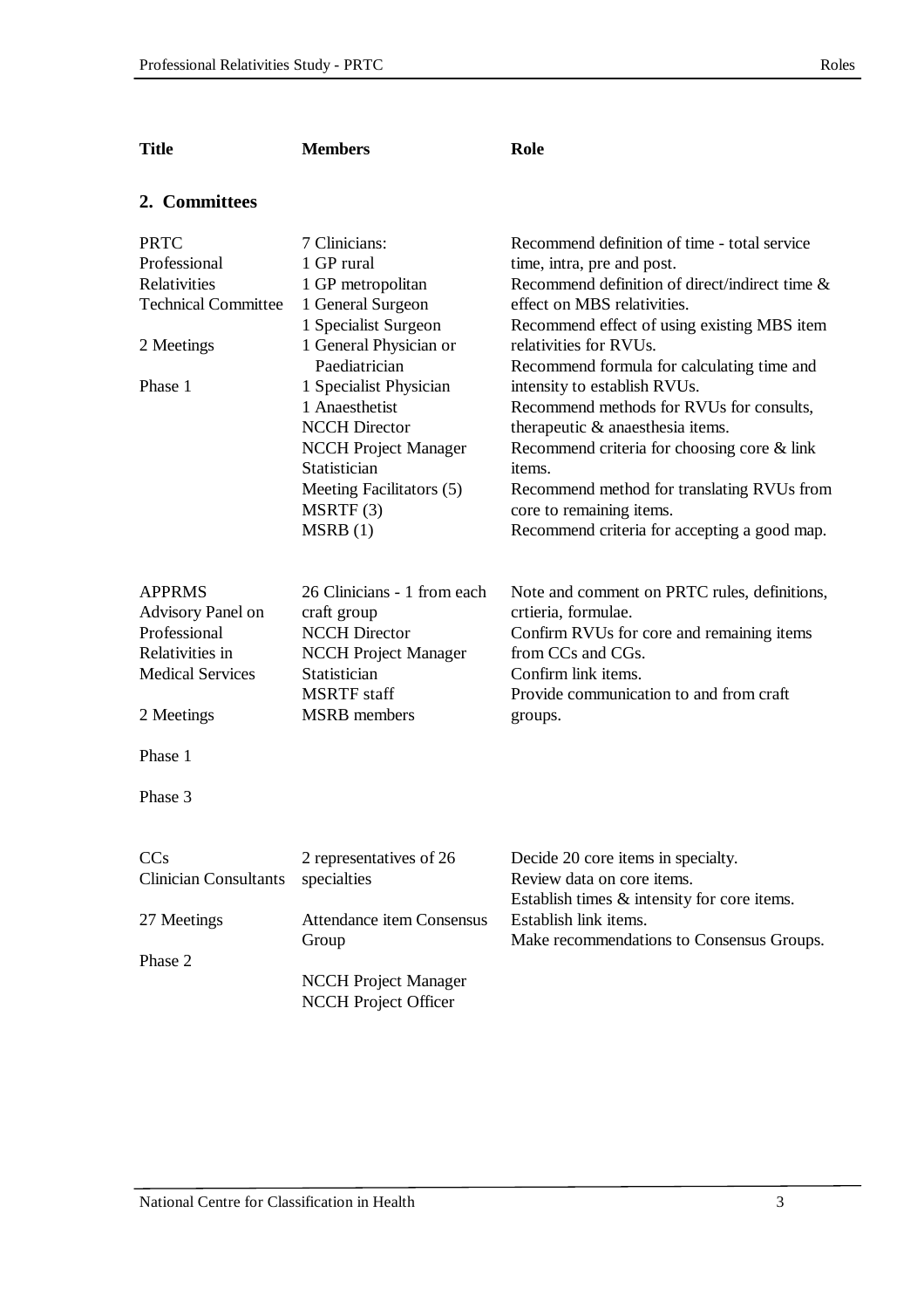| <b>Title</b>            | <b>Members</b>                                                                                                                                                                                                                                                                                   | Role                                                |
|-------------------------|--------------------------------------------------------------------------------------------------------------------------------------------------------------------------------------------------------------------------------------------------------------------------------------------------|-----------------------------------------------------|
| 2. Committees           |                                                                                                                                                                                                                                                                                                  |                                                     |
| CGs<br>Consensus Groups | Consensus Groups on<br>Procedural Items:                                                                                                                                                                                                                                                         | Agree RVUs for core items and confirm link<br>items |
| 27 Meetings<br>Phase 2  | 26 groups representing<br>procedural specialty groups<br>4 representatives of each<br>specialty nominated by<br>Colleges & Societies<br>2 clinician consultants<br><b>NCCH Meeting Facilitator</b><br>NCCH Project Officer<br>1 MSRTF representative                                             |                                                     |
|                         | Consensus Group on<br><b>Attendance Items:</b><br>2 General Practitioners<br>General Surgeon<br>Specialist Surgeon<br>General Physician or<br>Paediatrician<br>Specialist Physician<br>(Cardiologist or GE)<br><b>NCCH</b> Meeting Facilitator<br>NCCH Project Officer<br>1 MSRTF Representative |                                                     |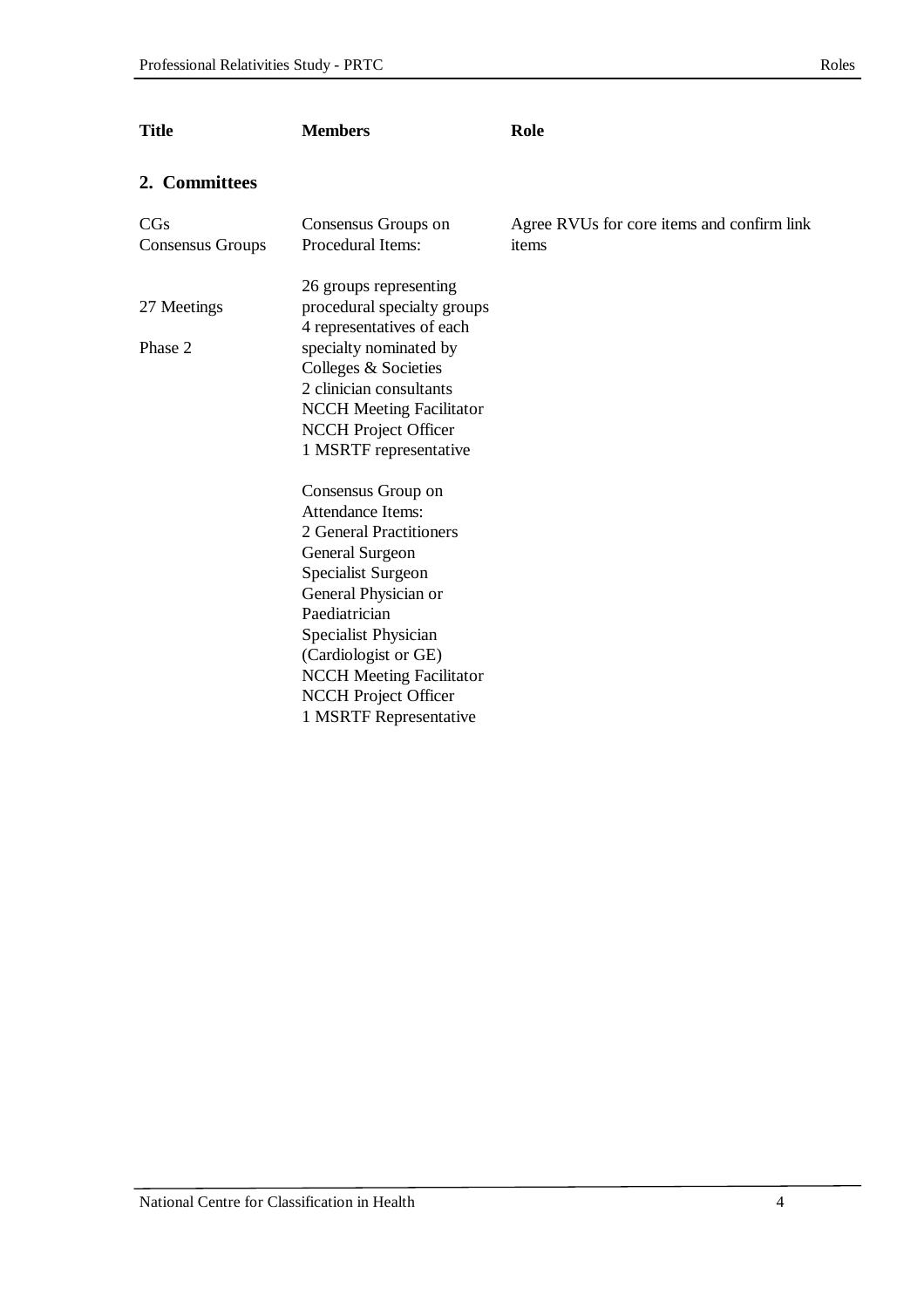# **3. Technical Working Papers**

| 3.1             | <b>Study Definitions</b>                            |
|-----------------|-----------------------------------------------------|
| 3.2             | Formulae for use in study                           |
| 3.3             | Criteria - good maps, core and link items           |
| 3.4<br>criteria | Methodology - for applying definitions, formula and |
| 3.5             | Rules - parameters for study application            |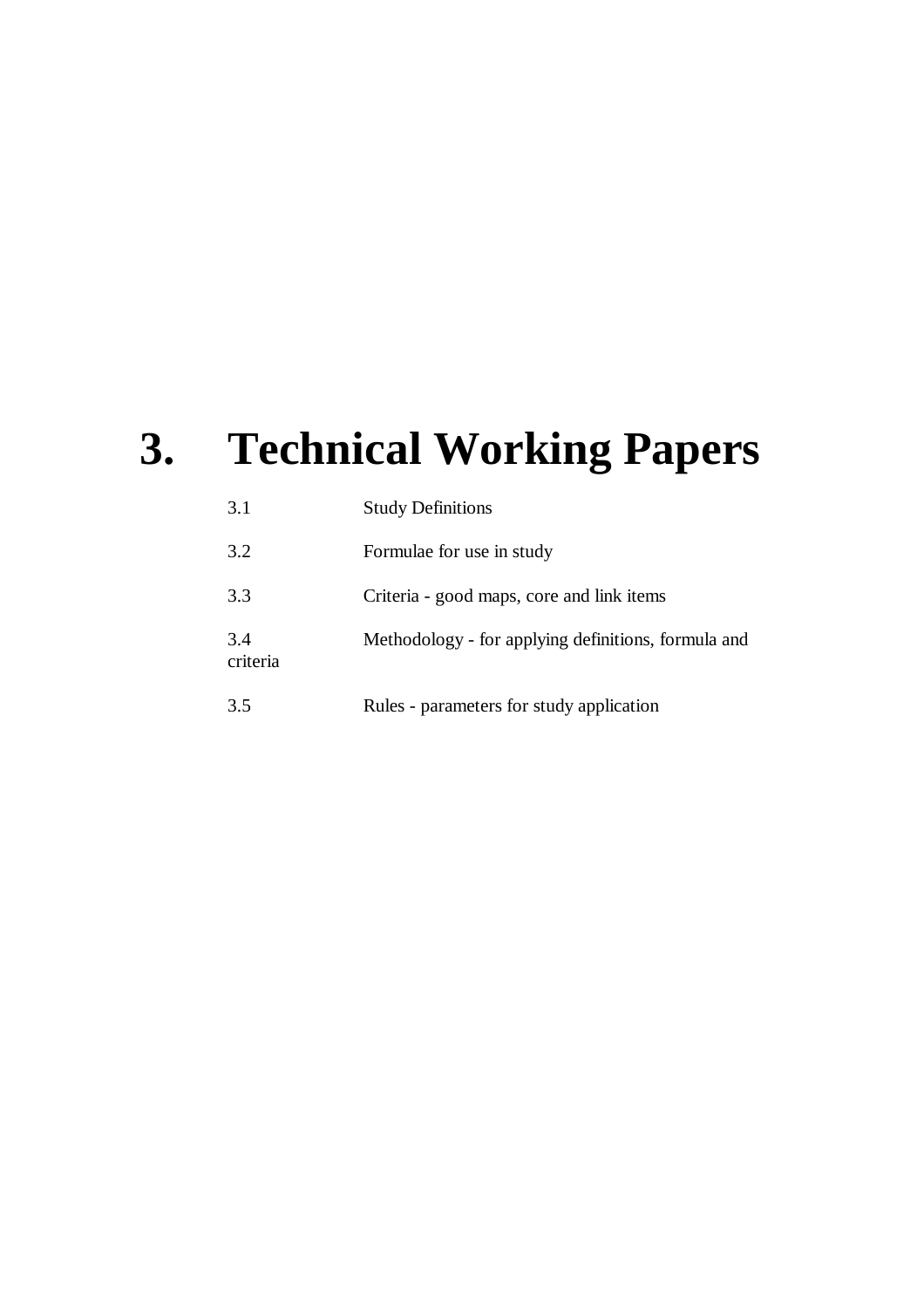#### **3. TECHNICAL WORKING PAPERS**

#### **Introduction**

The role of the PRTC is to recommend definitions, rules and criteria for application throughout the study. The technical papers which follow set out:

- ? definitions to be recommended by the PRTC
- ? recommendation by the PRTC on components to be included in the formula
- ? criteria to be recommended by the PRTC for accepting a good map, choosing core items and link items
- ? methods recommended by the PRTC for RVU development, translation of core items to non core items, linking specialties and application of RVU already developed by Clinical Societies , Colleges and Associations
- rules or guidelines for the application of definitions, criteria and methods as recommended

A glossary of terms has been provided in section 4 to assist the PRTC in their deliberations.

Figure 3.1 below illustrates the primary components for the development of RVUs.

#### **Figure 3.1 RVU Components**

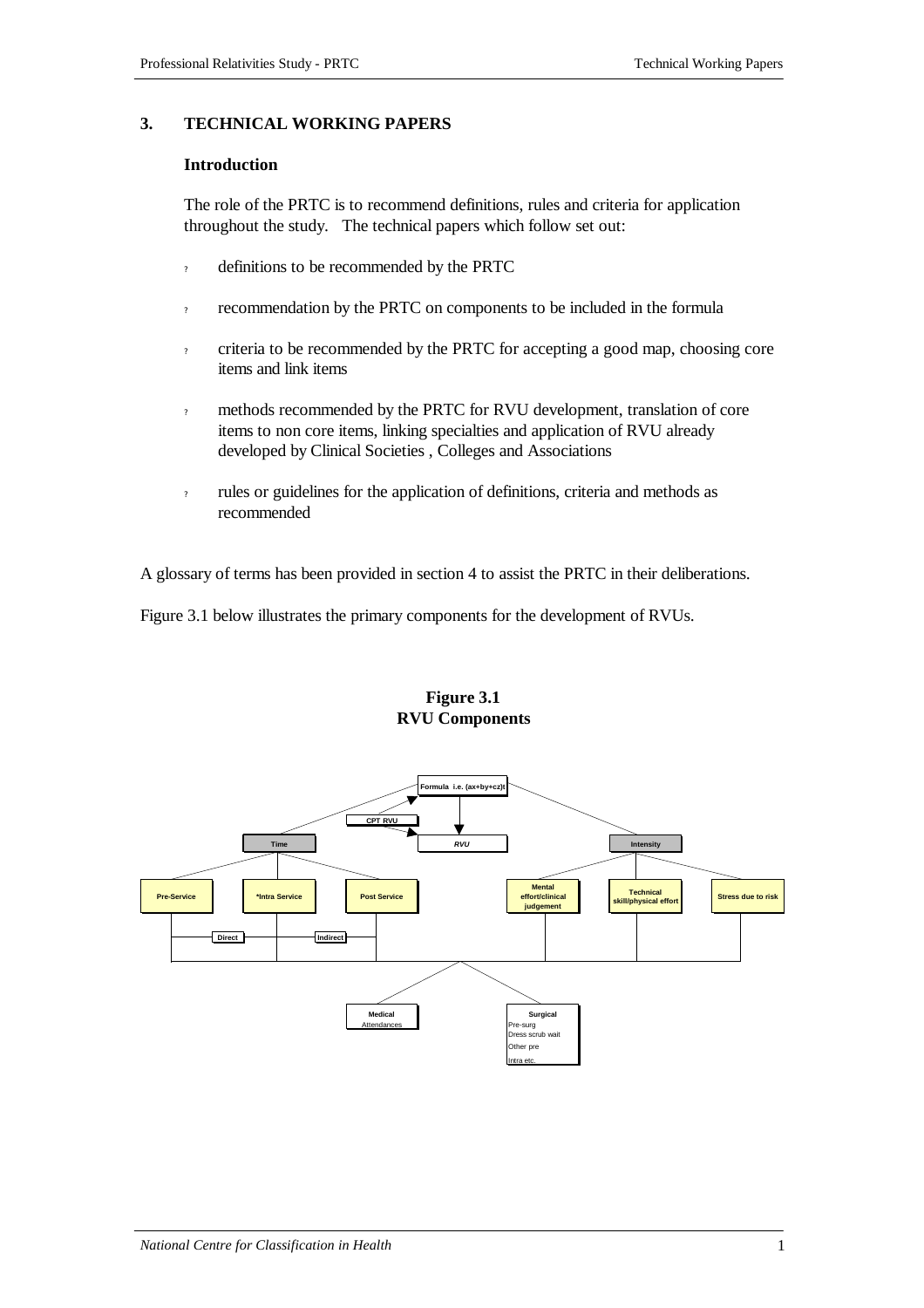#### **3.1 DEFINITIONS**

|       | <b>Definitions</b>          |                                                                                                                                                                            | <b>Agenda</b><br><b>Time</b> |
|-------|-----------------------------|----------------------------------------------------------------------------------------------------------------------------------------------------------------------------|------------------------------|
| 3.1.1 | Component                   | <b>RVU Relative Value Unit</b>                                                                                                                                             |                              |
|       | <b>Harvard Definition</b>   | The Unit of measure for the Medicare<br><b>Resource-Based Relative Value Scale</b>                                                                                         |                              |
|       | <b>PRTC Recommendation:</b> |                                                                                                                                                                            |                              |
|       |                             |                                                                                                                                                                            |                              |
| 3.1.2 | Component                   | <b>Work</b>                                                                                                                                                                |                              |
|       | <b>Harvard Definition</b>   | Time and Intensity                                                                                                                                                         |                              |
|       | <b>PRTC</b> Recommendation  |                                                                                                                                                                            |                              |
|       |                             |                                                                                                                                                                            |                              |
|       |                             |                                                                                                                                                                            |                              |
| 3.1.3 | Component                   | <b>Time</b>                                                                                                                                                                |                              |
|       | <b>Harvard Definition</b>   | Total Service Time (Pre Service Time,<br>Intra Service Time, Post Service Time)                                                                                            |                              |
|       |                             | <b>Surgical work components (time)</b><br>- Pre-surg<br>- Dress/scrub<br>- Other pre<br>- Intra Surgical<br>- Post<br>- ICU post<br>- Other Post<br>- Office Post Surgical |                              |
|       | <b>PRTC Recommendation:</b> |                                                                                                                                                                            |                              |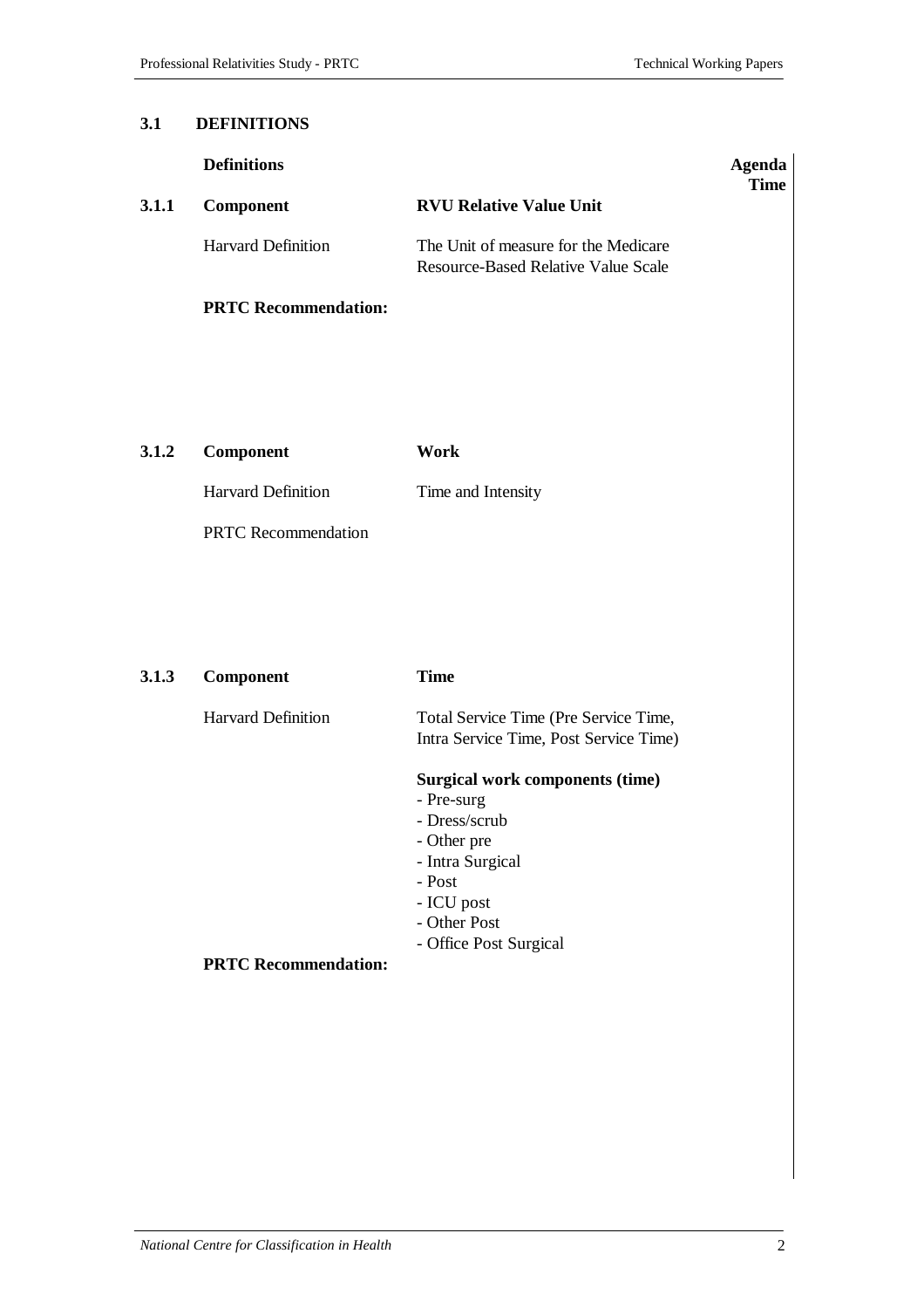|       | <b>Definitions</b>          |                                                                                       | Agenda<br><b>Time</b> |
|-------|-----------------------------|---------------------------------------------------------------------------------------|-----------------------|
| 3.1.4 | <b>Component</b>            | <b>Pre Service Time</b>                                                               |                       |
|       | <b>Harvard Definition</b>   | Initial Consultation up to Incision or<br>Beginning of Service<br>(see also Glossary) |                       |
|       | <b>PRTC Recommendation:</b> |                                                                                       |                       |

| 3.1.5 | <b>Component</b>          | <b>Intra Service Time</b>                                                                                                                   |
|-------|---------------------------|---------------------------------------------------------------------------------------------------------------------------------------------|
|       | <b>Harvard Definition</b> | <b>Evaluation and Management Services</b><br>Face to Face Time with Patient                                                                 |
|       |                           | <b>Invasive Services</b><br>Skin to Skin Contact<br>(see also Glossary)                                                                     |
|       | Other/Local Definition    | Time between anaesthetist first<br>approaching the patient to start the<br>anaesthetic and when the patient leaves the<br>operating theatre |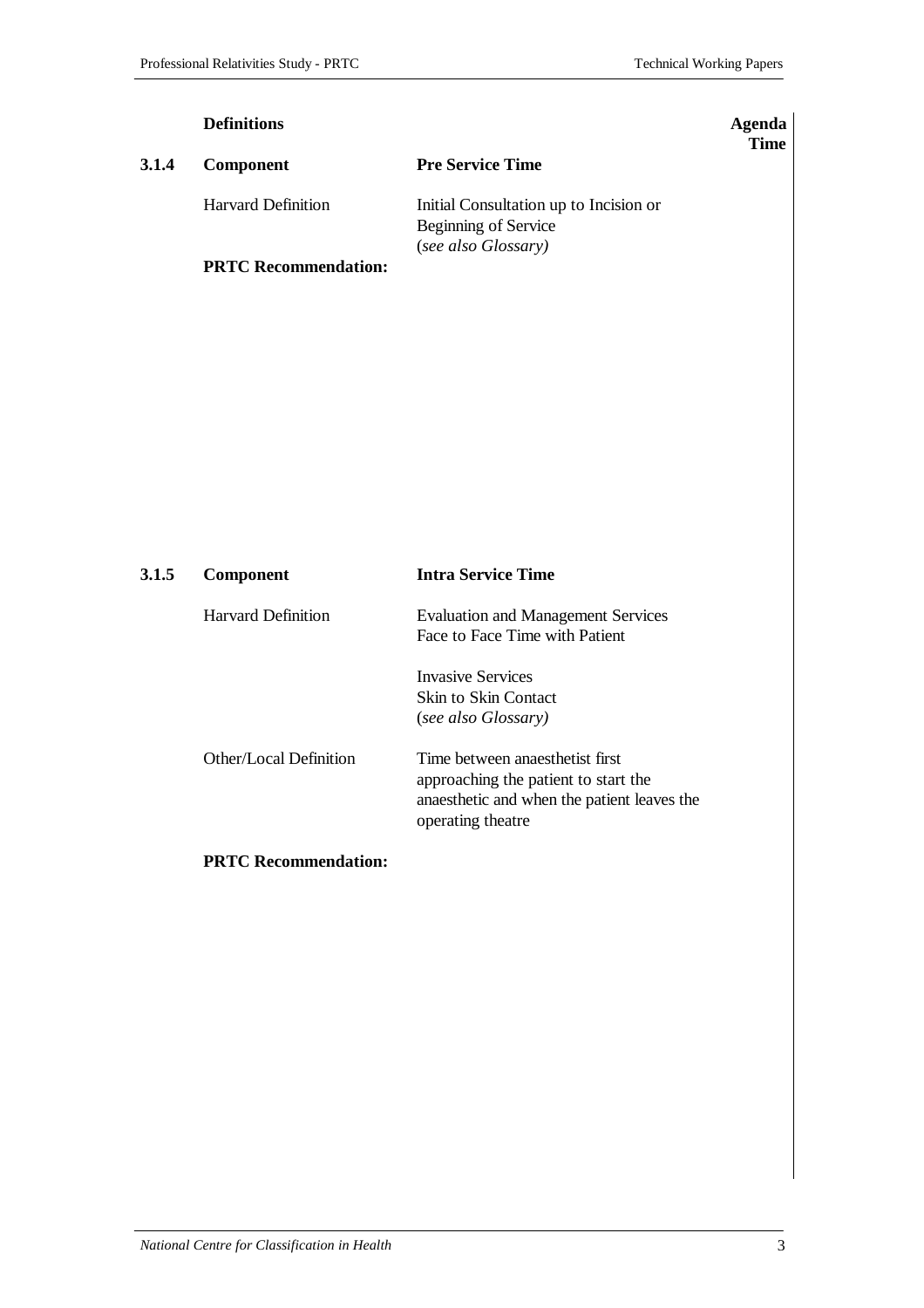|       | <b>Definitions</b>          |                                                                         |             |
|-------|-----------------------------|-------------------------------------------------------------------------|-------------|
| 3.1.6 | <b>Component</b>            | <b>Post Service Time</b>                                                | <b>Time</b> |
|       | <b>Harvard Definition</b>   | Closure or End of Service to follow up in<br>Office (see also Glossary) |             |
|       | <b>PRTC Recommendation:</b> |                                                                         |             |
|       |                             |                                                                         |             |

| 3.1.7 | <b>Component</b>            | <b>Direct Time</b>                                                                          |
|-------|-----------------------------|---------------------------------------------------------------------------------------------|
|       | <b>Harvard Definition</b>   | Face to Face Patient Time                                                                   |
|       | Local Definition            | Face to face patient time for attendance<br>items. Yet to be determined for other<br>items. |
|       | <b>PRTC Recommendation:</b> |                                                                                             |

| 3.1.8 | Component                   | <b>Indirect Time</b>                                                             |
|-------|-----------------------------|----------------------------------------------------------------------------------|
|       | <b>Harvard Definition</b>   | Patient-Related Time (not face-to-face)<br>time)                                 |
|       | Local Definition            | Time spent by the doctor in connection<br>with the item which is not direct time |
|       | <b>PRTC Recommendation:</b> |                                                                                  |

**3.1.9 Component Anaesthetic Time**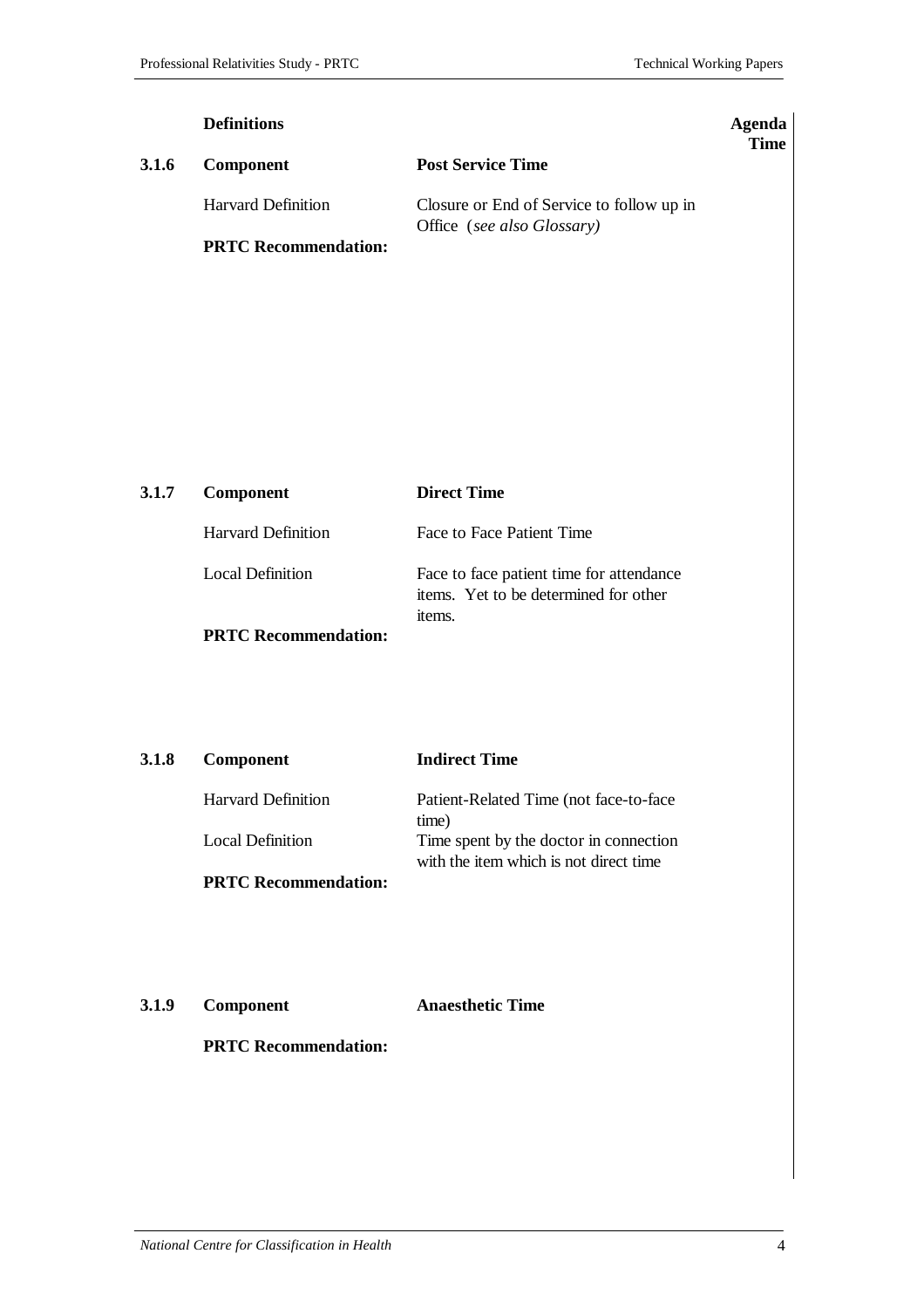|        | <b>Definitions</b>          |                                                                                                                                                                         | <b>Agenda</b><br><b>Time</b> |
|--------|-----------------------------|-------------------------------------------------------------------------------------------------------------------------------------------------------------------------|------------------------------|
| 3.1.10 | Component                   | <b>Intensity</b>                                                                                                                                                        |                              |
|        | <b>Harvard Definition</b>   | Mental Effort & Clinical Judgement;<br>Technical Skill & Physical Effort;<br>Stress due to Risk<br>ie Patient Risk & Difficulty of Procedure<br>in Relationship to Risk |                              |
|        | <b>PRTC Recommendation:</b> |                                                                                                                                                                         |                              |
| 3.1.11 | Component                   | Mental Effort & Clinical Judgement                                                                                                                                      |                              |
|        | <b>PRTC Recommendation:</b> |                                                                                                                                                                         |                              |
| 3.1.12 | Component                   | <b>Technical Skill &amp; Physical Effort</b>                                                                                                                            |                              |
|        | <b>PRTC Recommendation:</b> |                                                                                                                                                                         |                              |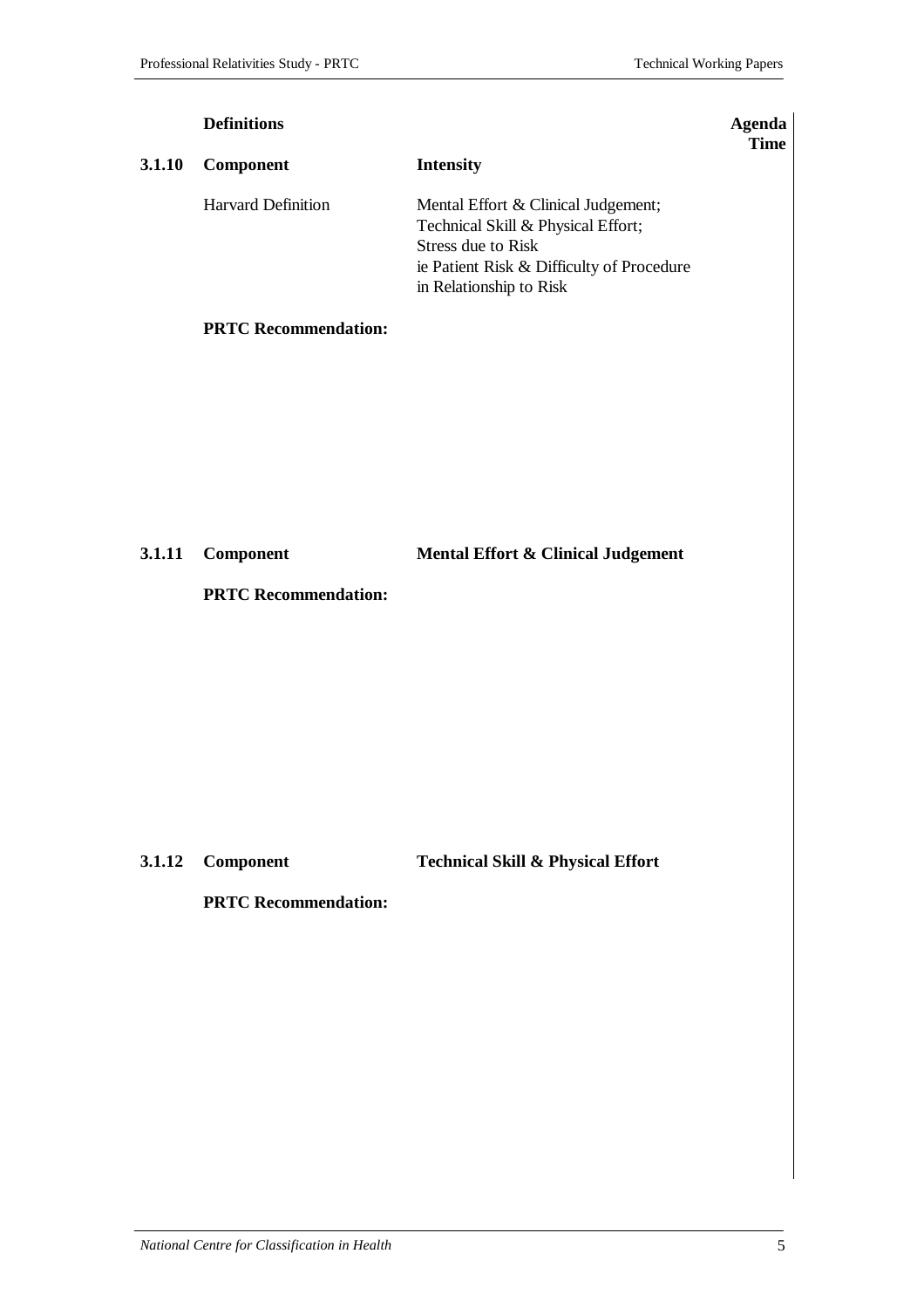|        | <b>Definitions</b>          |                                                                                         | <b>Agenda</b><br><b>Time</b> |
|--------|-----------------------------|-----------------------------------------------------------------------------------------|------------------------------|
| 3.1.13 | Component                   | <b>Stress due to Risk</b><br>- Patient Risk<br>- Difficulty of Procedure                |                              |
|        | <b>PRTC Recommendation:</b> |                                                                                         |                              |
|        |                             |                                                                                         |                              |
|        |                             |                                                                                         |                              |
|        |                             |                                                                                         |                              |
| 3.1.14 | Component                   | <b>Intensity: Pre and Post Service Time (if</b><br>different to Intraservice Intensity) |                              |
|        | <b>PRTC Recommendation:</b> |                                                                                         |                              |

| 3.1.15 Component          | <b>Linking Specialties</b>                                                                                                                      |
|---------------------------|-------------------------------------------------------------------------------------------------------------------------------------------------|
| <b>Harvard Definition</b> | Identifying Pairs (Links) of services from<br>different Specialties that require<br>approximately equal amounts of<br><b>Intraservices Work</b> |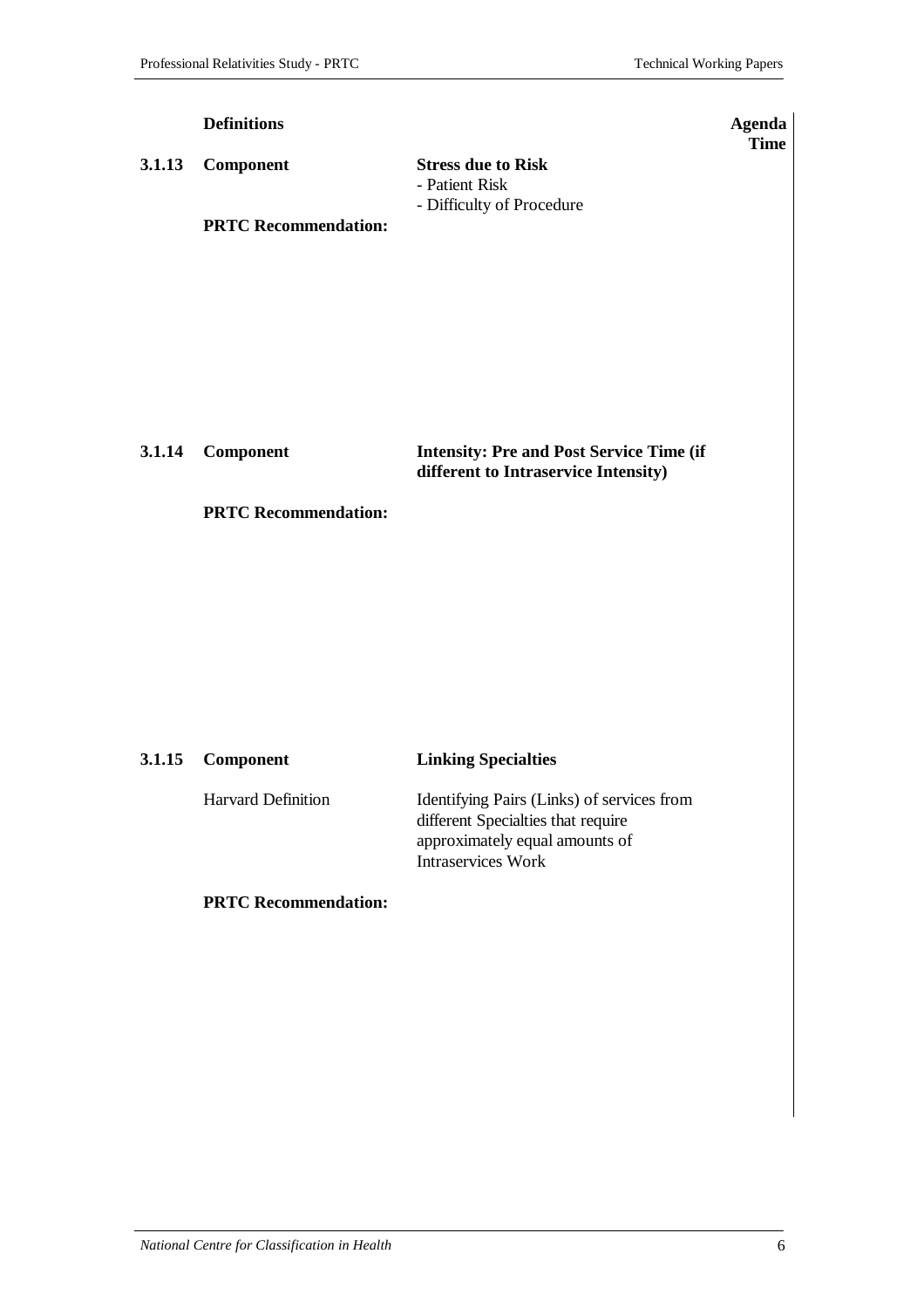#### **3.2 FORMULA FOR USE IN STUDY**

#### **Formula Agenda**

#### **3.2.1 Estimating RVUs from times and intensities**

This will be determined by regression analysis. It is anticipated that it will be a linear combination involving

- ? mental effort and clinical judgement
- ? technical skill and physical effort
- ? stress due to risk
- ? pre service time
- intra service time
- post service time

For example

a)  $RVU = (ax + by + cz)t$ 

- *where*  $x =$  mental effort and clinical judgement
	- y = technical skill and physical effort
		- $z =$  stress due to risk
		- $t =$ intra service time
- *and* a, b, c represent the respective weights of x, y, z. These may or may not be equal.

#### **PRTC Recommendation:**

#### *National Centre for Classification in Health* 7

# **Time**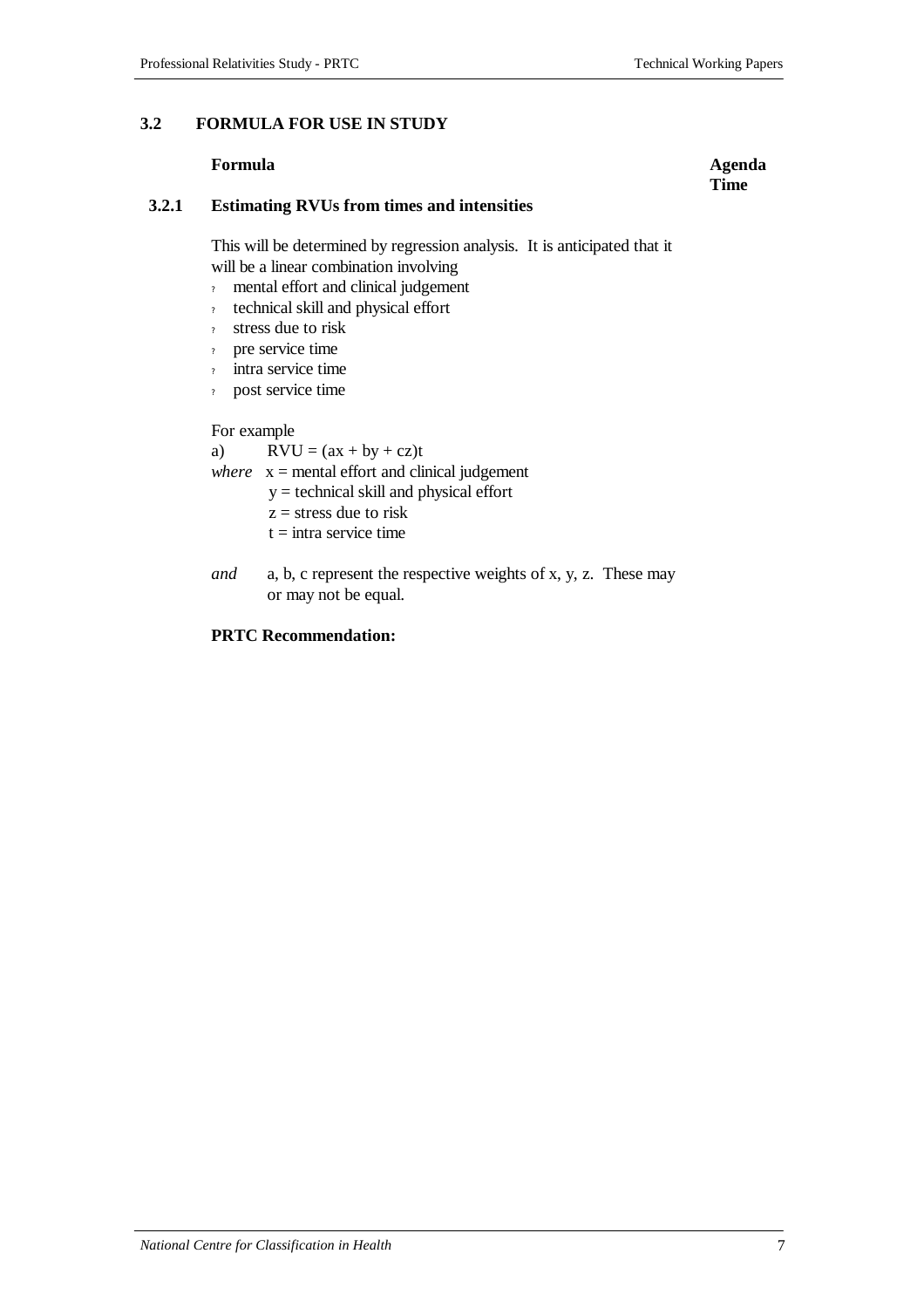#### **3.3 CRITERIA**

#### **Criteria Agenda**

#### **3.3.1 Criteria for accepting a good map**

- ? Good terminology rating
- ? good code to code rating
- ? known relativity between pre, intra and post times for CPT and MBS

#### **PRTC Recommendation:**

#### **3.3.2 Criteria for choosing core items**

- ? high frequency
- ? good map
- ? good spread throughout ranking

#### **PRTC Recommendation:**

#### **3.3.3 Criteria for choosing link items**

- ? core items
- high frequency in both specialties

*Note: if the same MBS item has been chosen as a core item in two specialties, then it will also be processed as a link item.*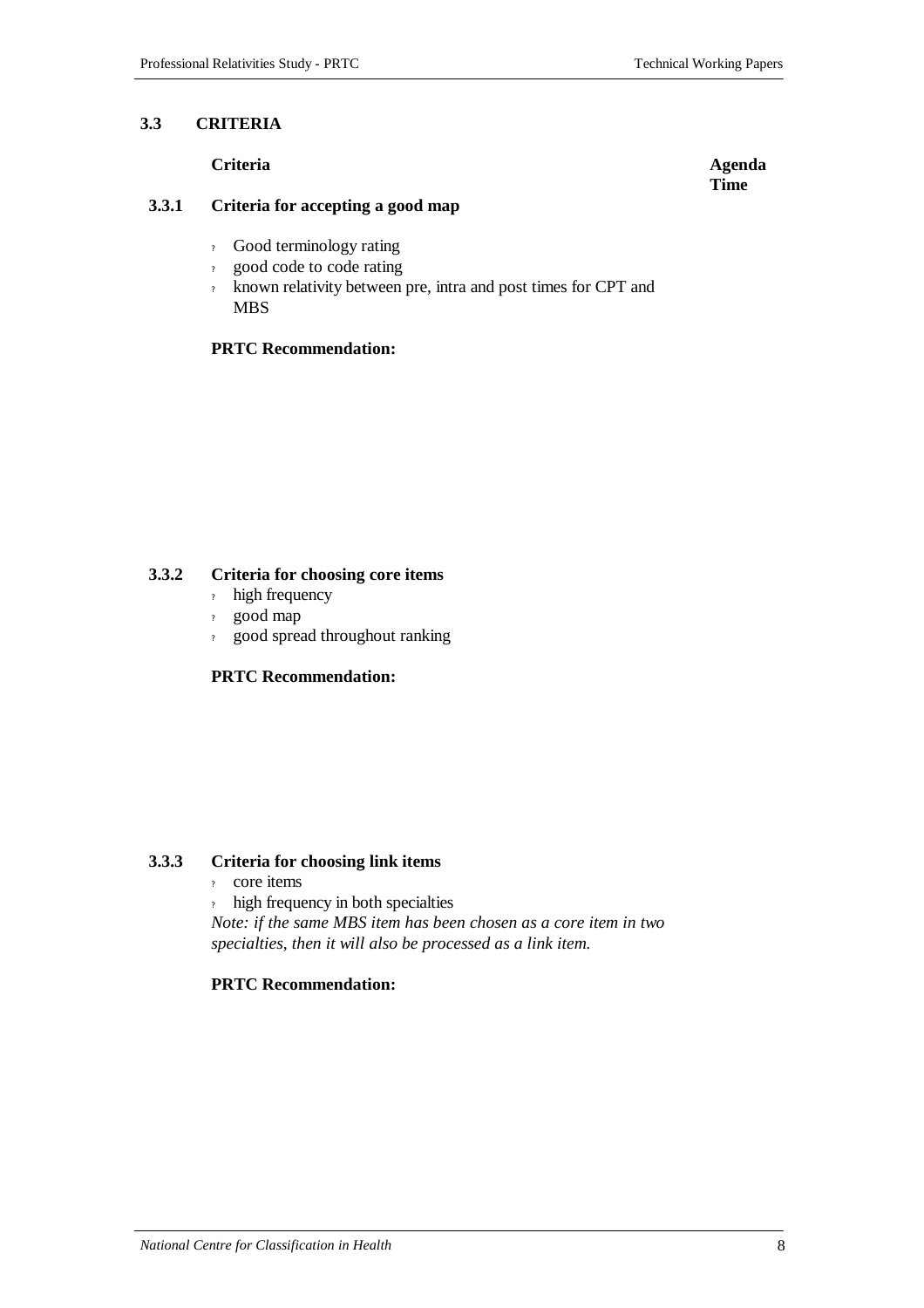**Time**

#### **3.4 METHOD**

#### **Methodology Agenda**

#### **3.4.1 Methods for RVU development, therapeutic & anaesthesia items**

- ? based on CPT results, time estimates and intensity ratings for core items
- ? based on interpolation/extrapolation and formula for non core items

#### **PRTC Recommendation:**

#### **3.4.2 Translating RVUs from core to remaining items**

? to be done initially mostly by interpolation (with some extrapolation) based on the rankings provided by the clinical consultants. Later this will be revised using the final formula.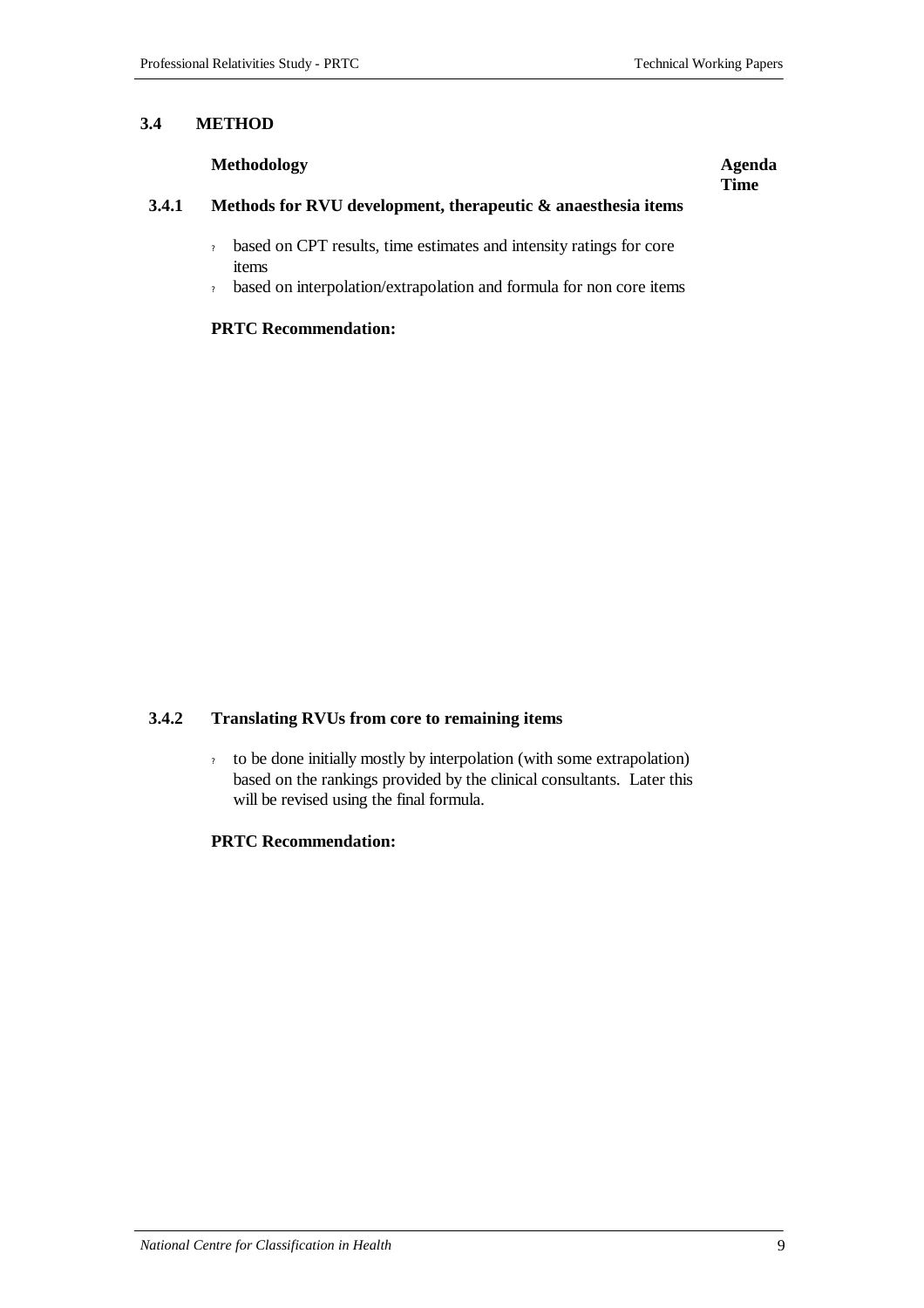#### **Methodology Agenda**

#### **3.4.3 Linking Specialties**

Establish cross specialty procedures and pairs of procedures between specialties of similar relative value

#### **PRTC Recommendation:**

**3.4.4 Scope of application of RVUs already developed by Clinical Societies, Associations and Colleges.**

**PRTC Recommendation:**

*National Centre for Classification in Health* 10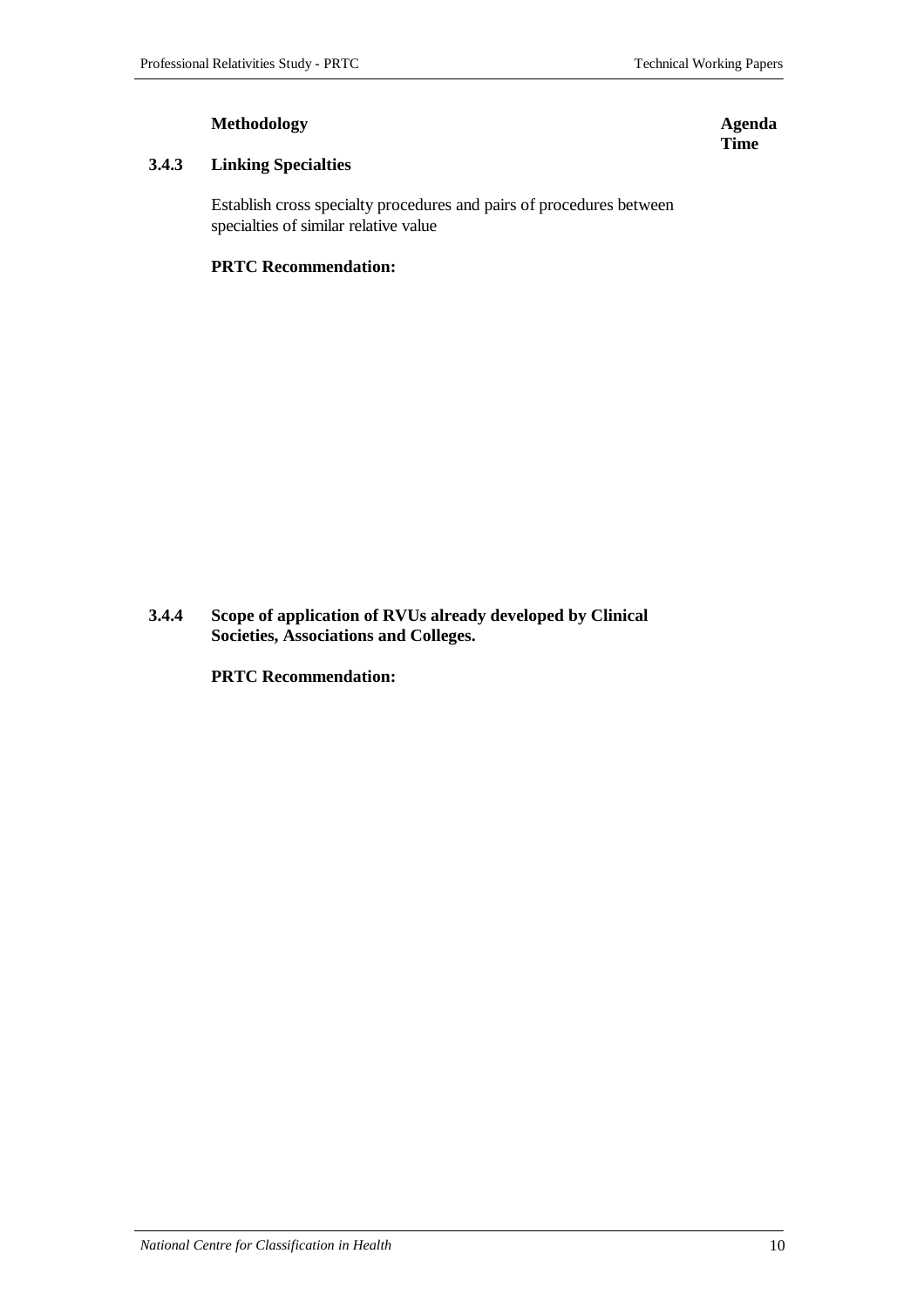#### **3.5 OTHER**

#### **Item PRTC Recommendations**

**3.5.1 Relativity of Attendance items to other items**

**3.5.2**

**3.5.3**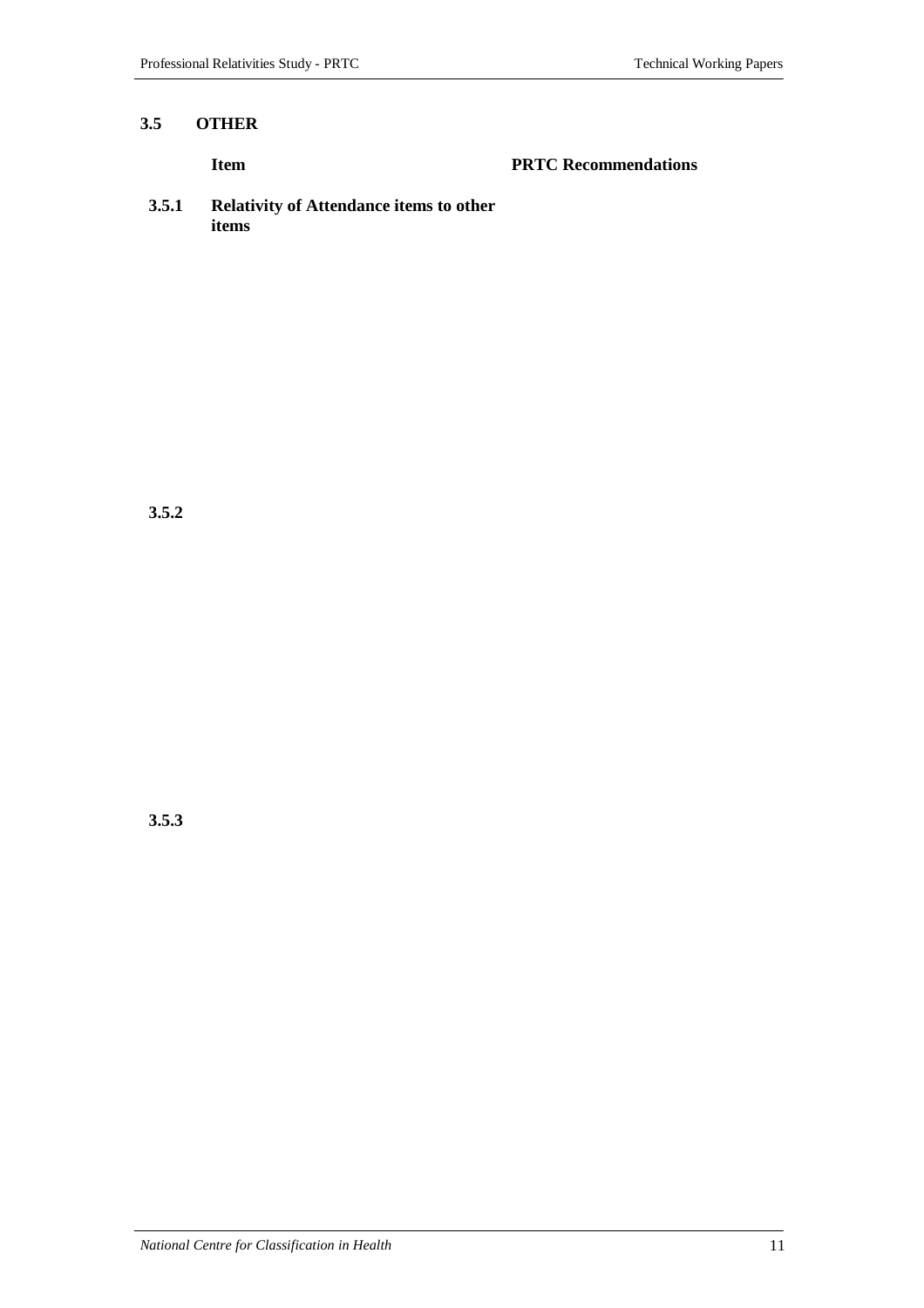**Item PRTC Recommendations** 

**3.5.4**

**3.5.5**

**3.5.6**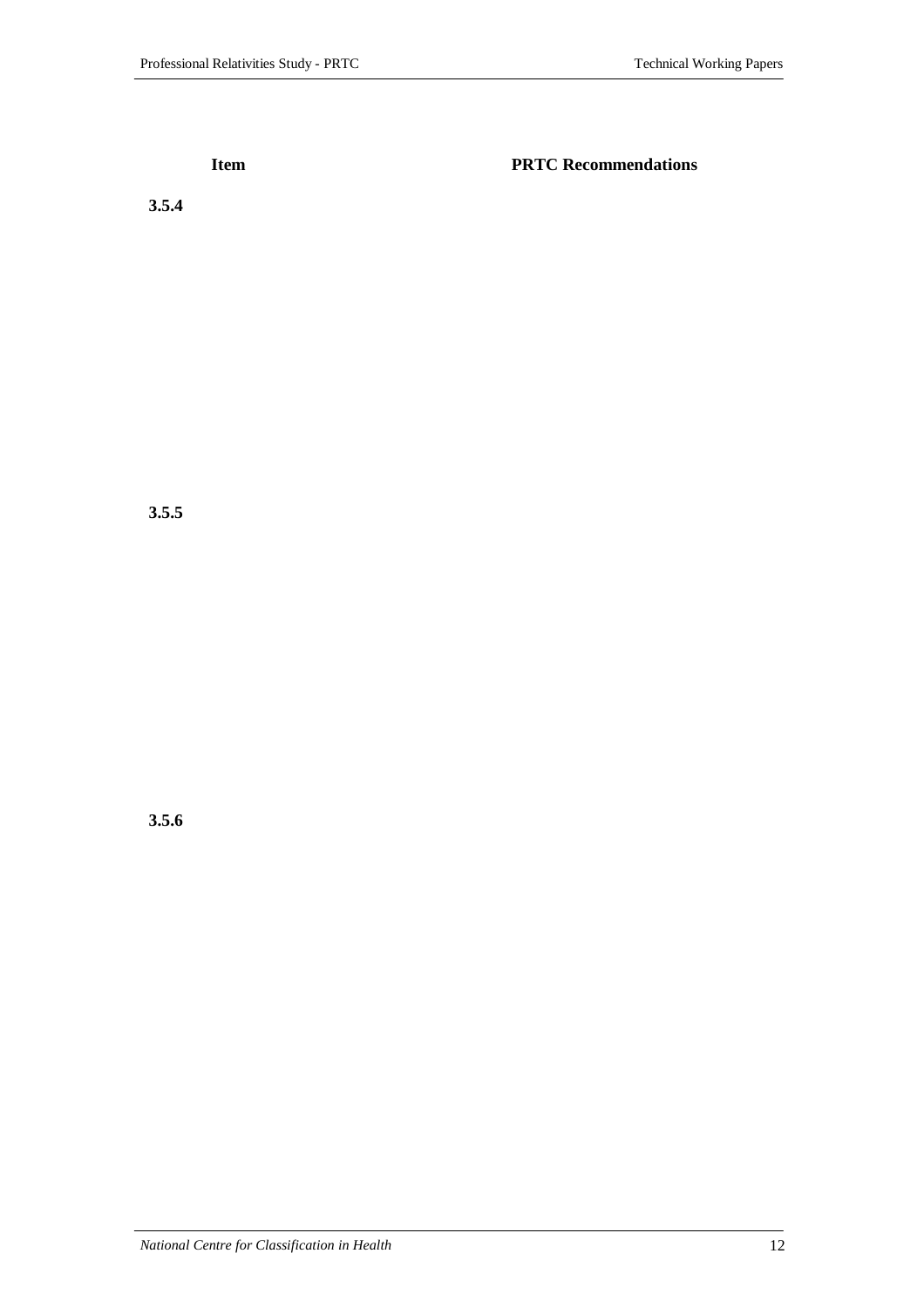# **4. Other Documentation**

| 4.1 | Glossary of Terms                                                                   |
|-----|-------------------------------------------------------------------------------------|
| 4.2 | Specialty Groups - Items for review per specialty<br>(to be provided on $23/8/97$ ) |
| 4.3 | Other (to be provided on 23/8/97)                                                   |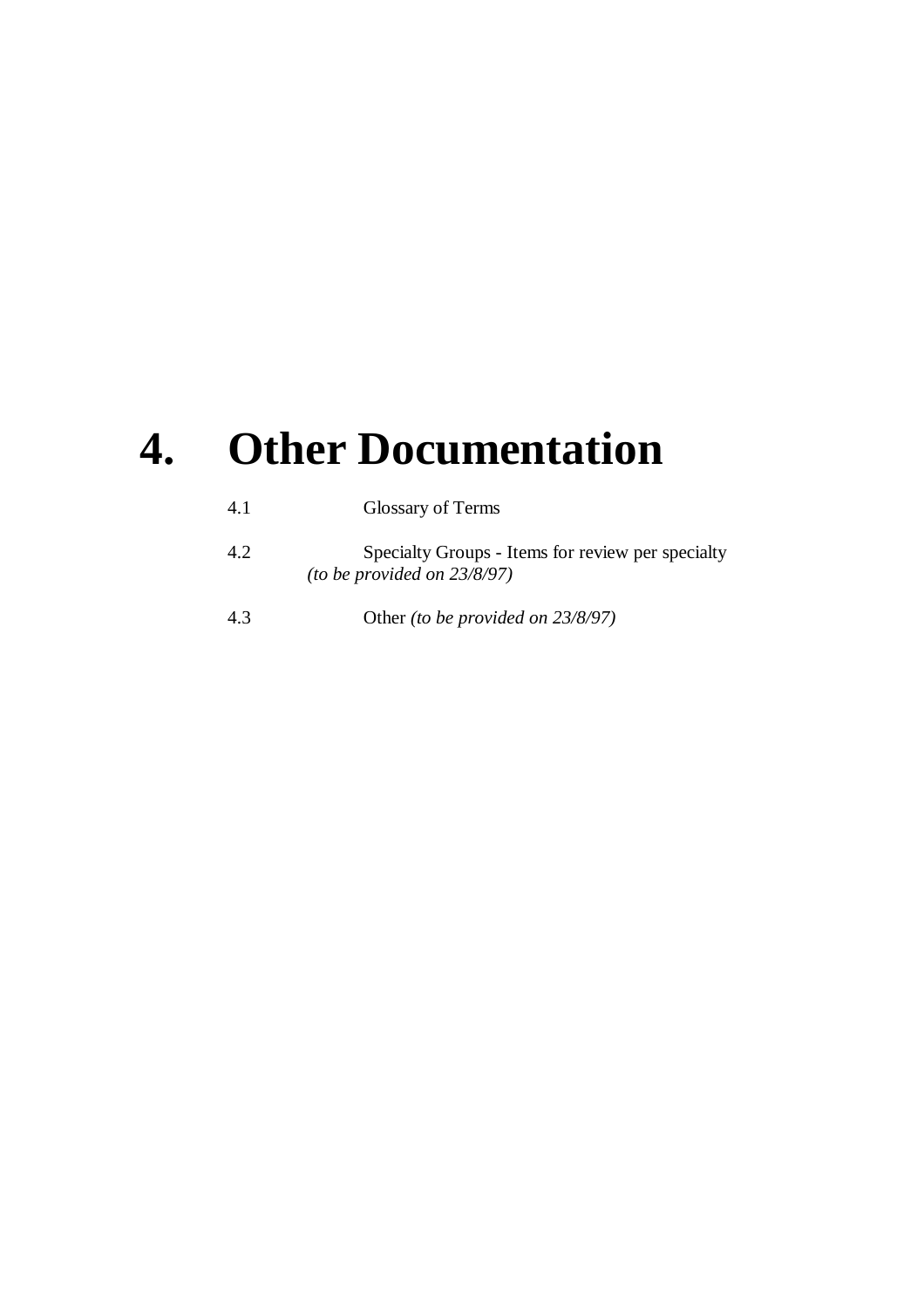# **4.1 GLOSSARY OF TERMS**

| <b>Consulting Groups</b>              | Roles                                                                                                                                                                                                                          |
|---------------------------------------|--------------------------------------------------------------------------------------------------------------------------------------------------------------------------------------------------------------------------------|
| (U.S. Definition)                     | Guidance on study structure<br>$\overline{?}$                                                                                                                                                                                  |
|                                       | Guide on current state of medical practice<br>$\overline{?}$                                                                                                                                                                   |
|                                       | Define work<br>$\overline{?}$                                                                                                                                                                                                  |
|                                       | Comment on methods of measurement and their<br>$\overline{?}$<br>validity                                                                                                                                                      |
|                                       | Advise on rating and ranking<br>$\overline{?}$                                                                                                                                                                                 |
|                                       | Advise on complexity of patient's condition<br>$\overline{?}$                                                                                                                                                                  |
|                                       | Representations to four-man specialty panel to select<br>$\overline{\mathcal{L}}$<br>equivalent services to link specialists into a common<br>scale <sup>1</sup>                                                               |
| Core Item                             | Items to be selected for development of RVU estimates                                                                                                                                                                          |
| <b>Current Procedural Terminology</b> | System for coding physician services developed by the<br>American Medical Association to file claims with<br>Medicare and other third-party payers; level 3 of the<br>HCFA Common Procedure Coding System (HCPCS) <sup>2</sup> |
|                                       | The CPT is a listing of descriptive terms and identifying<br>codes for reporting medical services and procedures<br>performed by physicians <sup>3</sup>                                                                       |
| <b>Direct Time</b>                    |                                                                                                                                                                                                                                |
| (U.S. Definition)                     | Face to face patient time                                                                                                                                                                                                      |
| (Local Definition)                    | Face-to face patient time for attendance items. Yet to be<br>determined for other items                                                                                                                                        |
| Extrapolation                         | Projection from known results to unknown cases where<br>the unknown cases lie outside the range of the known<br>cases                                                                                                          |
|                                       |                                                                                                                                                                                                                                |
| <b>Indirect Time</b>                  |                                                                                                                                                                                                                                |
| (U.S. Definition)                     | Patient-related time (not face to face)                                                                                                                                                                                        |
| (Local Definition)                    | Time spent by the doctor in connection with the item<br>which is not direct time                                                                                                                                               |
| Interpolation                         | Projection of known results to unknown cases where the<br>unknown cases lie within the range of the known cases                                                                                                                |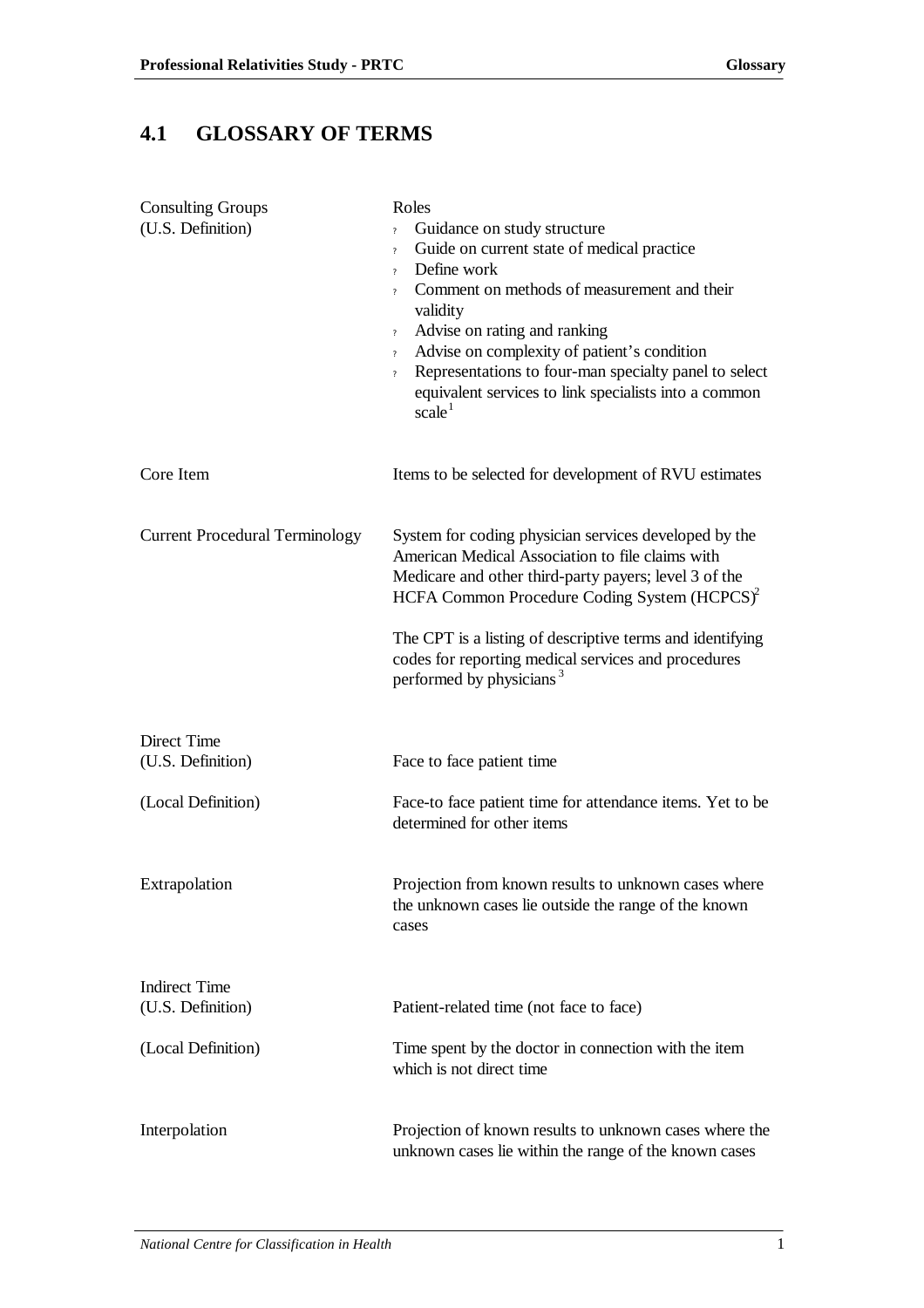| Intensity<br>(Local Definition)          | Mental effort $+$ clinical judgement<br>Technical skill + physical effort<br>Stress due to risk                                                                                                                                                                                                                                                                                      |
|------------------------------------------|--------------------------------------------------------------------------------------------------------------------------------------------------------------------------------------------------------------------------------------------------------------------------------------------------------------------------------------------------------------------------------------|
| Intra Service<br>(U.S. Definition)       | Evaluation + Management Services<br>Face to face time with patient                                                                                                                                                                                                                                                                                                                   |
|                                          | <b>Invasive Services</b><br>Skin to Skin contact <sup>1</sup>                                                                                                                                                                                                                                                                                                                        |
| (Local Definition)                       | Time between anaesthetist first approaching the patient to<br>start the anaesthetic and when patient leaves the operating<br>theatre                                                                                                                                                                                                                                                 |
| <b>Linking Specialties</b>               | Identifying pairs (links) of services from different<br>specialties that require approximate equal amounts of<br>Intra Service work                                                                                                                                                                                                                                                  |
| Mapping                                  | The term 'mapping' refers to the process of finding an<br>'equivalent' code between two classifications enabling<br>interpretation of one classification to the other <sup>4</sup>                                                                                                                                                                                                   |
| Physician Work<br>(U.S. Definition)      | The physician's individual effort in providing a service,<br>which includes time, technical difficulty of the procedure,<br>severity of patient's condition, and the physical and<br>mental effort required to provide the service; one of three<br>resource cost components included in the formula for<br>computing payment amounts under the Medicare payment<br>schedule amounts |
| Post - Service Work<br>(U.S. Definition) |                                                                                                                                                                                                                                                                                                                                                                                      |
| - Medical                                | Document observations, diagnosis $+$ plans<br>Communicating with other professionals, patients and<br>relatives<br>Assume responsibility for patients condition outside office<br>and hospital<br>Review records and write reports                                                                                                                                                   |
| - Surgical                               | Managing patients in $ICU$ + other inpatient units<br>Treating postoperative complications<br>Review records and write reports                                                                                                                                                                                                                                                       |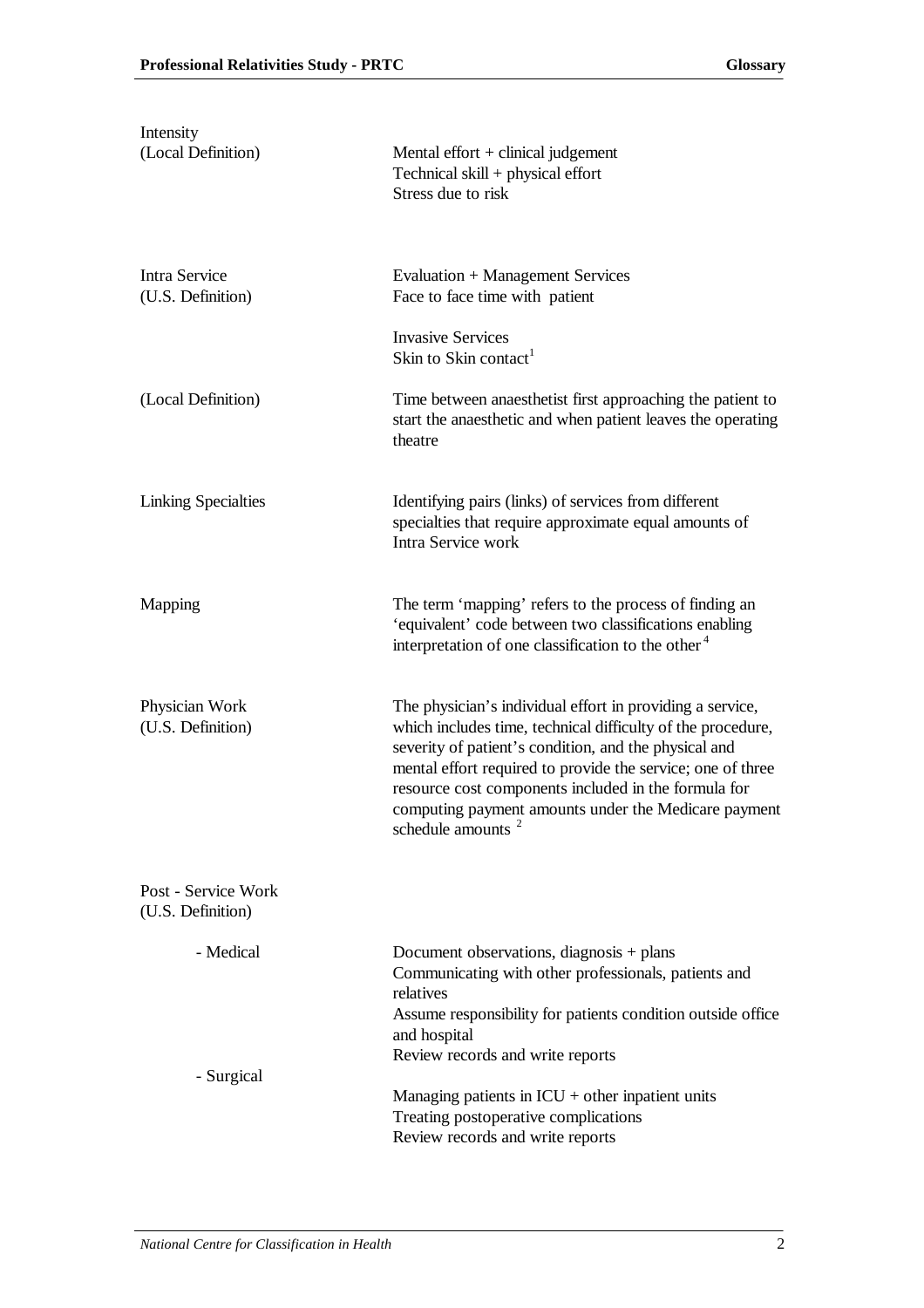| Post Service Time<br>(U.S. Definition)           | Closure or End Service up to follow-up visit in office                                                                                                                                                                                                                                                                                                                                                                     |
|--------------------------------------------------|----------------------------------------------------------------------------------------------------------------------------------------------------------------------------------------------------------------------------------------------------------------------------------------------------------------------------------------------------------------------------------------------------------------------------|
| $Pre + Post Operator Work$<br>(U.S. Definition)  | $PPW = (PPT_{CS}) (W/T)_{CS}$<br>$PPW = Pre + post operative work$<br>$PPT = Pre + post operative time$<br>$W/T =$ Estimated work per unit time <sup>1</sup>                                                                                                                                                                                                                                                               |
| Pre - Service Work<br>(U.S. Definition)          |                                                                                                                                                                                                                                                                                                                                                                                                                            |
| - Medical                                        | Reviewing patients records<br>Communicating with other professional and/or relatives<br>Preparation for particular services with staff <sup>1</sup>                                                                                                                                                                                                                                                                        |
| - Surgical                                       | Admitting patients to hospital<br>Writing operative notes<br>Pre-hospital visits<br>Making diagnosis<br>Discussing potential risks and benefits of surgery <sup>1</sup>                                                                                                                                                                                                                                                    |
| Pre Service<br>(U.S. Definition)                 | Initial consultation up to incision or beginning of<br>service $1$                                                                                                                                                                                                                                                                                                                                                         |
| Ranking                                          | Placing items in order                                                                                                                                                                                                                                                                                                                                                                                                     |
| Rating                                           | Giving a score on a predetermined scale e.g. 1-10 or<br>$1 - 100$                                                                                                                                                                                                                                                                                                                                                          |
| <b>Regression Analysis</b>                       | Determination of the relationship between a dependent<br>variable and a number of other variables (independent<br>variables) by statistical means                                                                                                                                                                                                                                                                          |
| <b>Relative Value Scale</b><br>(U.S. Definition) | An index of physicians' services ranked according to<br>"value", with value defined according to the basis for the<br>scale. In a charge-based relative value scale, services are<br>ranked according to the average fee for the service or<br>some other charge basis. A resource-based relative value<br>scale ranks services according to the relative costs of the<br>resources required to provide them. <sup>2</sup> |
| Remaining item                                   | Non-core item                                                                                                                                                                                                                                                                                                                                                                                                              |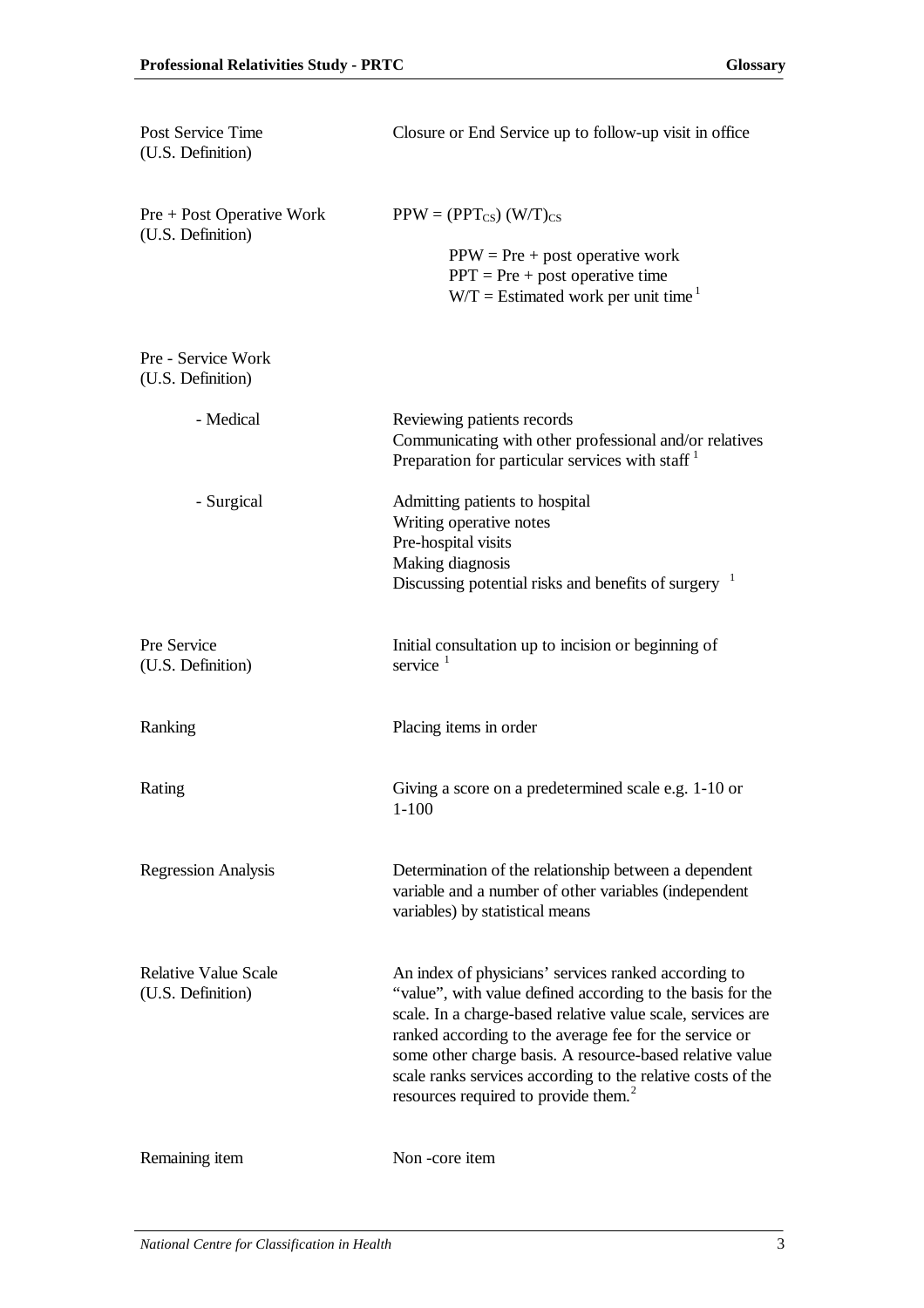| <b>Resource Based Relative Value</b><br>Scale<br>(U.S. Definition) | A relative value scale based on the resource costs of<br>providing physician services; adopted in OBRA 89 as the<br>basis for physician payment for Medicare Part B services<br>effective January 1, 1992. The relative value of each<br>service is the sum of relative value units (RVUs)<br>representing physician work, practice expense, and<br>professional liability insurance (PLI) adjusted for each<br>locality by a geographic adjustment factor and converted<br>into dollar payment amounts by a conversion factor <sup>2</sup><br>i.e. $RBRV = TW : PC : AST$ |
|--------------------------------------------------------------------|----------------------------------------------------------------------------------------------------------------------------------------------------------------------------------------------------------------------------------------------------------------------------------------------------------------------------------------------------------------------------------------------------------------------------------------------------------------------------------------------------------------------------------------------------------------------------|
| <b>Relative Value Unit</b><br>(U.S. Definition)                    | The unit of measure for the Medicare Resource-Based<br><b>Relative Value Scale</b>                                                                                                                                                                                                                                                                                                                                                                                                                                                                                         |
|                                                                    | The measure for the Medicare resource-based relative<br>value scale. The relative value units must be multiplied by<br>a dollar conversion factor to become payment accounts <sup>2</sup>                                                                                                                                                                                                                                                                                                                                                                                  |
| Time<br>(U.S. Definition)                                          | Pre Service<br><b>Intra Service</b><br>Post Service                                                                                                                                                                                                                                                                                                                                                                                                                                                                                                                        |
| Total work                                                         | $Time + Intensity$                                                                                                                                                                                                                                                                                                                                                                                                                                                                                                                                                         |

<sup>&</sup>lt;sup>1</sup> A National Study of Resource-Based Relative Value Scales for Physician Services - Harvard

University 1992<br>
<sup>2</sup> American Medical Association - Medicare RBRVS: The Physicians Guide - 1997<br>
<sup>3</sup> American Medical Association - Physicians Current Procedural Terminology - 1997<br>
<sup>4</sup> National Coding Centre - Coding Matt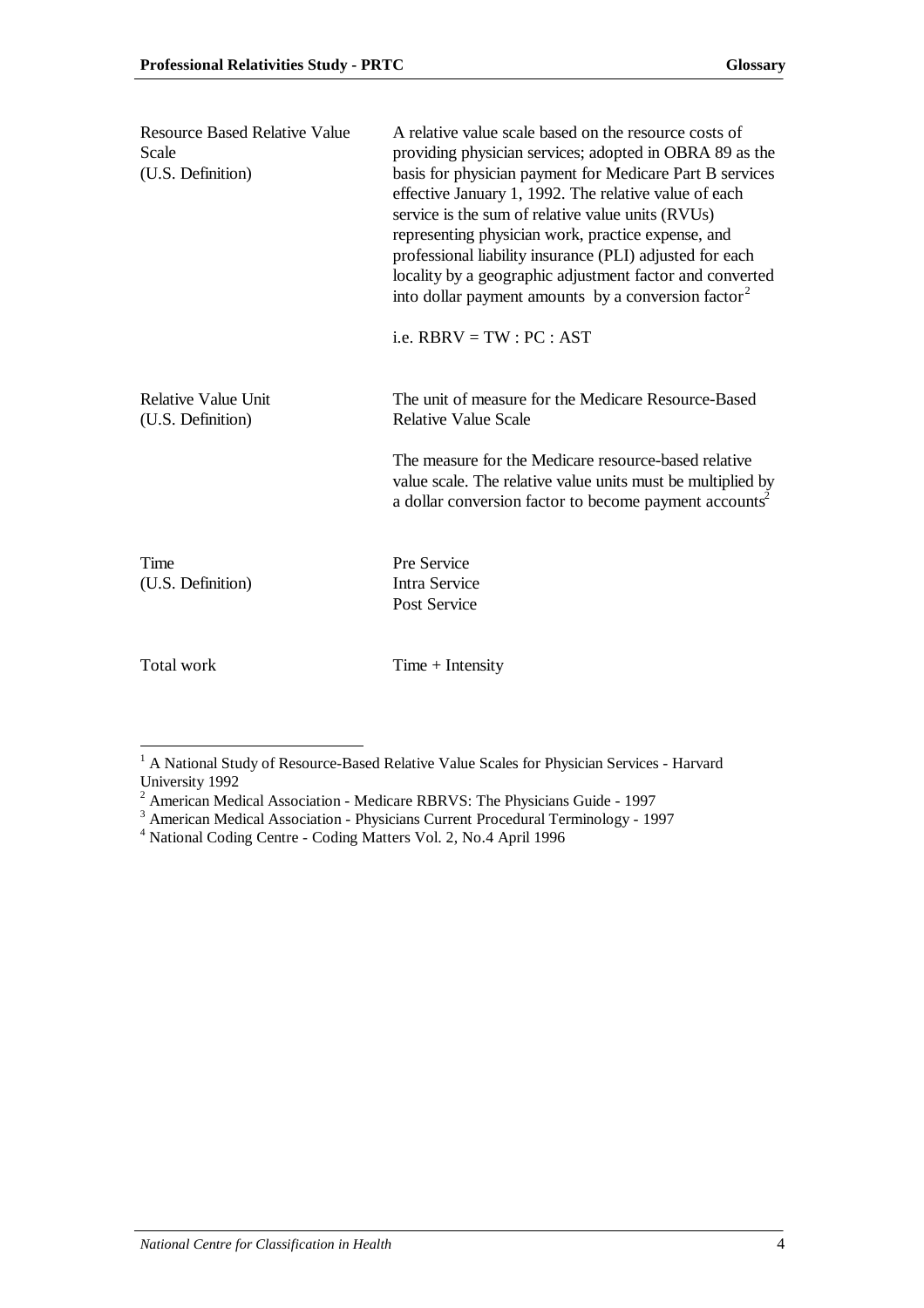# **5. Literature**

| 5.1 | An Overview of the Development and Refinement of the<br>Resource-Based Relative Value Scale<br>(Hsiao, W.C. et al, November 1992)     |
|-----|---------------------------------------------------------------------------------------------------------------------------------------|
| 5.2 | Assessing the implementation of physician-payment<br>reform<br>(Hsiao, W.C. et al, 1 April 1995)                                      |
| 5.3 | Valuing medical work<br>(Deeble, J.S. 1 July 1996)                                                                                    |
| 5.4 | The reliability and validity of work measurement in<br>Australian general practice consultations<br>(Harris, E.A. et al, 1 July 1996) |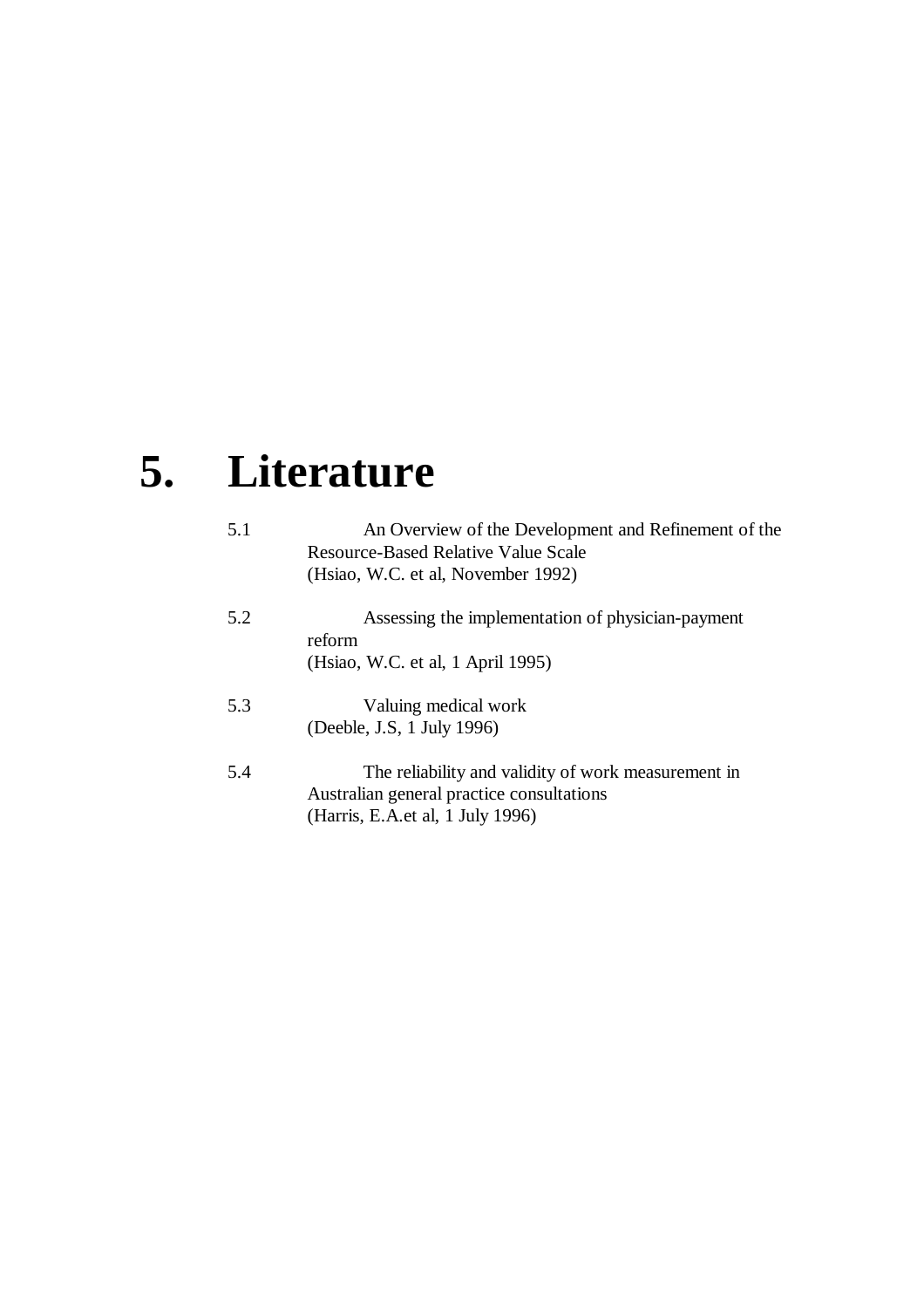**Professional Relativities Study**

# **Professional Relativities Technical Committee**

# **Outcomes Report - Meeting No.1**

| Date:  | Saturday 23 August 1997                                                                              |
|--------|------------------------------------------------------------------------------------------------------|
| Venue: | <b>Kingsford Room, Sydney Sheraton Airport Hotel</b><br><b>Cnr O'Riordan and Robey Street Mascot</b> |
|        | <b>Facilitator:</b> A/Prof Rosemary Roberts                                                          |

*National Centre For Classification In Health*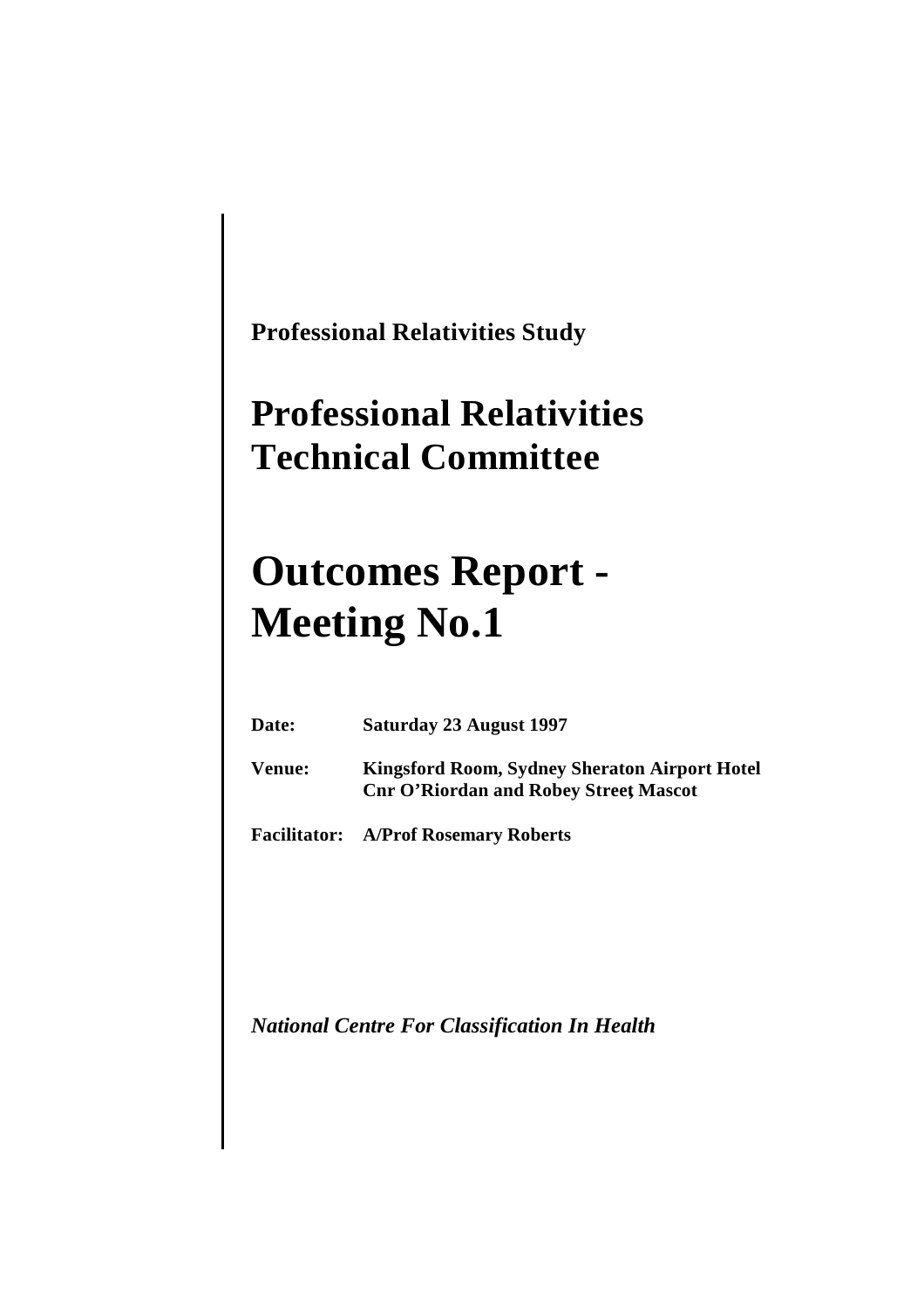# **Professional Relativities Technical Committee (PRTC) Outcomes Report**

The meeting was opened at 9.30 am by A/Prof Rosemary Roberts.

**Present**: As per list of Attendees (*see Attachment 5*) **Apologies**: Mrs Sue Walker, National Centre for Classification in Heal th (NCCH) Queensland.

### **1. INTRODUCTION**

#### **1.1 Aims of the Day**

A/Prof. Rosemary Roberts outlined the aims of the day. These included:

- i an overview of the study methodology
- ii an overview of the workplan and timeline
- iii recommendations by the PRTC on:
	- definitions
	- criteria
	- methods
	- other study guidelines
- iv review of division of specialty groups for the study
- v calculation of weighted Relative Value Units (RVUs)

#### **1.2 Guidelines for PRTC**

John Popplewell spoke on the guidelines provid ed to the Professional Relativities Technical Committee (PRTC) in establishing ground rules for setting professional relativities.

It was explained that the Medicare Benefits Schedule would be the basis for the study. Only the professional work component of services would be addressed in this part of the study, with financial aspects of the study being undertaken by a separate consultancy examining remuneration issues. All services will have identifiable pre, intra and post service components, with expected variability in intensity within the "intra" components of many services, and that work is to be measured as a combination of time and intensity.

It was pointed out that the specialty Clinical Haematology should be included in the proposed specialty groups approved by the Medicare Schedule Review Board (MSRB). The NCCH will be recommending to the MSRB this and other groups be included in the study.

It was further recommended that "Sub-Specialties" within General Surgery, such as Colo-rectal and Upper Gastrointestinal need to be included in the study.

## **2. BACKGROUND TO THE PRS**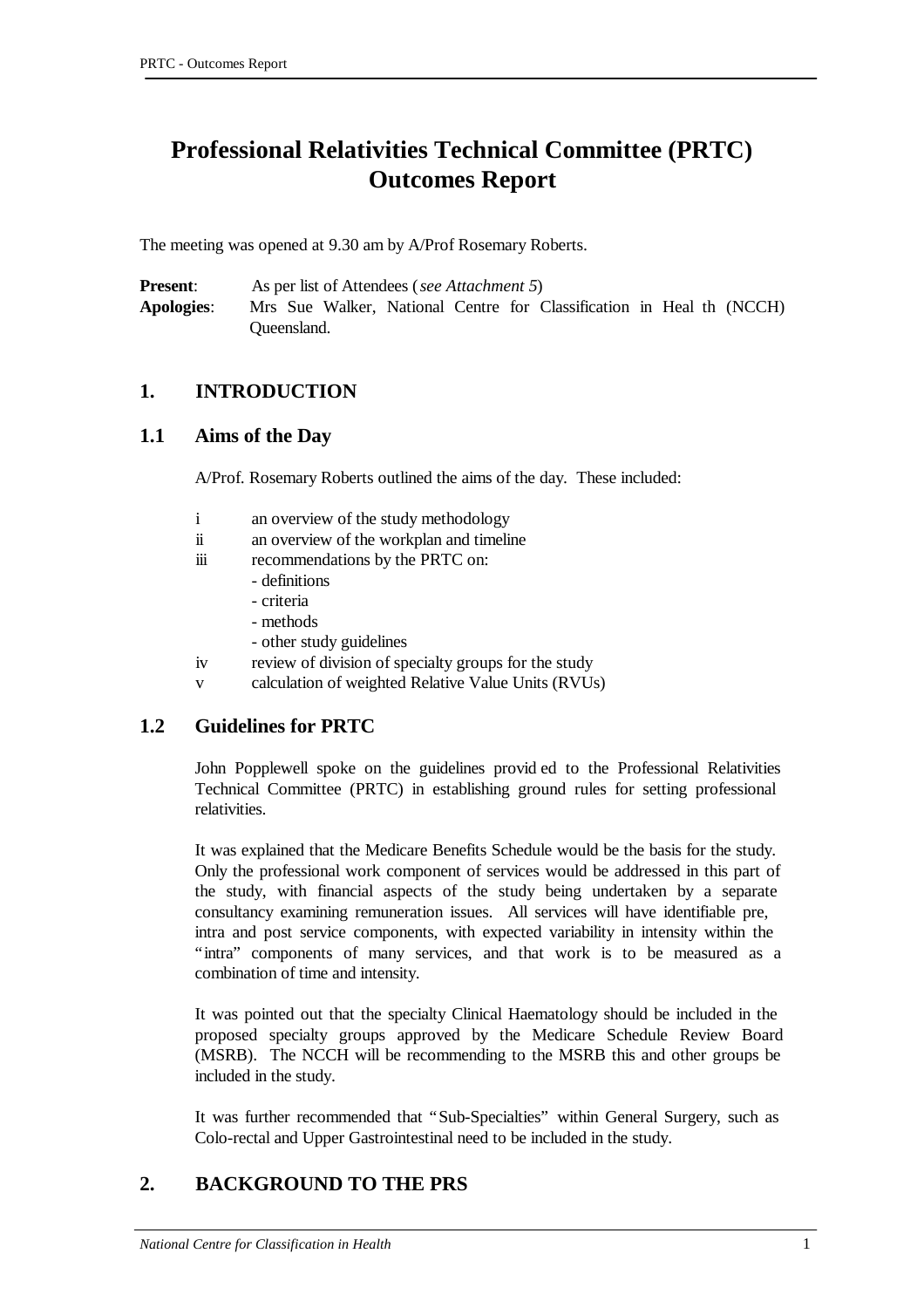### **2.1 Study Methodology and Workplan/Timeline**

The NCCH clarified the stages of the Professional Relativities Study (PRS) methodology. This included mapping Medicare Benefits Schedule and the U.S. Current Procedural Terminology (MBS/CPT) items, ranking of items, estimates of time and intensity, formula development, choosing core and link items, development of Relative Value Units (RVUs) for core items (using CPT RVUs), projection of core RVUs, review and confirmation of RVUs.

The NCCH was asked by members of the PRTC to clarify its selection process for inviting Clinician Consultants (CCs) to be involved in the study. It was explained that many of the CCs were known to the NCCH from previous working arrangements. The PRTC requested that these names be circulated to the committee ( *see Attachment 4*)

It was pointed out that during the study *consultations* should be considered in the same context as *procedures*.

Clarification was sought as to why the Australian study was being modelled on the Harvard US study. It was stated that the US study is the most developed of any comparable international attempt at a similar study.

The issue of specialty group representatives for the Consensus Groups (CGs) was discussed. The Medicare Schedule Review Task Force (MSRTF) have written to specialty Societies and groups requesting 4 representatives each for the study. The PRTC is to be informed of all specialty group representatives for the study.

#### **2.2 Project Management and Committee Roles**

The roles of the of the PRS committees were outlined.

The role of the PRTC is listed hereunder:

- i Recommend definition of time total service time intra, pre and post.
- ii Discuss direct/indirect time and effect on MBS relativities.
- iii Recommend effect of using existing MBS item relativities for RVUs.
- iv Recommend formula for calculating time and intensity to establish RVUs.
- v Recommend methods for RVUs for consultations, therapeutic and anaesthesia items.
- vi Recommend criteria for choosing core and link items.
- vii Recommend method for translating RVUs from core to remaining items.
- viii Recommend criteria for accepting a good map.

## **3. RECOMMENDATIONS BY THE PRTC**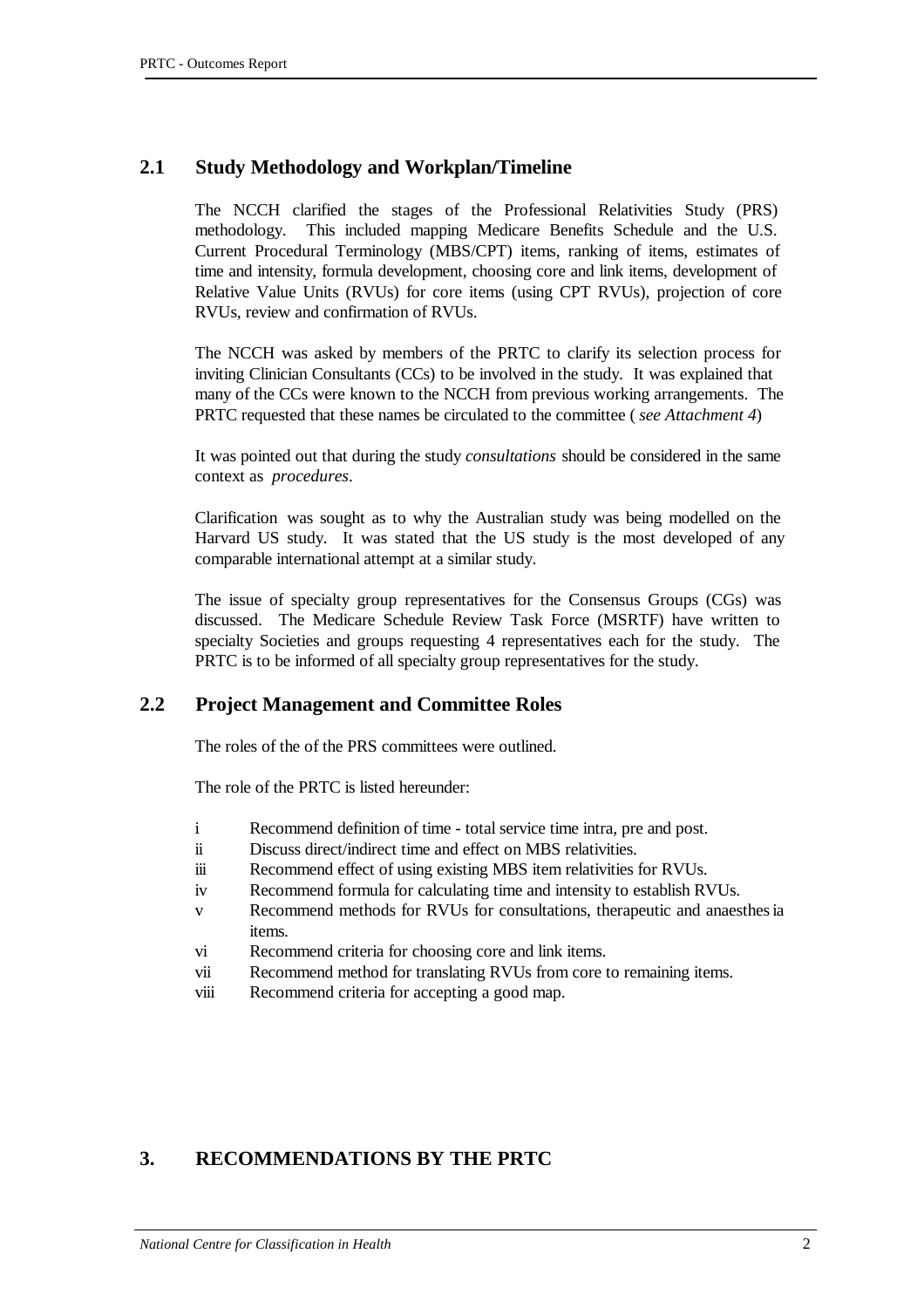Recommendations were sought from the PRTC for the items listed in the following technical papers:

- 3.1 Study Definitions
- 3.2 Formula for Use in Study
- 3.3 Criteria good maps, core and link items
- 3.4 Methodology for applying definitions, formula criteria
- 3.5 Rules parameters for study application

#### **3.1 Study Definitions**

The PRTC comments and recommendations on the definitions are detailed in table format - *see Attachment 1*. Work is to be measured as a combination of time and intensity.

#### **3.2 Formula for Use in Study**

A formula for the PRS will be developed using regression analysis. The PRTC confirmed that the following components of relativities should be considered for inclusion in the formula:

- i pre-service time
- ii intra-service time
- iii post-service time
- iv cognitive skills, clinical judgement and communication skills
- v technical skill and physical effort
- vi stress due to risk

#### **3.3 Criteria**

#### **3.3.1 Criteria for accepting a good map**

The NCCH explained that there were three criterion for accepting a "good map" ie correlation between Medicare Benefits Schedule (MBS) and the U.S. Current Procedural Terminology (CPT) items:

- i Good terminology rating
- ii Good code to code rating
- iii Known relativity between pre, intra and post service times for CPT and MBS

#### **PRTC Comments:**

Members asked about the homogeneity of MBS items and CPT codes and the use of CPT frequencies for accepting a good map.

A draft spreadsheet for calculating weighted RVUs based on the CPT RVUs and frequencies was tabled. The members queried the use of all frequency data for mapped items. The statistician will provide advice on these calculations.

#### **3.3.2 Criteria for choosing core items**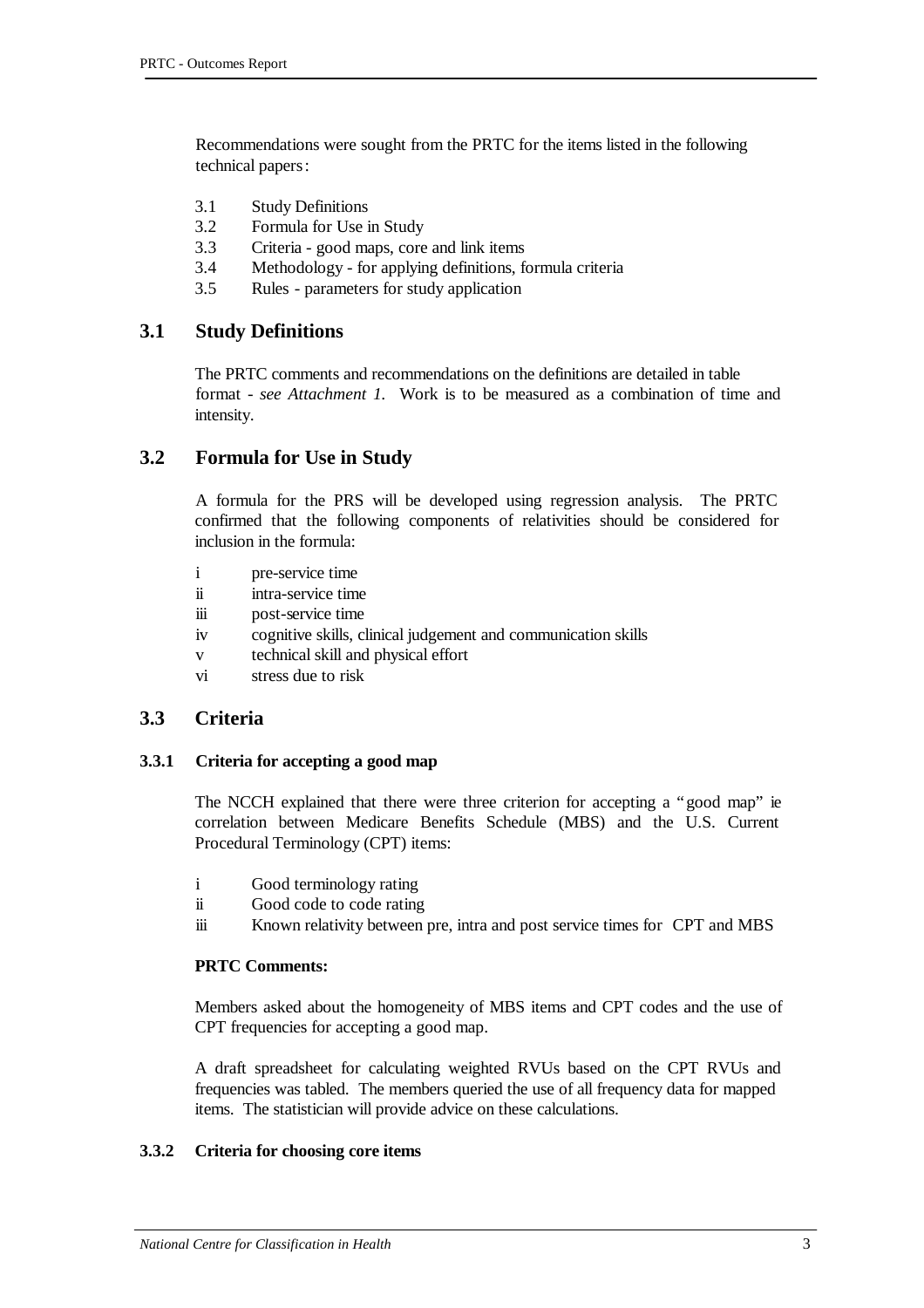The PRTC agreed that the criteria for choosing core items should be based on the following:

- i high frequency
	- ii good map *see 3.3.1*
	- iii good spread throughout MBS item rankings
	- iv at least one multi-specialty item (ie item being ranked by more than one specialty)
	- v clinical importance

#### **PRTC Comments:**

No objections were raised. However it was noted that criterion iv above would not always be possible.

#### **3.3.3 Criteria for choosing link items**

- i core items
- ii high frequency in both specialties

#### **PRTC Comments**:

A question was raised as to qualifying "high frequency". The statistician ad vised that in this context, high frequencies were relative to the distribution of MBS items within the speciality group.

It was agreed that the CPT RVU would be used as the benchmark for the link items between specialties.

The statistician explained that the RVUs would be used to test the formula, by analysing goodness-of-fit with time and intensity for each specialty.

#### **3.4 Method**

#### **3.4.1 Methods for RVU development, therapeutic & anaesthesia items**

- i based on CPT results, time estimates and intensity ra tings for core items
- ii based on interpolation/extrapolation and formula for non core items

#### **PRTC Comments**:

There was some concern about using United States (US) procedural times which are thought to be significantly longer than Australian procedural times. It was recommended that Australian times be used in the first instance and US times would be used to inform about differences in the RVUs.

#### **3.4.2 Translating RVUs from core to remaining items**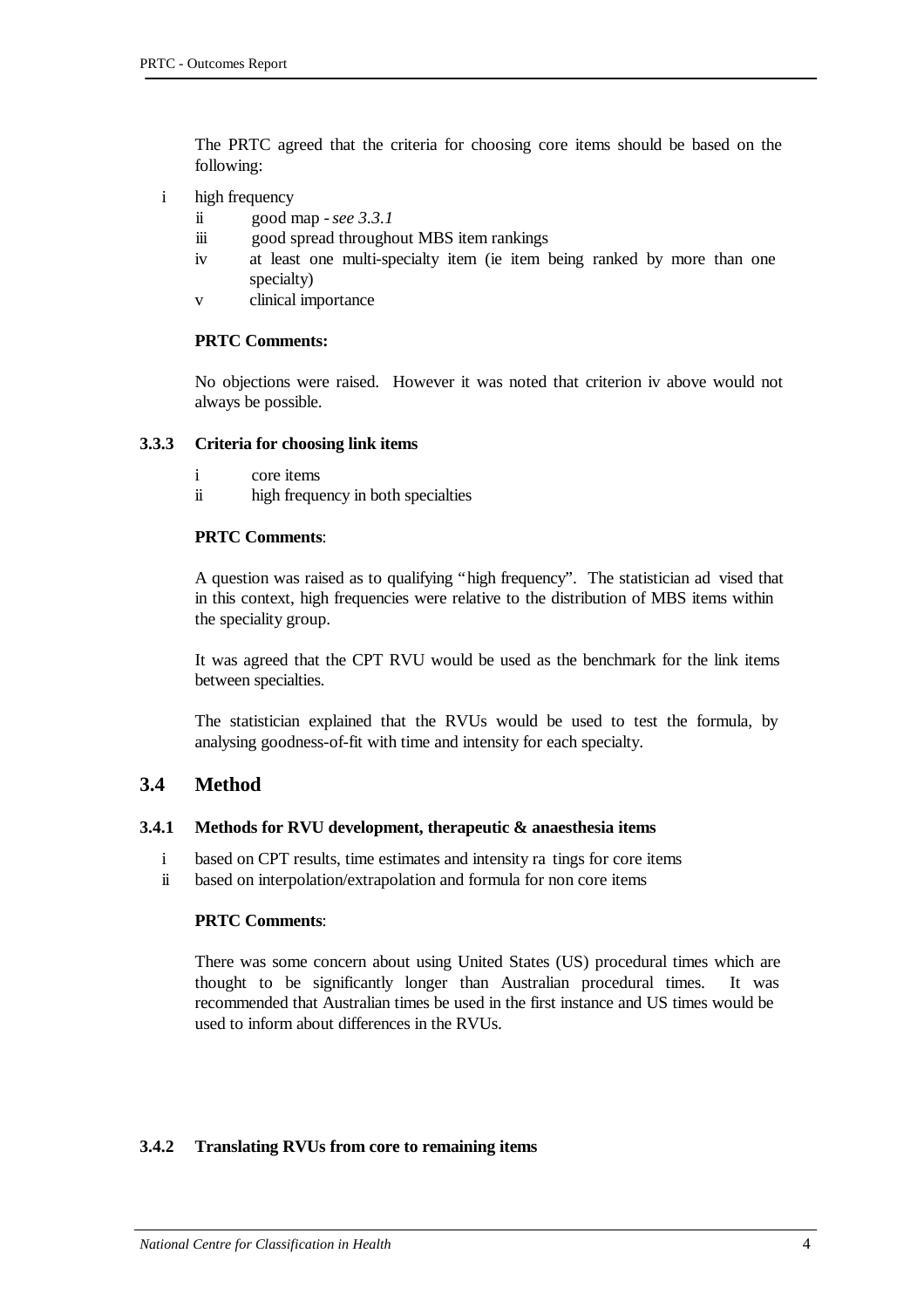To be done initially mostly by interpolation (with some extrapolation) based on the rankings provided by the clinician consultants. Later this will be revised using the final formula.

#### **PRTC Comments**:

This involves projection from core items using interpolation (extrapolation) and information from time estimates and intensity items.

#### **3.4.3 Linking Specialties**

It was agreed that the study should address the establishment of cross specialty procedures and pairs of procedures between specialties of similar relative value. There was no further methodology established under this item.

#### **3.4.4 Scope of application of RVUs already developed by Clinical Societies, Associations and Colleges.**

The MSRTF has written to Colleges and craft groups for advice and information on any work undertaken in respect of relativities in their specialty crafts.

#### **PRTC Comments**:

It was advised that Anaesthetists already use relativities, based on intensity and time.

Members also commented that the specialist clinicians have been waiting for a standard for development of specialist relativities and that the PRS would address this gap.

Discussion was held concerning the difficulties in developing RVUs within the specialty groups, such as: distinguishing between referred and non-referred cases, opportunity cost of training. However, it was agreed that where specialties had already established RVUs, these could be of assistance when ranking and rating intensities.

#### **3.5 Other**

#### **3.5.1 Relativity of Attendance items to other items**

Given the recent changes to the Attendance items in the MBS and the crossover of the old item numbers across specialties, the PRTC was asked to recommend a strategy for developing attendance RVUs.

#### **PRTC Recommendations**

The PRTC agreed that the new structure for attendance items should be used for the PRS.

It was further recommended that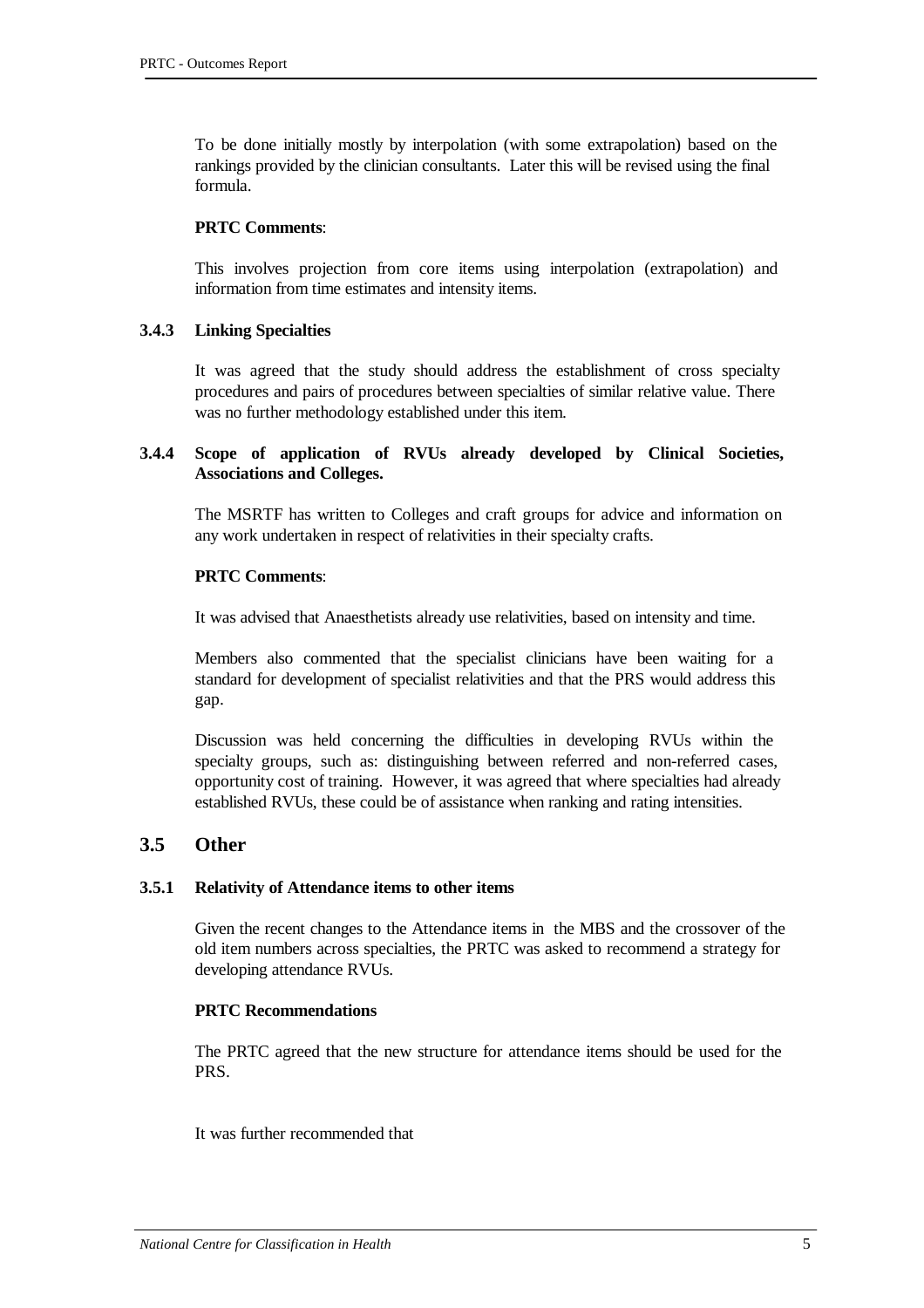- i each specialty group look at attendance items in conjunction with the procedural items
- ii a different method be used for allocation of Attendance items to specialties for the rating of intensity
- iii the Consensus Group for Attendances should meet earlier than planned in order to make recommendations to the specialty groups for the comparison of procedure and attendance items.

#### **3.5.2 Criteria for assigning MBS items to Specialty craft groups**

Two sets of preliminary analyses of MBS data will be used to assign items to specialty groups. Firstly, items used by each specialty group will be analysed. Secondly, a review of all items by service providers will be undertaken to ensure that the specialty providing the majority of services per item is included wherever practicable. In some instances a specialty may be responsible for a small percentage of the total frequency for a particular item number yet the same item number may represent a significant number of that specialty's total work.

*For example: MBS item 50124 (Joint or other Synovial Cavity aspiration injection of...) has the highest usage for Orthopaedic and General Practice Specialty groups. However, it represents 95% of the usage of procedural items by Rheumatologists.*

The statistician recommended that any item be given a maximum of 2 specialties for ranking and rating. This would minimise:

- i the analysis of rankings and ratings per specialty, and
- ii the time needed for analysis of link items.

It was further recommended that the frequency distribution per specialty should be used to allocate MBS items to specialties as opposed to pure frequencies.

#### **PRTC Recommendations:**

It was recommended that:

- i When selecting items for a group, MBS items will f irst be allocated to the specialty to which the item represents the highest proportion of items performed by that specialty.
- ii Secondly, items will be allocated to a specialty if the specialty provides a high percentage of services for the MBS item.
- iii Where a specialty has 100% of an item, (ie service provision) it should review the item regardless of the frequency distribution within that specialty.
- iv If GPs provide greater than 50%, they should be included for reviewing item.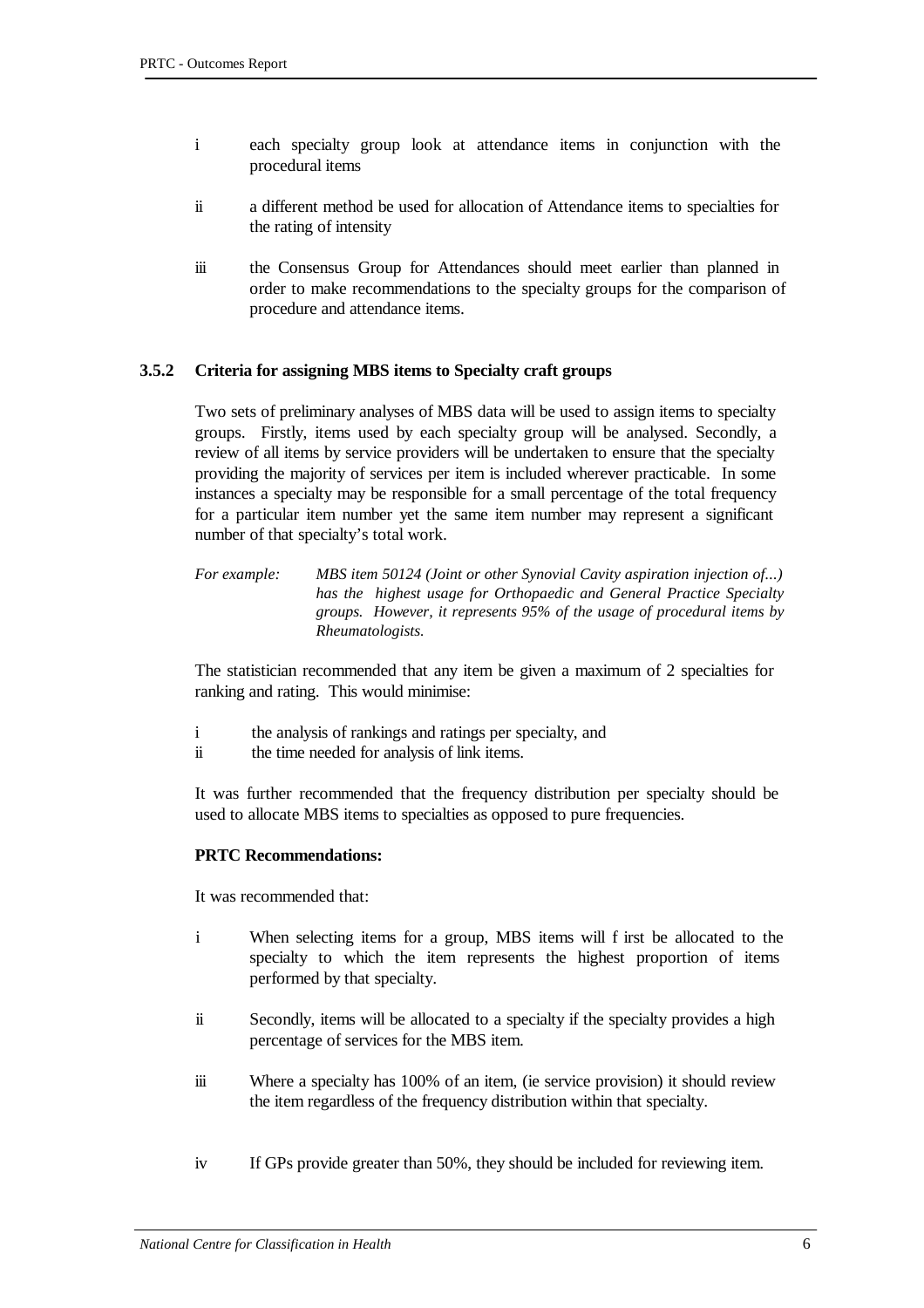v If GPs are doing greater than 30%, they should be considered for reviewing item.

Subsequent to the draft PRTC Outcomes Report, MBS items have been assigned to specialty groups. *Attachment 2* outlines the specific criteria used for item selection based on the above recommendations.

### **4. OTHER BUSINESS**

The PRTC requested that the following information be provided to the committee:

- 1. Abbreviations relating to all components of the study *see Attachment 3*
- 2. Names of the NCCH Clinician Consultants *see Attachment 4*
- 3. Membership of all CGs to be forwarded at a later date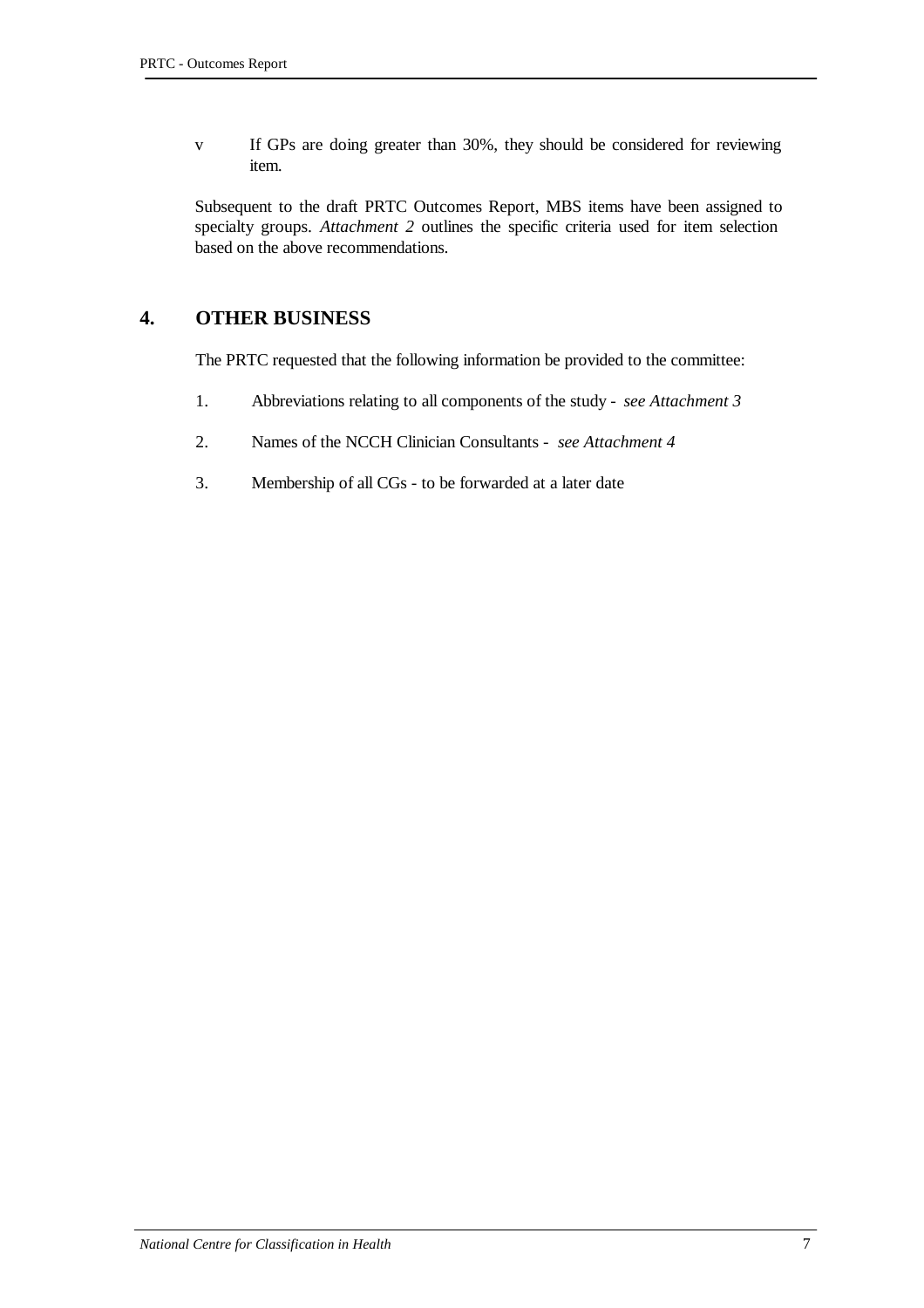# **Attachments**

- 1. Definitions for the PRS
- 2. Criteria for MBS Item selection
- 3. Abbreviations for PRS
- 4. Names of NCCH Clinician Consultants
- 5. List of Attendees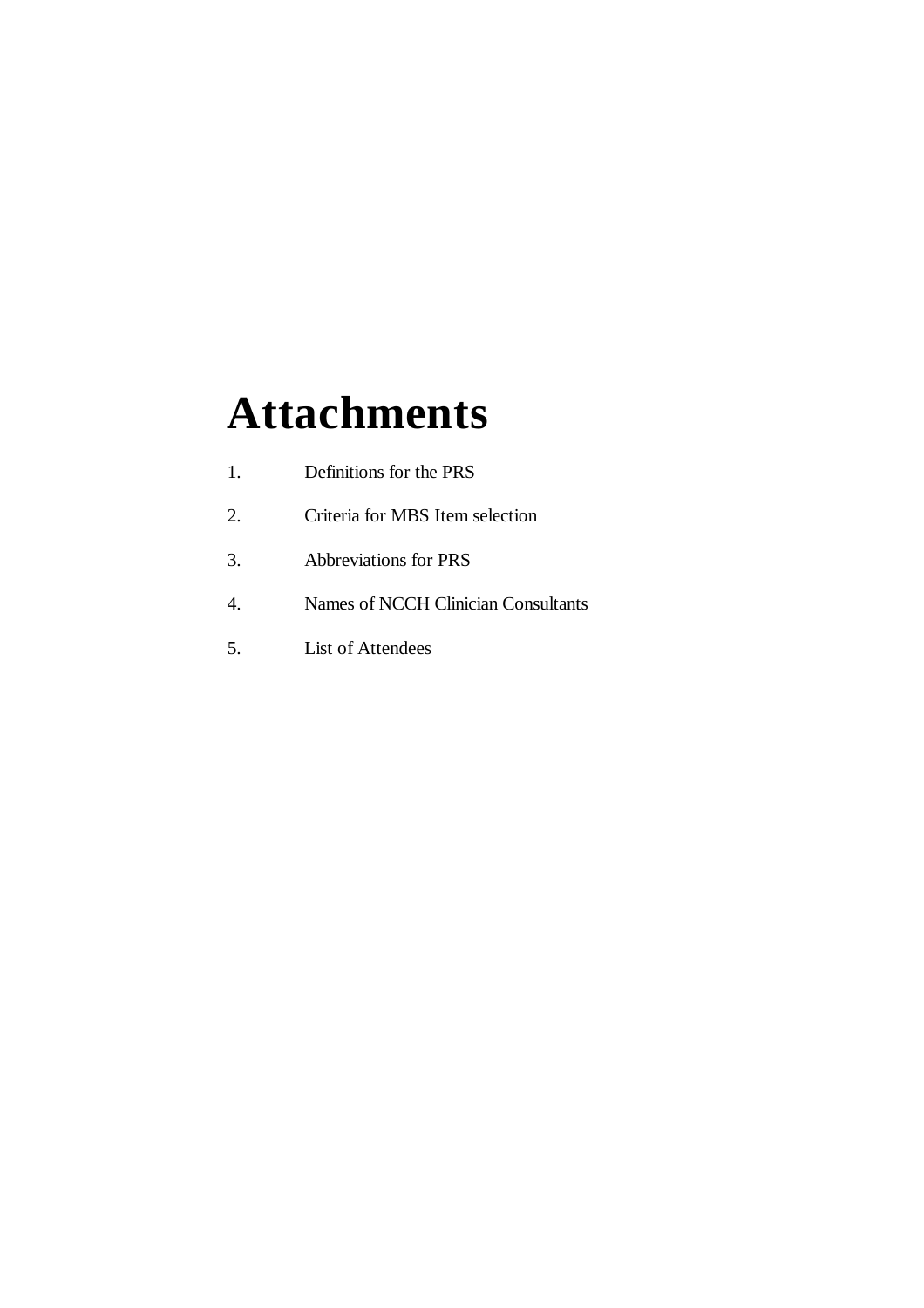#### **PROFESSIONAL RELATIVITIES TECHNICAL COMMITTEE**

#### **DEFINITIONS**

| Component        |                                  | <b>Definition</b>                                                                                                                                                                                                                                                                                              |
|------------------|----------------------------------|----------------------------------------------------------------------------------------------------------------------------------------------------------------------------------------------------------------------------------------------------------------------------------------------------------------|
| 1.               | <b>RVU - RELATIVE VALUE UNIT</b> |                                                                                                                                                                                                                                                                                                                |
|                  | <b>PRTC</b> Recommendation:      | The unit of measure for the professional work<br>component in the Relative Value Study.                                                                                                                                                                                                                        |
| $\overline{2}$ . | <b>WORK</b>                      |                                                                                                                                                                                                                                                                                                                |
|                  | <b>PRTC</b> Recommendation:      | Time and Intensity.                                                                                                                                                                                                                                                                                            |
| 3.               | <b>TIME</b>                      |                                                                                                                                                                                                                                                                                                                |
|                  | <b>PRTC</b> Recommendation:      | Total service time. Incorporates both patient related<br>(non face to face) direct and<br>(face to face) and<br>indirect time.                                                                                                                                                                                 |
|                  | <b>PRTC</b> Comments:            | The members discussed the elements of <i>direct</i> (time<br>with patient) and <i>indirect</i> time (time without patient)<br>and <i>family</i> time.                                                                                                                                                          |
| 4.               | <b>PRE SERVICE TIME</b>          |                                                                                                                                                                                                                                                                                                                |
|                  | <b>PRTC</b> Recommendation:      | Time taken to prepare for a specific service.                                                                                                                                                                                                                                                                  |
|                  | <b>PRTC</b> Comments:            | It was noted that Rural medicine and anaesthetics may<br>be an exception to the definitions also that service time<br>(pre/intra/post) would be different for procedures as<br>opposed to consultations.                                                                                                       |
|                  |                                  | It was thought that pre-service time for procedures<br>might be defined as "the patient related time up until<br>the procedure, excluding any consultation item<br>time". However, the definition above was tentatively<br>agreed upon as it was more generic describing both<br>procedures and consultations. |
|                  |                                  | Note: for procedures includes dress, scrub and wait.                                                                                                                                                                                                                                                           |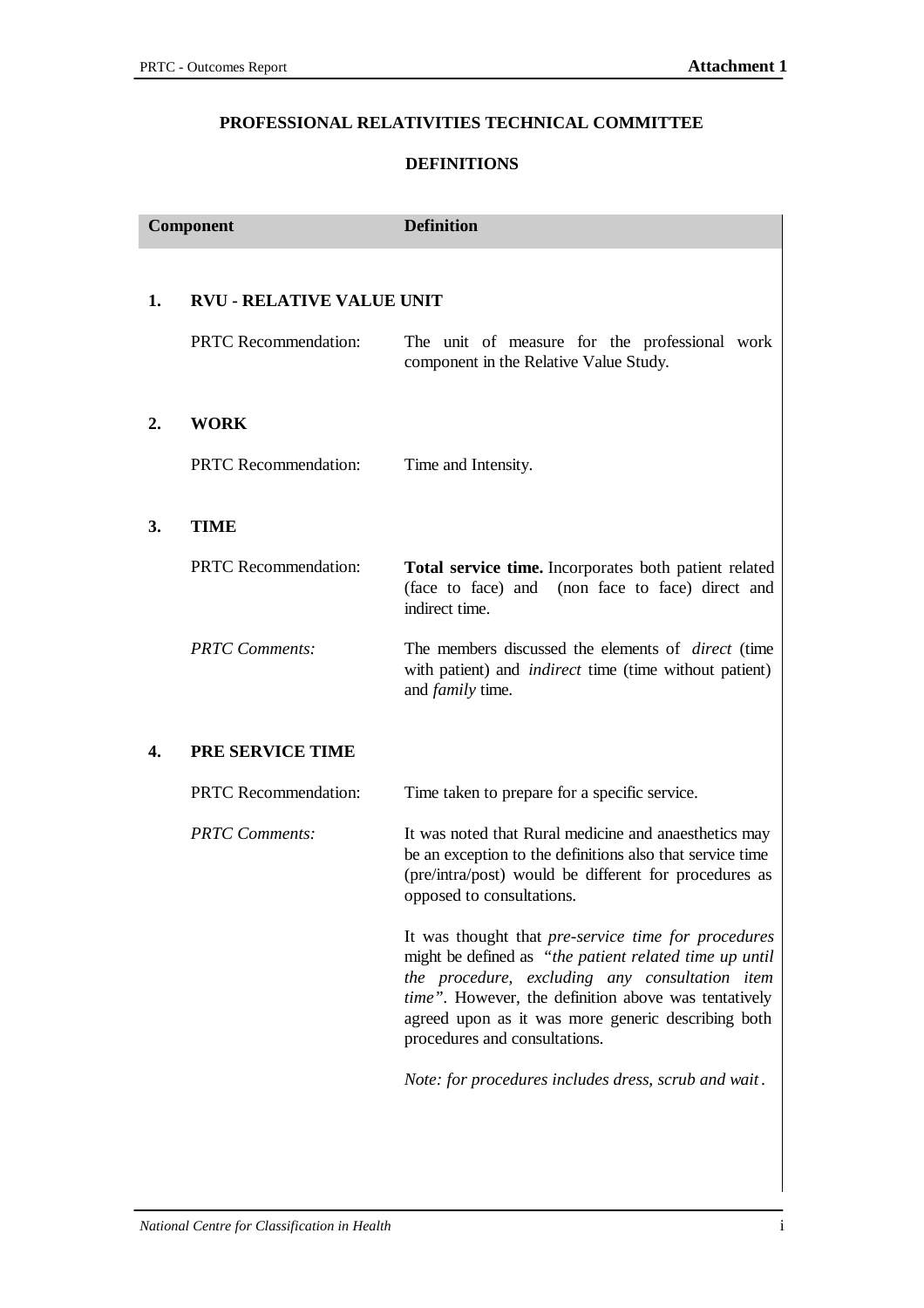| <b>Component</b> |                             | <b>Definition</b>                                                                                                                                                                                                                                                                                                                                                                                                               |
|------------------|-----------------------------|---------------------------------------------------------------------------------------------------------------------------------------------------------------------------------------------------------------------------------------------------------------------------------------------------------------------------------------------------------------------------------------------------------------------------------|
| 5.               | <b>INTRA SERVICE TIME</b>   |                                                                                                                                                                                                                                                                                                                                                                                                                                 |
|                  | <b>PRTC</b> Recommendation: | For procedures: Time in which the service provider is<br>in direct contact with the patient in the procedure<br>room. Note: for most procedures this would be 'skin<br>to skin' time ie. opening to closing. For others it<br>would include positioning of the patient.                                                                                                                                                         |
|                  |                             | For consultations: Face to face time with the patient<br>(excluding pre-service time).                                                                                                                                                                                                                                                                                                                                          |
| 6.               | <b>POST SERVICE TIME</b>    |                                                                                                                                                                                                                                                                                                                                                                                                                                 |
|                  | <b>PRTC</b> Recommendation: | For procedures: Closure or end of service to<br>completion of normal "after care". Note: includes<br>recovery, ICU, CCU.                                                                                                                                                                                                                                                                                                        |
|                  |                             | For consultations: Time spent on specific service after<br>cessation of face to face contact.                                                                                                                                                                                                                                                                                                                                   |
| 7.               | <b>DIRECT TIME</b>          |                                                                                                                                                                                                                                                                                                                                                                                                                                 |
|                  | <b>PRTC</b> Recommendation: | Face to face time with patient.<br>Note: not used for the PRS                                                                                                                                                                                                                                                                                                                                                                   |
| 8.               | <b>INDIRECT TIME</b>        |                                                                                                                                                                                                                                                                                                                                                                                                                                 |
|                  | <b>PRTC</b> Recommendation: | Non face-to-face patient related time<br>Note: not used for the PRS                                                                                                                                                                                                                                                                                                                                                             |
| 9.               | <b>ANAESTHETIC TIME</b>     |                                                                                                                                                                                                                                                                                                                                                                                                                                 |
|                  | <b>PRTC</b> Recommendation: | Anaesthetic Time begins when the anaesthetist begins<br>to prepare the patient for anaesthesia care in the<br>operating room or in an equivalent area and ends when<br>the anaesthetist is no longer in personal attendance,<br>that is, when the patient may be safely placed under<br>the supervision of other personnel. (Definition agreed<br>upon by the AMA, Dept. of Health and Australian<br>Society of Anaesthetists.) |
| 10.              | <b>INTENSITY</b>            |                                                                                                                                                                                                                                                                                                                                                                                                                                 |
|                  | <b>PRTC</b> Recommendation: | cognitive skill, clinical judgement $\&$<br>i.<br>communication skills<br>ii technical skill & physical effort<br>iii stress due to risk                                                                                                                                                                                                                                                                                        |

## **11. COGNITIVE SKILL & CLINICAL JUDGEMENT & COMMUNICATION**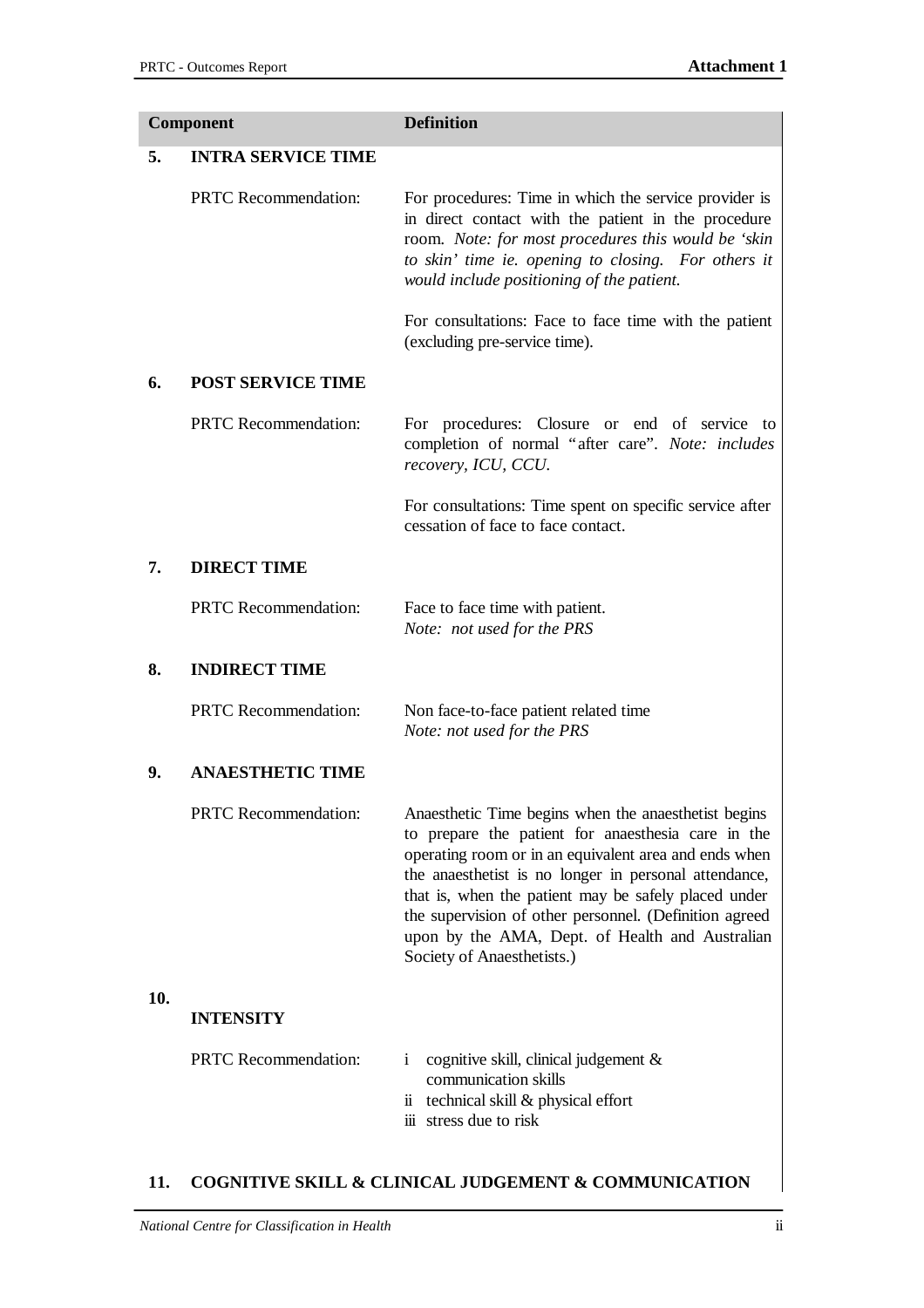|                                              | <b>Definition</b>                                                                                               |
|----------------------------------------------|-----------------------------------------------------------------------------------------------------------------|
|                                              |                                                                                                                 |
|                                              |                                                                                                                 |
| <b>PRTC</b> Recommendation:                  | Cognitive skill, clinical judgement and communication<br>skills                                                 |
|                                              | ≤ Rated only for "intra service" time, with an<br>average taken for pre and post service times.                 |
| <b>TECHNICAL SKILL &amp; PHYSICAL EFFORT</b> |                                                                                                                 |
| <b>PRTC</b> Recommendation:                  | Technical skill & physical effort                                                                               |
|                                              | $\mathcal{Z}$ Rated only for "intra service" time, with an<br>average taken for pre and post service times.     |
| <b>STRESS DUE TO RISK</b>                    |                                                                                                                 |
| <b>PRTC</b> Recommendation:                  | Stress due to risk to patient and/or difficulty of<br>procedure                                                 |
|                                              | $\mathcal{L}$ Rated only for "intra service" time, with an<br>average taken for pre and post service times.     |
| <b>LINKING SPECIALTIES</b>                   |                                                                                                                 |
| <b>PRTC</b> Recommendation:                  | Where the same procedure is carried out by different<br>specialties or the items are of equal professional work |
| <b>PRTC</b> Comments:                        | The PRTC agreed that two approaches for data<br>linking are possible:                                           |
|                                              | MBS items carried out by different specialties.<br>i.<br>linking different item numbers<br>$\ddot{\mathbf{n}}$  |
|                                              | <b>Component</b><br><b>SKILLS</b>                                                                               |

*? Consultant physicians offered to rate intensities post-service as well as intra-service. If this is done the corresponding data could be included in the analysis.*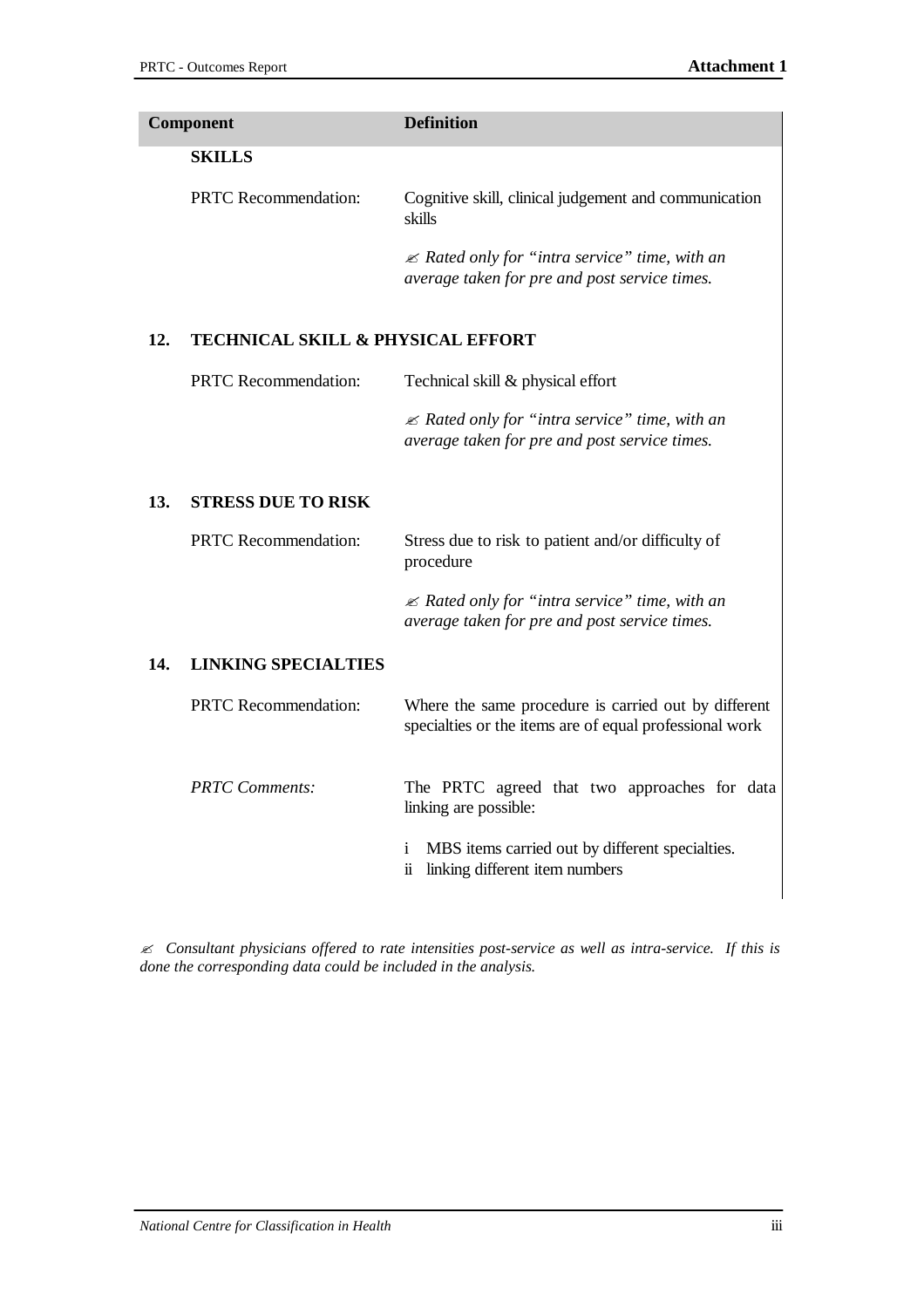#### **Criteria for MBS Item selection - PRS**

- **1** Provided the specialty had performed a sufficient number of services (>3 and >12.5% of the total services), MBS items were first allocated to the specialty which provided most services for the item in proportion to the total number of services provided by that specialty ( *PRTC criteria 1*)
- **2** Items were allocated to a second specialty if the item constituted more than 0.1% of the specialty's workload, the specialty provided more than 25% of the total services for the item, no other eligible speciality provided more services and the item had not already been allocated to the specialty under 1 ( *PRTC criteria 2-5*)
- **3** Items were also allocated if the specialty performed the second most services (these being  $>3$ ,  $>12.5\%$  of total services and  $>0.1\%$  of the services provided by the specialty) for the item in proportion to the total number of services provided by the specialty, and the item was not already allocated under (2) (*PRTC criteria 1*)
- **4** Where there were insufficient claims data to make an initial allocation according to statistical rules, items were allocated manually to a single specialty on the basis of the location in the schedule or in accordance with the allocation of similar items ( *PRTC criteria 3 considered)*

An exception report of major providers who missed out on allocation was produced and reviewed and submitted to the Task Force. This will assist with the manual allocation of items.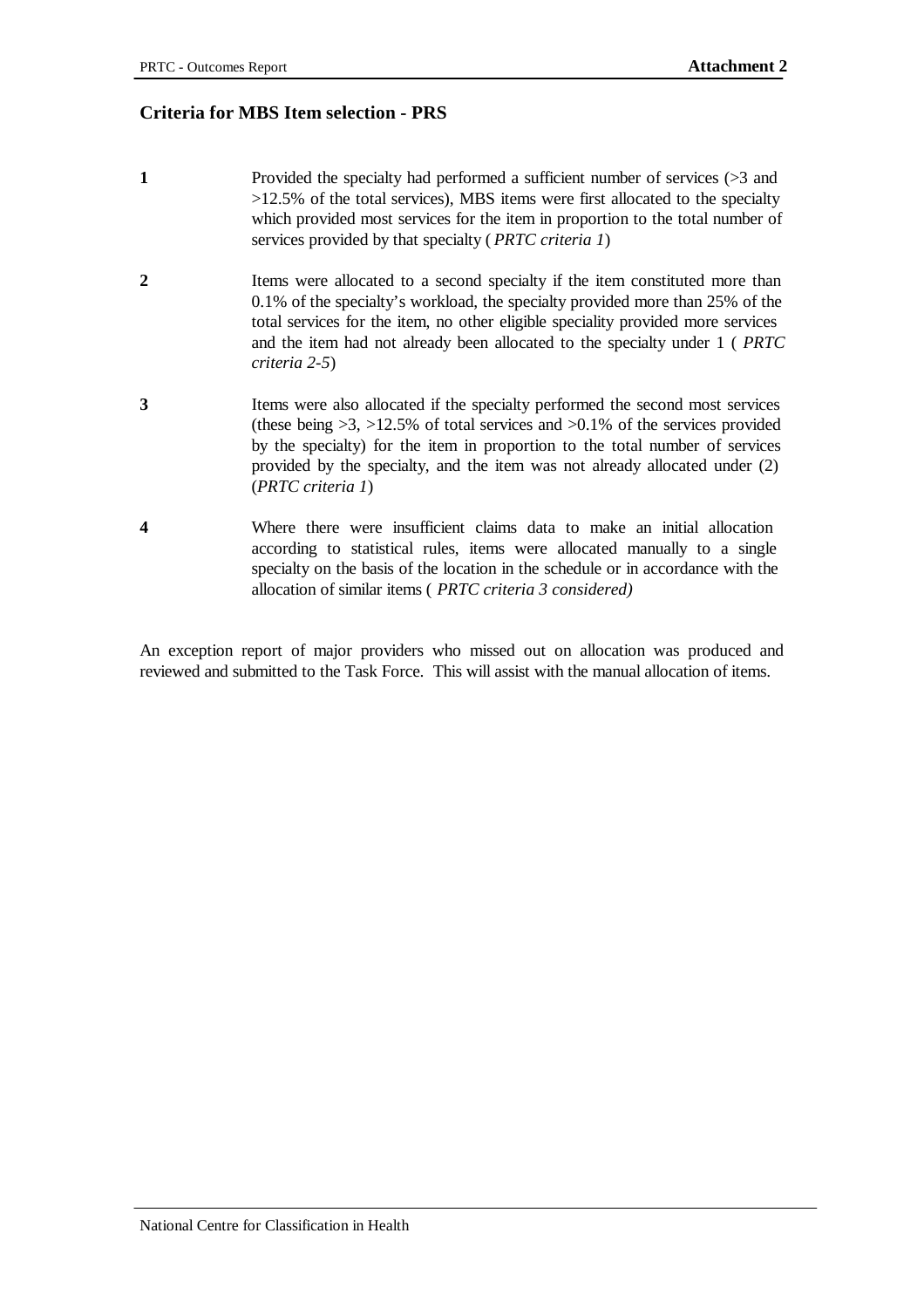#### **ABBREVIATIONS**

| <b>APPRMS</b> | Advisory Panel on Professional Relativities in Medical Services |
|---------------|-----------------------------------------------------------------|
| CCs           | <b>Clinician Consultants</b>                                    |
| CGs           | <b>Consensus Groups</b>                                         |
| <b>CPT</b>    | Current Procedural Terminology (American Medical Association)   |
| <b>DHFS</b>   | Department of Health and Family Services                        |
| <b>MBS</b>    | <b>Medicare Benefits Schedule</b>                               |
| <b>MSRB</b>   | Medicare Schedule Review Board                                  |
| <b>MSRTF</b>  | Medicare Schedule Review Task Force                             |
| <b>NCCH</b>   | National Centre for Classification in Health                    |
| <b>PRS</b>    | Professional Relativities Study                                 |
| <b>PRTC</b>   | Professional Relativities Technical Committee                   |
| <b>RBRV</b>   | <b>Resource Based Relative Value</b>                            |
| <b>RBRVS</b>  | <b>Resource Based Relative Value Scale</b>                      |
| <b>RVU</b>    | <b>Relative Value Unit</b>                                      |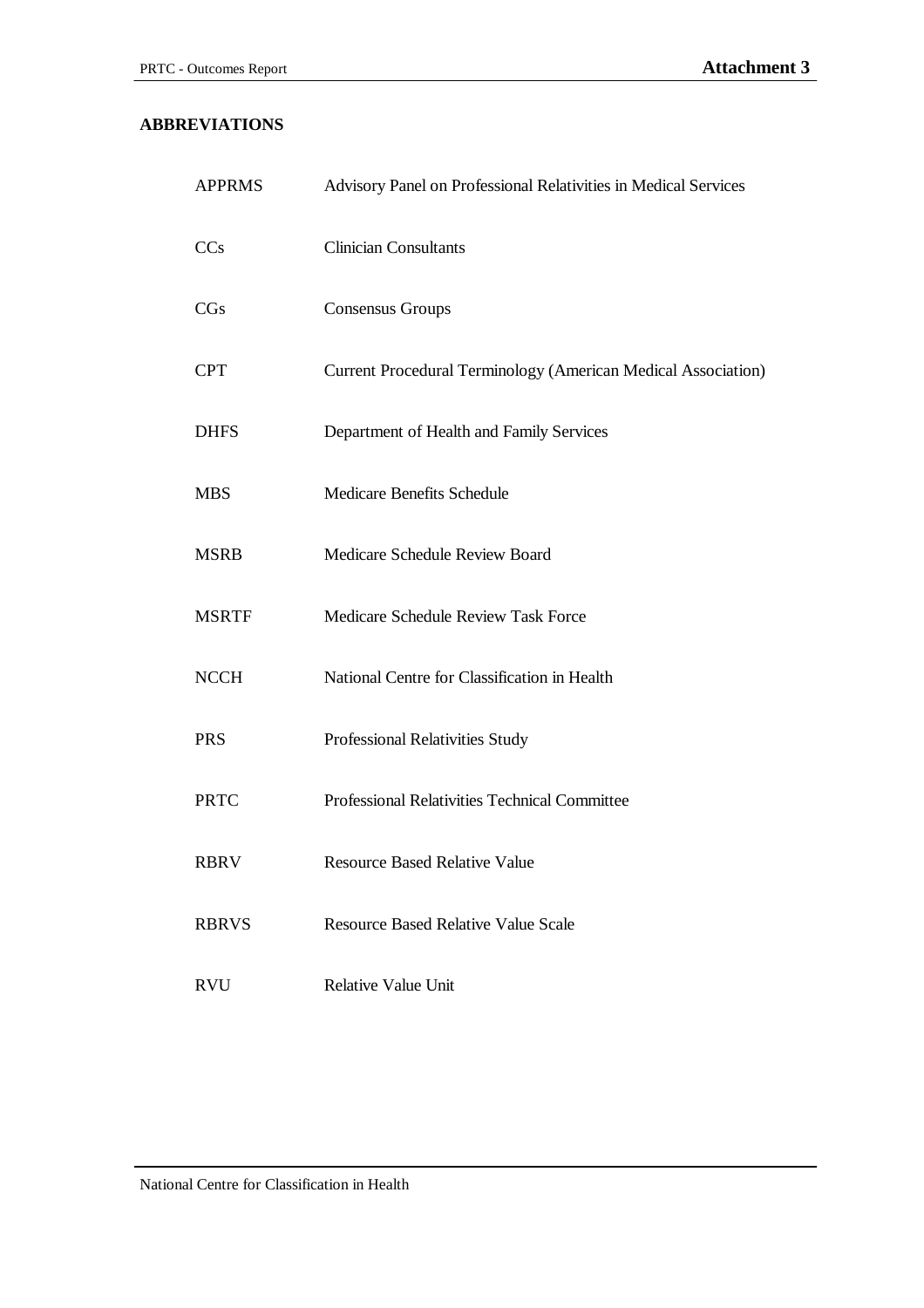## **Professional Relativities Study**

### **Clinician Consultants**

|    | <b>SPECIALTY GROUP</b>                    | <b>NAME</b>                                                      | <b>LOCATION</b>               |
|----|-------------------------------------------|------------------------------------------------------------------|-------------------------------|
| 1  | <b>General Practice</b>                   | <b>YTD</b>                                                       |                               |
|    | <b>Emergency Medicine</b>                 | Dr Michael Cleary                                                | <b>Brisbane</b>               |
| 2  | Facio-max surg                            | Dr Mark Moore                                                    | Adelaide                      |
| 3  | Obstetrics and Gynaecology                | Dr Miriam O'Connor<br>Prof Roger Pepperell                       | Melbourne<br>Melbourne        |
| 4  | General surgery                           | Mr John Cocks<br>Dr Peter Burke                                  | Melbourne<br>Sydney           |
|    | - Breast                                  | Dr Michael Henderson                                             | Melbourne                     |
|    | - Colorectal                              | Mr Ian Jones                                                     | Melbourne                     |
|    | - Upper GI                                | Dr Christopher Worthley                                          | Adelaide                      |
| 5  | Cardio-thoracic surgery                   | Dr Brian McCaughan                                               | Sydney                        |
| 6  | Neurosurgery                              | Mr Peter Bentivoglio<br>Mr Graeme Brazenor<br>Mr Richard Vaughan | Sydney<br>Melbourne<br>Sydney |
| 7  | Orthopaedic surgery                       | Dr Philip McGrath                                                | Sydney                        |
| 8  | Paediatric surgery                        | Dr Hugh Martin                                                   | Sydney                        |
| 9  | Plastic surgery (Reconstructive,<br>Hand) | Mr Frank Ham<br>Mr Bruce Johnstone                               | Melbourne<br>Melbourne        |
|    | - Burns                                   | Dr Peter Kennedy                                                 | Sydney                        |
| 10 | Urology                                   | Mr Laurie Cleeve<br>Mr DG Travis                                 | Melbourne<br>Melbourne        |
| 11 | Vascular surgery                          | <b>YTD</b>                                                       |                               |
| 12 | Ophthalmology                             | Dr Michael Hennessy<br>Dr Justin Playfair                        | Sydney<br>Sydney              |
| 14 | Anaesthesia - Specialist                  | Prof Bill Runciman                                               | Adelaide                      |
|    | Anaesthesia - Hyperbaric                  | Dr Michael Bennett                                               | Sydney                        |
| 15 | Dermatology                               | Dr Robert Salmon                                                 | Wollongong                    |
| 16 | Psychiatry                                | Dr Kay Wilhelm                                                   | Sydney                        |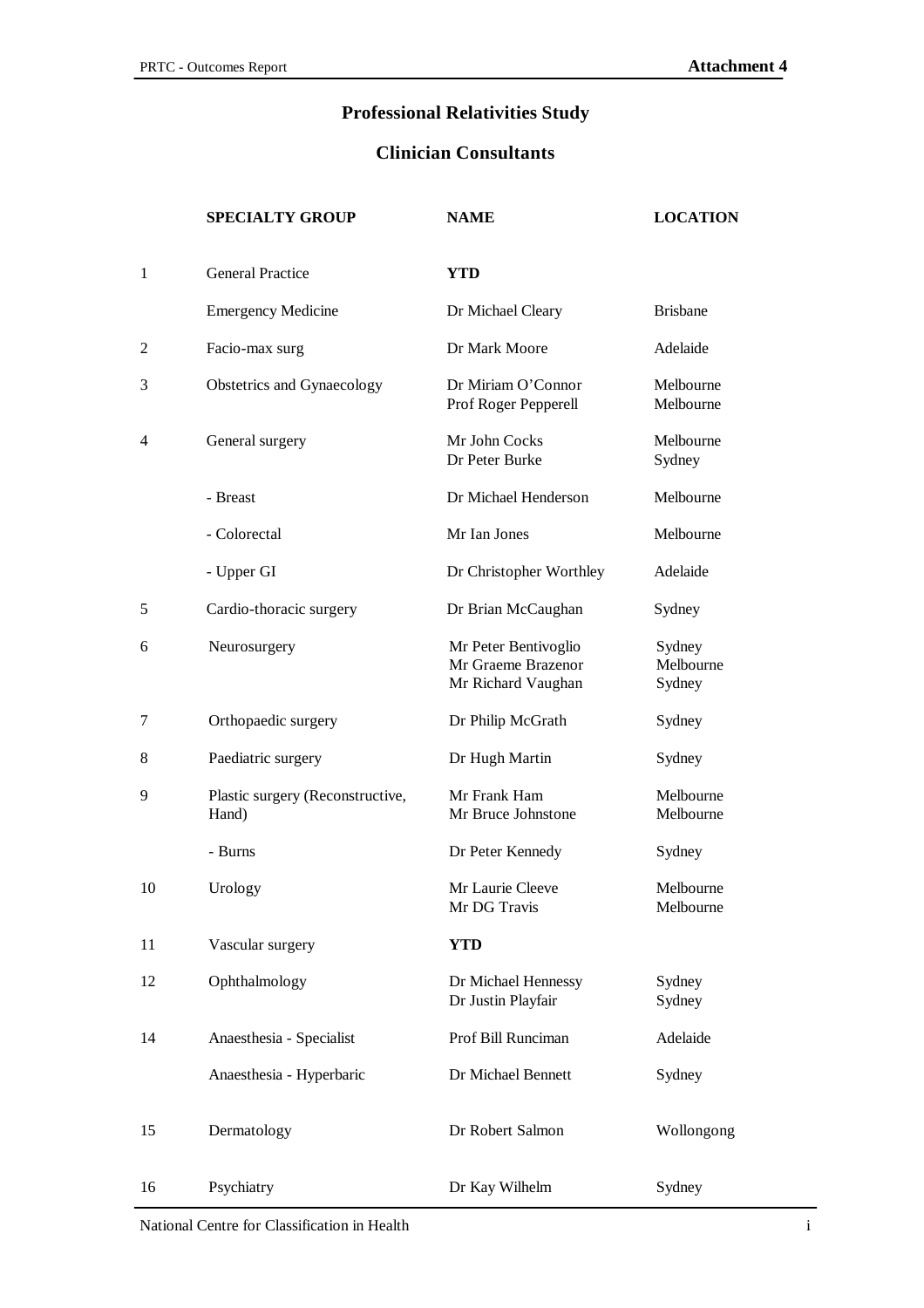| 17 | General medicine<br>- Infectious diseases<br>- Geriatrics<br>- Endocrinology | Dr Peter Greenberg<br>Dr Phillip Jones<br>Dr Terence Finnegan<br>Dr Duncan Topliss | Melbourne<br>Sydney<br>Sydney<br>Melbourne |
|----|------------------------------------------------------------------------------|------------------------------------------------------------------------------------|--------------------------------------------|
| 18 | Cardiology                                                                   | Dr Terry Campbell                                                                  | Sydney                                     |
| 19 | Renal medicine                                                               | Dr Lindsay Barratt<br>Dr Timothy Mathew                                            | Adelaide<br>Adelaide                       |
| 20 | Gastroenterology                                                             | Dr Finlay Macrae                                                                   | Melbourne                                  |
| 21 | Neurology                                                                    | Dr Robert Hjorth                                                                   | Melbourne                                  |
| 22 | Paediatric medicine                                                          | Dr Ralph Hanson                                                                    | Sydney                                     |
| 23 | Rehabilitation medicine                                                      | Dr Lynette Lee                                                                     | Sydney                                     |
| 24 | Rheumatology                                                                 | Dr David Barraclough                                                               | Melbourne                                  |
| 25 | Thoracic medicine                                                            | Dr Chris Clarke                                                                    | Sydney                                     |
| 26 | <b>IVF</b>                                                                   | Dr Geoffrey Driscoll                                                               | Sydney                                     |
| 27 | Radiation oncology                                                           | Dr David Thomas                                                                    | <b>Brisbane</b>                            |
| 28 | Clinical haematology                                                         | Dr Frank Firkin                                                                    | Melbourne                                  |
| 29 | Medical oncology                                                             | Dr Raymond Snyder                                                                  | Melbourne                                  |
| 30 | Intensive care                                                               | Dr Robert Herkes                                                                   | Sydney                                     |
| 31 | Nuclear medicine                                                             | Dr Barry Chatterton                                                                | Adelaide                                   |
| 32 | Immunology                                                                   | <b>YTD</b>                                                                         |                                            |